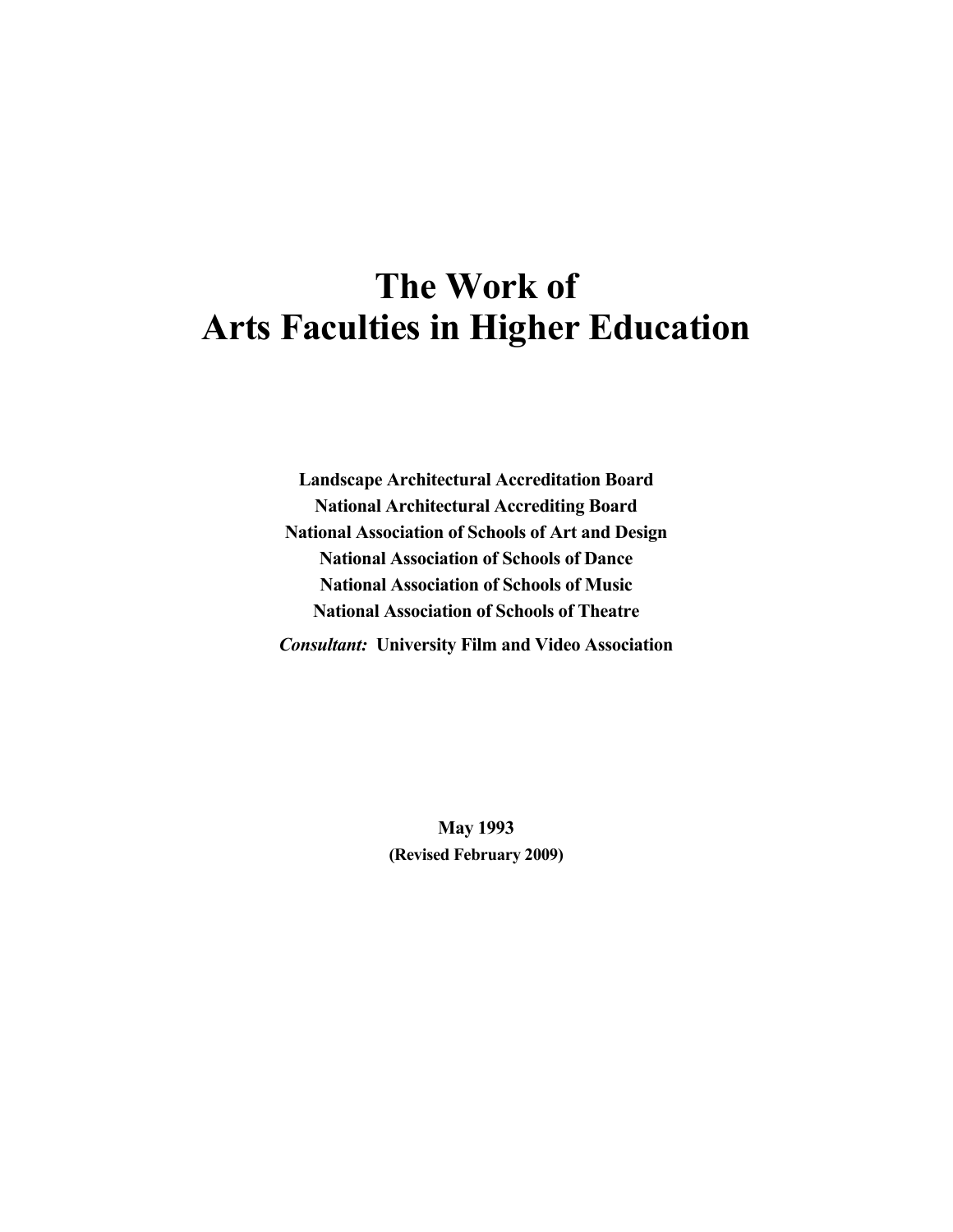# **Disclaimer**

This text is analytical and consultative only. Although produced by organizations that accredit, *it is not a statement of accreditation standards, policies, or processes, and must not be referenced as such.*

Official accreditation documents are available from the separate accreditation associations for architecture, art and design, dance, landscape architecture, music, and theatre.

## **Downloads, Copies, Extracts**

*The Work of Arts Faculties in Higher Education* is available free for download in Adobe Acrobat (.pdf) format from the "**Publications**" sections of the four arts accreditation Web sites at [www.arts-accredit.org.](http://www.arts-accredit.org/)

This document is not copyrighted. It may be reproduced in whole or in part, either printed or electronically, in the interest of education and cultural development. Any organization or institution may reproduce the document in quantities sufficient for its own use, but not for sale. Notice of credit should appear on all copies.

Institutions and organizations are invited to use extracts from this document to develop or revise their own statements regarding the work of arts faculties.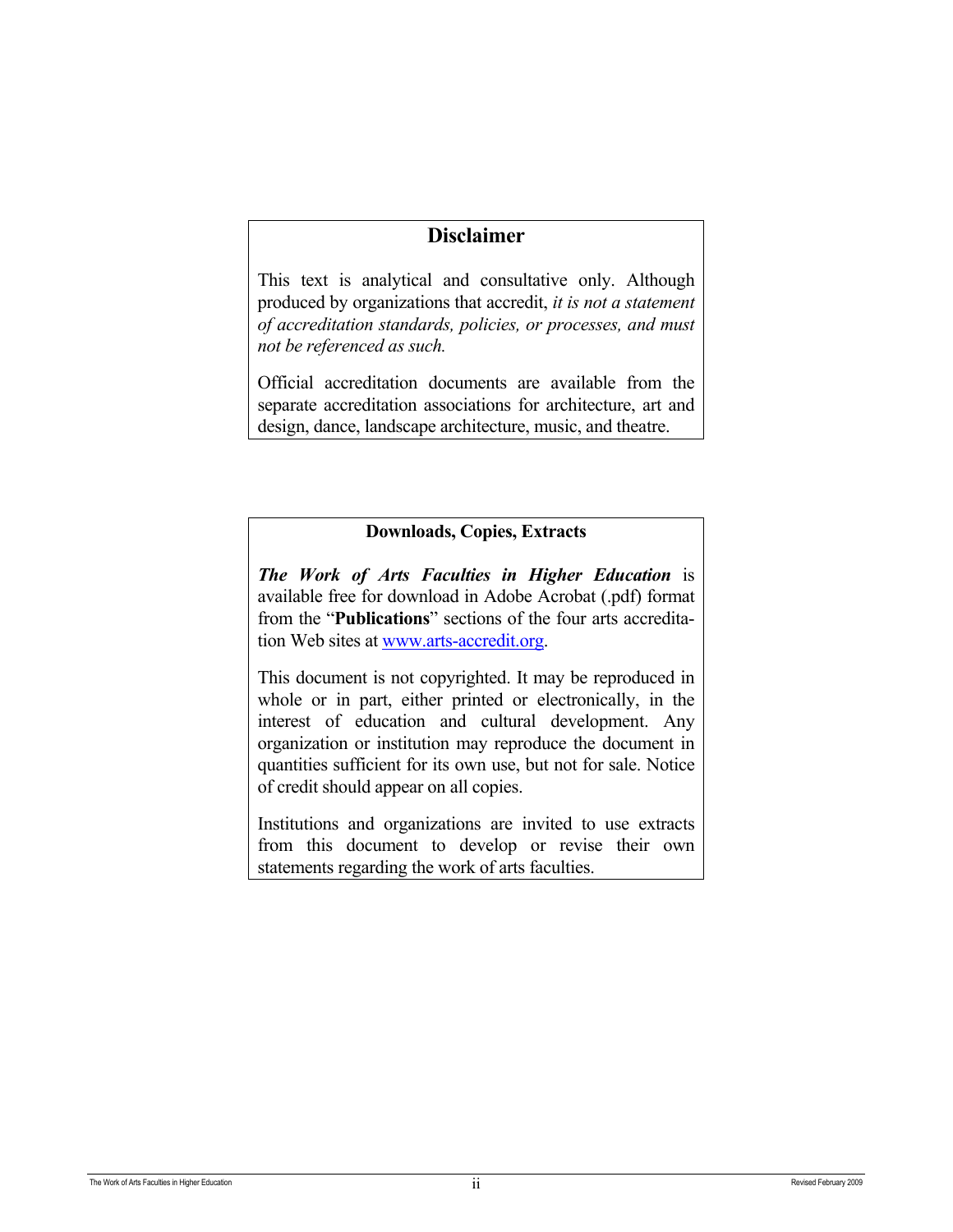### **TO CONTACT PARTICIPATING ORGANIZATIONS**

### *For Art and Design, Dance, Film/Video, Music, and Theatre:*

National Office for Arts Accreditation 11250 Roger Bacon Drive, Suite 21 Reston, VA 22090

info@arts-accredit.org Telephone: 703-437-0700 Fax: 703-437-6312 [http://www.arts-accredit.org](http://www.arts-accredit.org/) 

*(The National Office will provide current information for contacting the University Film and Video Association.)*

### *For Architecture:*

National Architectural Accrediting Board 1735 New York Avenue, N.W. Washington, DC 20006

[info@naab.org](mailto:info@naab.org) Telephone: 202-783-2007 Fax: 202-783-2822 [http://www.naab.org](http://www.naab.org/)

### *For Landscape Architecture:*

American Society of Landscape Architects 636 Eye Street, N.W. Washington, DC 20001-3736

[rleighton@asla.org](mailto:rleighton@asla.org) Telephone: 202-898-2444 Fax: 202-898-1185 <http://www.asla.org/AccreditationLAAB.aspx>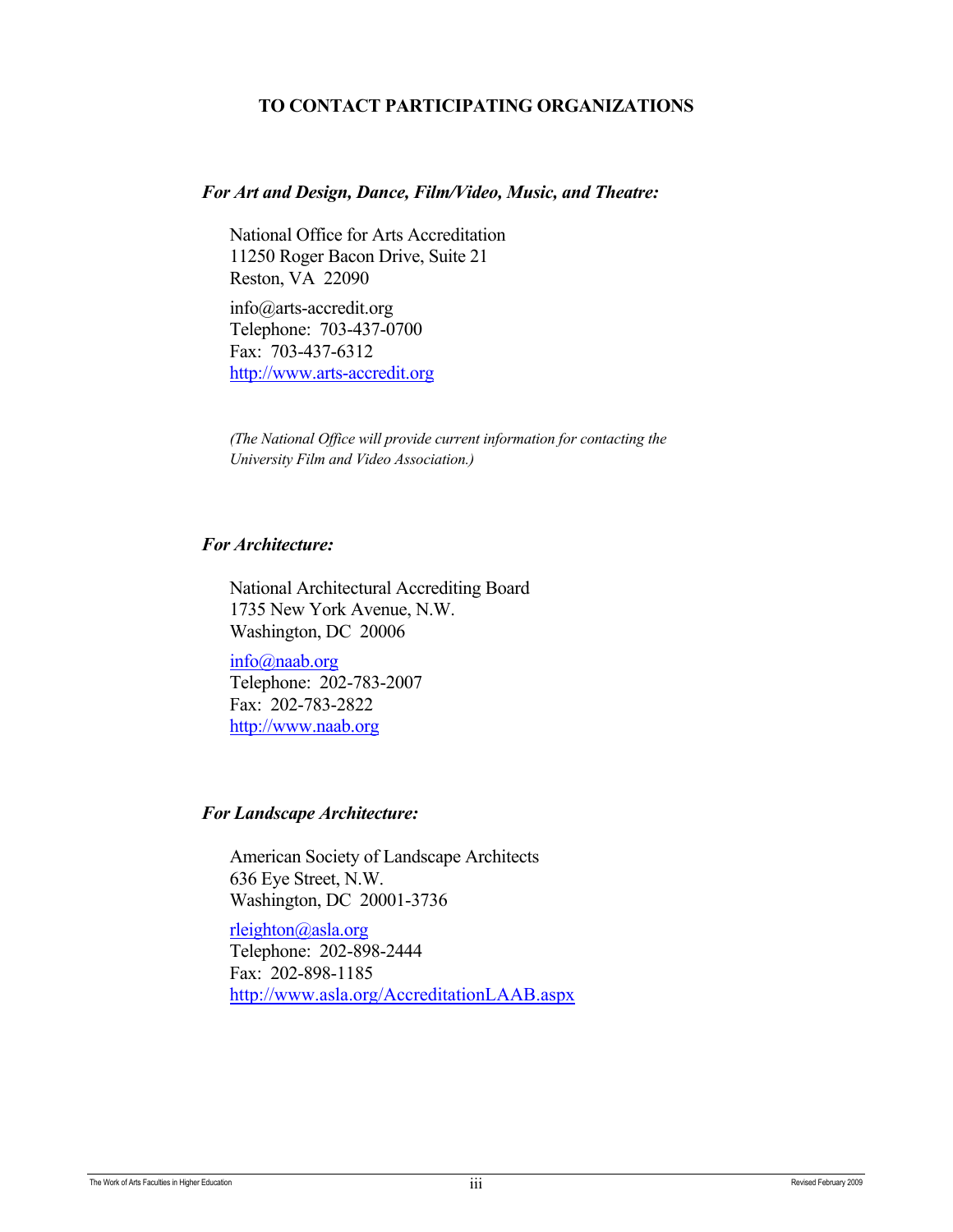# The Work of Arts Faculties in Higher Education

# **TABLE OF CONTENTS**

| I. |                               |    |
|----|-------------------------------|----|
|    |                               |    |
|    |                               |    |
|    |                               |    |
|    |                               |    |
|    |                               |    |
|    |                               |    |
|    |                               |    |
|    |                               |    |
|    |                               |    |
|    |                               |    |
|    |                               |    |
|    |                               |    |
|    |                               |    |
|    |                               |    |
|    |                               |    |
|    |                               |    |
|    |                               |    |
|    |                               |    |
|    |                               |    |
|    |                               |    |
|    |                               |    |
|    |                               |    |
|    |                               |    |
|    |                               |    |
|    |                               |    |
|    |                               |    |
|    |                               |    |
|    |                               |    |
|    |                               |    |
|    |                               |    |
|    |                               |    |
|    |                               |    |
|    |                               |    |
|    |                               |    |
|    | The Work of the Dance Faculty | 22 |
|    |                               |    |
|    |                               |    |
|    |                               |    |
|    |                               |    |
|    |                               |    |
|    |                               |    |
|    |                               |    |
|    |                               |    |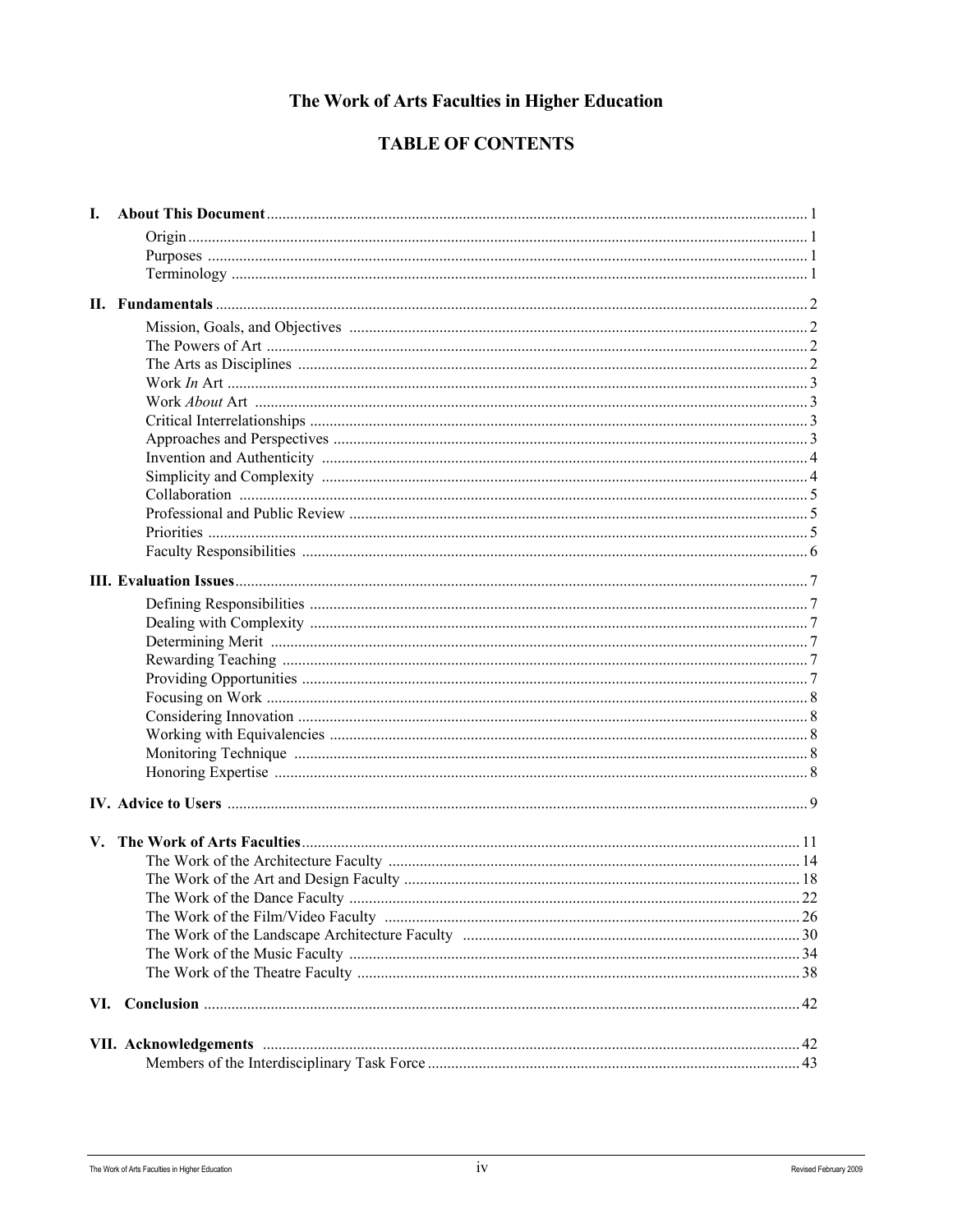# **The Work of Arts Faculties in Higher Education**

### **I. ABOUT THIS DOCUMENT**

### **Origin**

Work in the various arts disciplines has a vital role in higher education throughout the United States. As both higher education and the arts evolve, old challenges reformulate themselves, and new challenges arise. Increasingly, choices are made while contexts change rapidly. Over time, policies, procedures, and personnel decisions define the scope, depth, and effectiveness of each institution's endeavors. In this context, few decisions are as important as those made about faculty.

The centrality of faculty issues has caused groups representing various academic disciplines to participate in a national project to consider the elements of faculty work. Each disciplinary group agreed to define and present its own elements and to explain their interrelationships in teaching, creative activity, research, and service. This document considers the arts in general and covers specifically the fields of architecture, art and design, dance, film and video, landscape architecture, music, and theatre. It is a consensus document completed after review by over one thousand programs in colleges, universities, and independent schools of the arts.

### **Purposes**

Intellectual and creative powers are central to the work of all faculty. However, intellectual and creative activities, formats, and agendas can be employed for different purposes and to different effect both within and across disciplines. Our purposes are to explain the basic nature of intellectual and creative work in the arts and to present lists of responsibilities undertaken by arts faculties, thereby assisting development of local definitions and policies that support faculty work in the arts. We explain basic themes and premises, explore major analytical issues, annotate typical faculty activities, and provide advice about decision-making in institutional settings. Our analyses and recommendations are derived from the nature of work both *in* and *about* art. Our approach is intended to open possibilities for new thinking and new arrangements about the value of a broad range of activities that arts faculty undertake. We intend to encourage communication and understanding that assist local prioritization and evaluation.

### **Terminology**

For purposes of this document, the term "arts" normally refers to all of the arts and arts-related disciplines and their subdisciplines. The term "unit" is used to designate the entire program in a particular arts discipline; thus, in specific cases, "unit" refers both to free-standing institutions and to departments or schools which are part of larger institutions.

"Making art" indicates the creation of an entirely new work of art or the creative process applied to performance. These activities may be mixed in a single effort, and they may be collaborative or individual. Our use of "making art" always indicates applications of knowledge, skills, and intellectual technique.

The word "work" is used in title and text because it provides an umbrella for the different types of faculty activities essential to the arts in higher education. This umbrella is necessary because definitions of such terms as creative activity, research, scholarship, teaching, and service can be narrow or broad. For example, when broadly defined, "research" can include the process of making a work of art: a search for the new is involved. When more narrow definitions based on science or humanities methodologies are applied, making art is not research, although research of scientific or humanistic types may be involved in the total art-making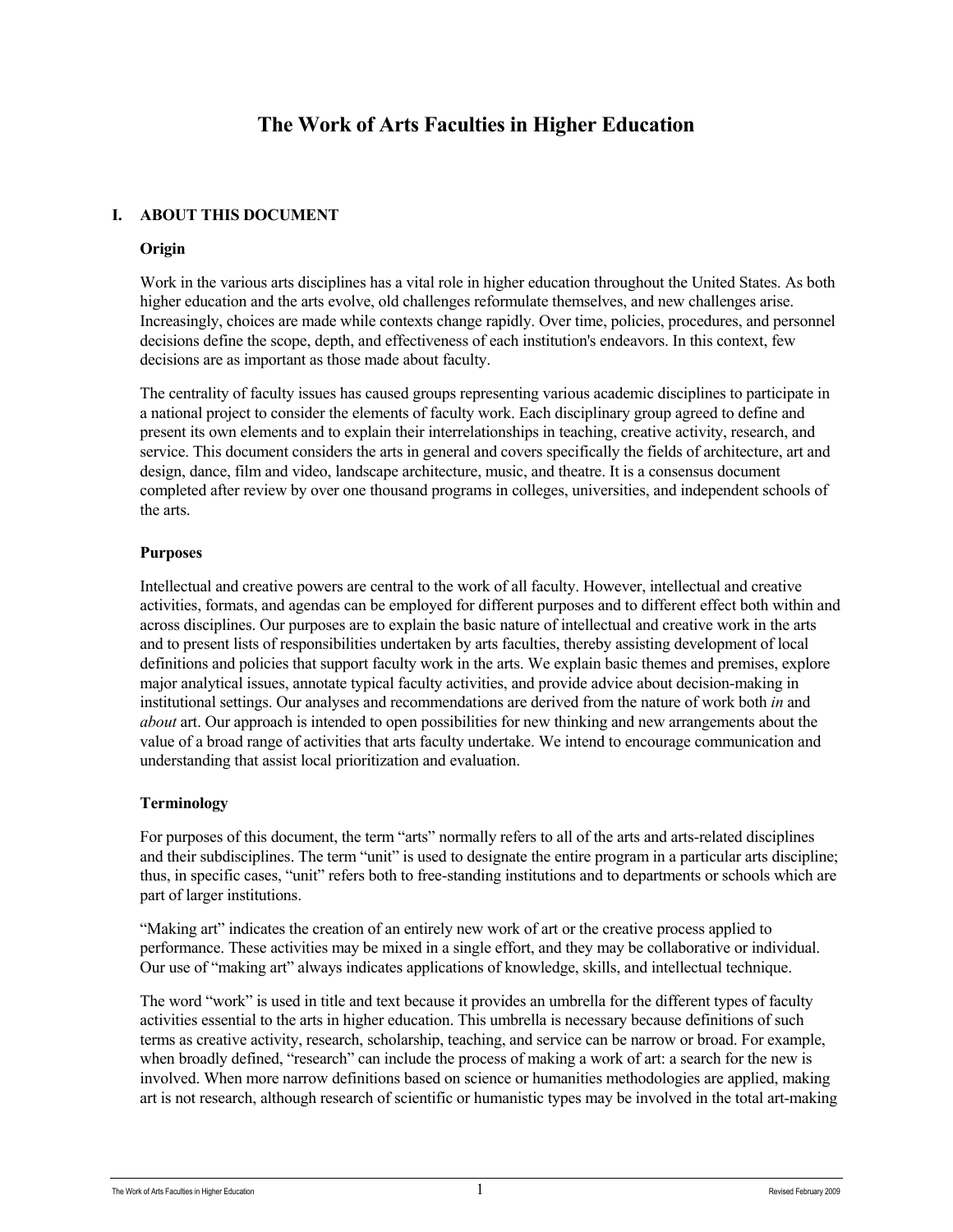process. The word "work" enables respect and use of both narrow and broad definitions as institutions, organizations, and individuals may determine in specific circumstances. Whether broad or narrow, our use of "work" always indicates intense use of mind.

Standard descriptions of faculty work mention three areas. Two of these areas—teaching and service—seem to have common use throughout higher education. The third area, involving each faculty member's individual and collaborative work in one or more fields, is more problematic. Across the nation, various terminologies cover various concepts without much title/content consistency. The project task force struggled with this issue from numerous perspectives. As a result, the text uses "creative work and research" to name the third area. This formulation, while not perfect, has utility, especially if it is understood to express interrelationships rather than polarities. Creative work is an element of research; research is an element of creative work. Thus, making art and studying about art are both deeply intellectual. Our use of the word "intellectual" covers both of these activities.

### **II. FUNDAMENTALS**

### **Mission, Goals, and Objectives**

Definitions and policies concerning the work of the faculty are best developed and applied in terms of the specific mission, goals, and objectives present at each institution. Specific goals and objectives of various disciplinary programs may create a multiplicity of unique approaches and needs on a single campus. The following information and analysis should be used only in the contexts of and in relation to specific purposes, programs, and resources.

### **The Powers of Art**

Works of art are powerful. They speak to, from, and through the emotions and the intellect. They reflect and stimulate passionate engagement. They provide cultural identity and engender civilization. But behind these powers lies the captivating force of aesthetic effect produced by organization, logic, and intellectual process. These attributes and conditions make the creation, interpretation, performance, and study of art central to higher education. It is the arts faculty, however, that provides the knowledge, skills, expertise, and long-term inspiration that keep the powers of art and our understandings about them at the highest possible levels.

### **The Arts as Disciplines**

In some sense, all disciplines in higher education are concerned with discovering how things work, with what happened, with making new things, and with what things mean. Institutions, programs, the disciplines themselves, and their component activities arrange priorities for these concerns in different ways at different times, in accord with their various missions, goals, and objectives.

At base, the arts disciplines are all concerned with making new things. To make art is to compile a variety of elements into a unique arrangement. This happens every time a work of art is created or performed. But work in the arts disciplines goes much further. There are concerns with what happened, as revealed through the history of various art forms, with how things work in terms of internal mechanisms that generate artistic effectiveness, and with what things mean both in artistic and cultural terms and from other disciplinary perspectives. Over centuries, pursuit of these concerns has produced systematic, transmittable bodies of knowledge. The continued creation, discovery, storage, and transfer of this knowledge are the primary concerns of arts faculty.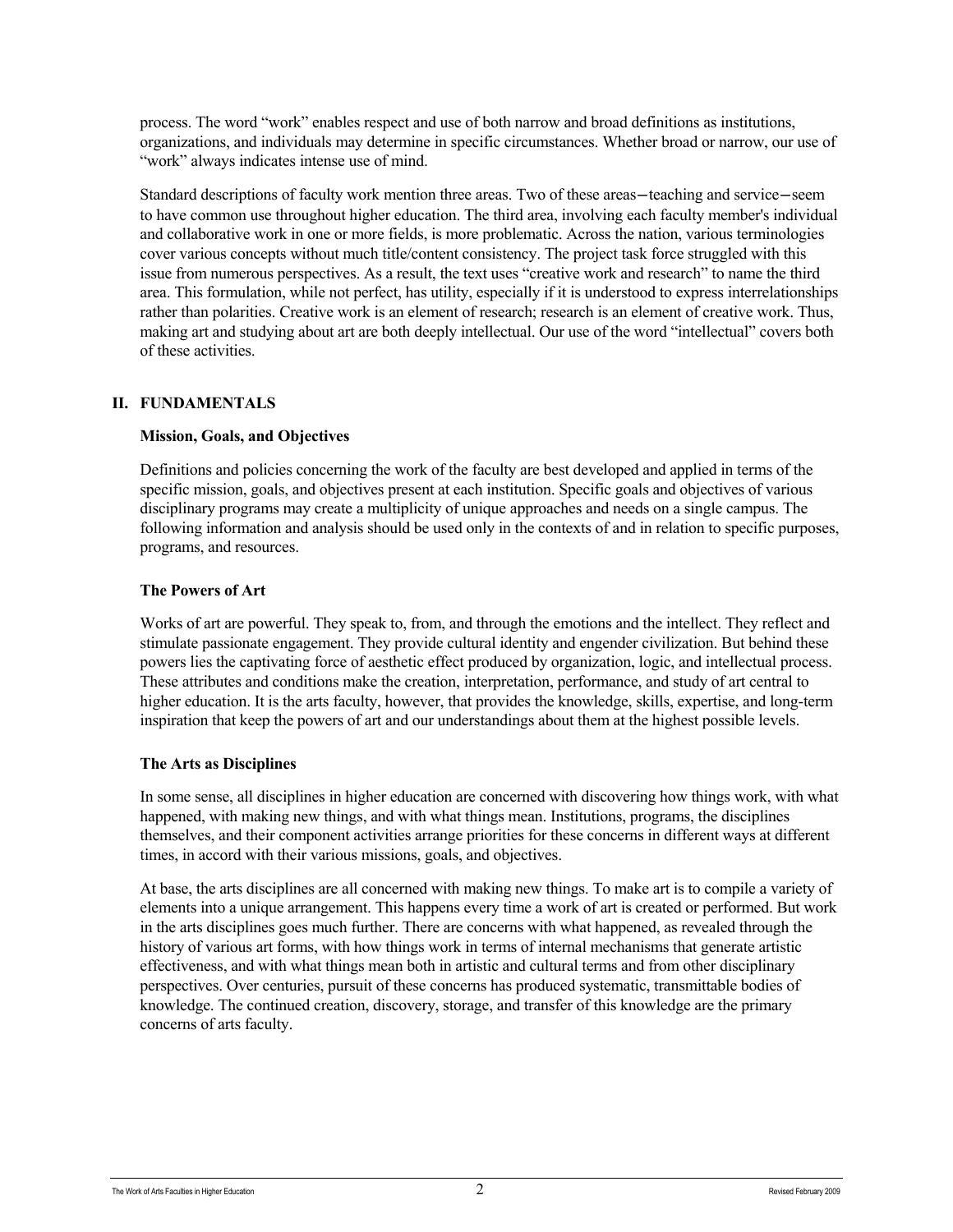### **Work** *In* **Art**

Approaching the process of making art means approaching a realm that, whether simple or complex, is openended, often without empirical objectives, and frequently expressed in terms that are neither verbal nor mathematical. Creation, interpretation, and performance all involve communicating via the medium of an art form to produce a work. Each work, whether new or recreated, is a small universe of meaning with its own internal logics and mechanisms, whether standing alone or used in juxtaposition with other works, events, and functions. Each work also reflects and produces multiple universes of meaning as it relates to the external world where it is produced, received, and studied.

### **Work** *About* **Art**

The study of art involves a vast complex of functions, purposes, and efforts. Each art form has its own history and body of analytical technique. Each has rich connections with general history and culture and with the analytical techniques of the sciences and the humanities. The "arts" as a group can be studied through disciplines ranging from aesthetics to management.

### **Critical Interrelationships**

Taken as a whole, arts activities in higher education cover a broad range of work *in* and *about* art. Whatever objectives, definitions, and approaches are used, many critical interrelationships exist between the making and use of art on the one hand, and the study of completed work through research and scholarship on the other. Although the specifics of these interrelationships are defined and brought to bear in different ways to accomplish specific artistic, educational, and scholarly goals, the interrelationships themselves cannot be broken. Art-making processes, finished works of art, and research and scholarship about the arts and their impact are interdependent. Pursuit of any one creates some sort of relationship with the others.

Intellectual work involves creation, discovery, analysis, integration, synthesis, application, and evaluation. Weightings and arrangements of these elements vary across disciplines and across the activities, responsibilities, and perspectives associated with specific disciplines. In the arts, it is often a challenge to isolate and quantify these elements in analyses of faculty activities. Work in and about art, whether applied to teaching, individual activity in a field, or service, involves interrelationships among these elements that vary greatly within generic types of work. This is particularly true when creative activity, research, scholarship, teaching, and service are defined broadly.

### **Approaches and Perspectives**

Making new things, considering what happened, discovering how things work, and searching for meaning become the basis for complex applications as individual institutions, faculties, and faculty members take various approaches to making art, studying art, and presenting art. When considering these approaches, it is important to make distinctions between media and methodologies. Each arts discipline can have its own mixtures of verbal, musical, visual, and kinesthetic media and its own sets of processes and techniques. Some processes and techniques are shared among the arts in general and some are discipline-specific. Specific works of art may combine the processes and techniques of two or more arts disciplines. And some art forms architecture, landscape architecture, and design, for example─have close relationships with a variety of applied sciences.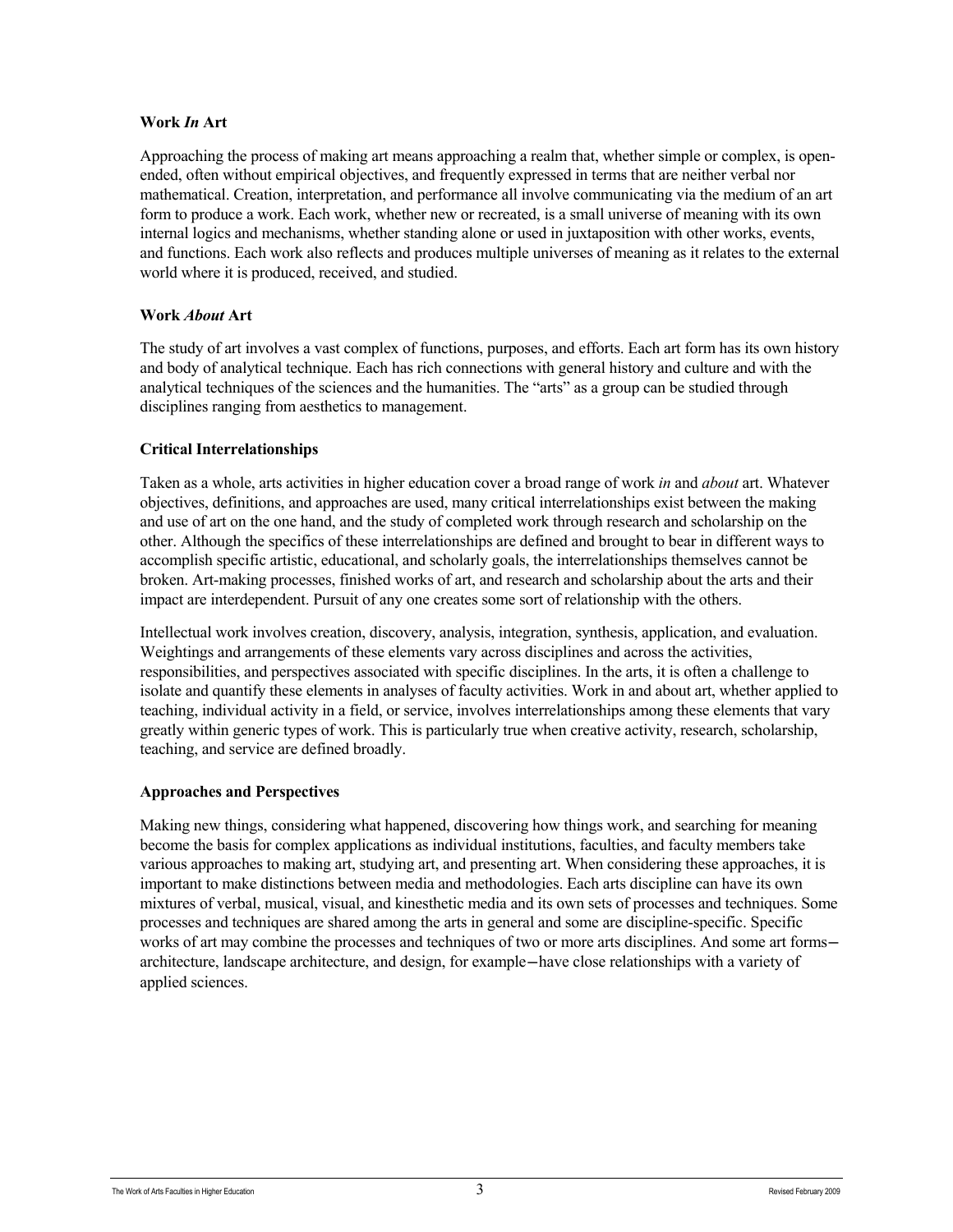Further, there are numerous perspectives for studying art. Singly or in combination, these perspectives can address how things work, what happened, what things mean, and can be used to gain competence in making new things. Several of the most common perspectives are:

- *Art as Process* compilation, integration, and synthesis of (a) medium; (b) technical, historical, and analytical knowledge and skills; (c) inspiration and aspiration; and (d) ideas that result in a work of art.
- *Art as Product* involvement with completed works presented, performed, or available for study from various perspectives; and the multiple interrelationships and influences of completed work.
- *Art as an Educative Force* development of knowledge and skills in the arts, including mental and physical discipline gained from the study of art as process; and historical-cultural understanding gained from the study of completed work.
- *Art as Communication* use of arts media and techniques to convey ideas and information for various purposes.
- *Art as a Psychological Phenomenon* the impact of arts media on human behavior.
- *Art as a Physiological Phenomenon* the impact of arts media on the human body.
- *Art as Therapeutics* applications ranging from entertainment to psychology and psychiatry.
- *Art as Social Expression* correlations of artistic modes, products, and perceptions with specific groups.
- *Art as Heritage* correlations of artistic activity with cultures and times.
- *Art as Subject Matter for Other Disciplines* use of points of view, methodologies, and contexts of the humanities, sciences, and social sciences to consider the impacts of art processes and products on intellectual, social, political, and other developments.

Intensive work involving these and other perspectives can be found throughout higher education. However, combinations, patterns, and emphases vary widely as various perspectives are mixed and balanced to achieve the goals and objectives of specific courses, curricula, institutions, and individual faculty projects.

### **Invention and Authenticity**

Creative accomplishment for the artist means generating something that did not exist before. This is true whether the work is new, derivative, or interpretive. However, both newness and uniqueness are relative. While newness and uniqueness in and of themselves may be valid goals, much art-making involves work within aesthetic, temporal, or spatial limits. These may be determined by the artist or imposed by external conditions: use of the product; the specifics and structures of choreography, scores, and scripts; the availability of resources; the wishes of clients; intellectual climates; available technologies; and so forth. Authentic work by artist faculty thus ranges from experimentation that produces radical departures to applications of originality in a variety of standard formats.

### **Simplicity and Complexity**

Faculty in all disciplines are expected to work as experts with complex issues and problems. Although artist faculty are no exception, a perceptual difficulty must be noted: the complexities of a work of art may not be readily apparent. The immediate impression may be one of naturalness and simplicity, but this effect may be achieved through complex techniques and structures that synthesize, integrate, and order multiple aesthetic elements. Studying art is usually quite different. Often, the goal is to reveal how things work, what happened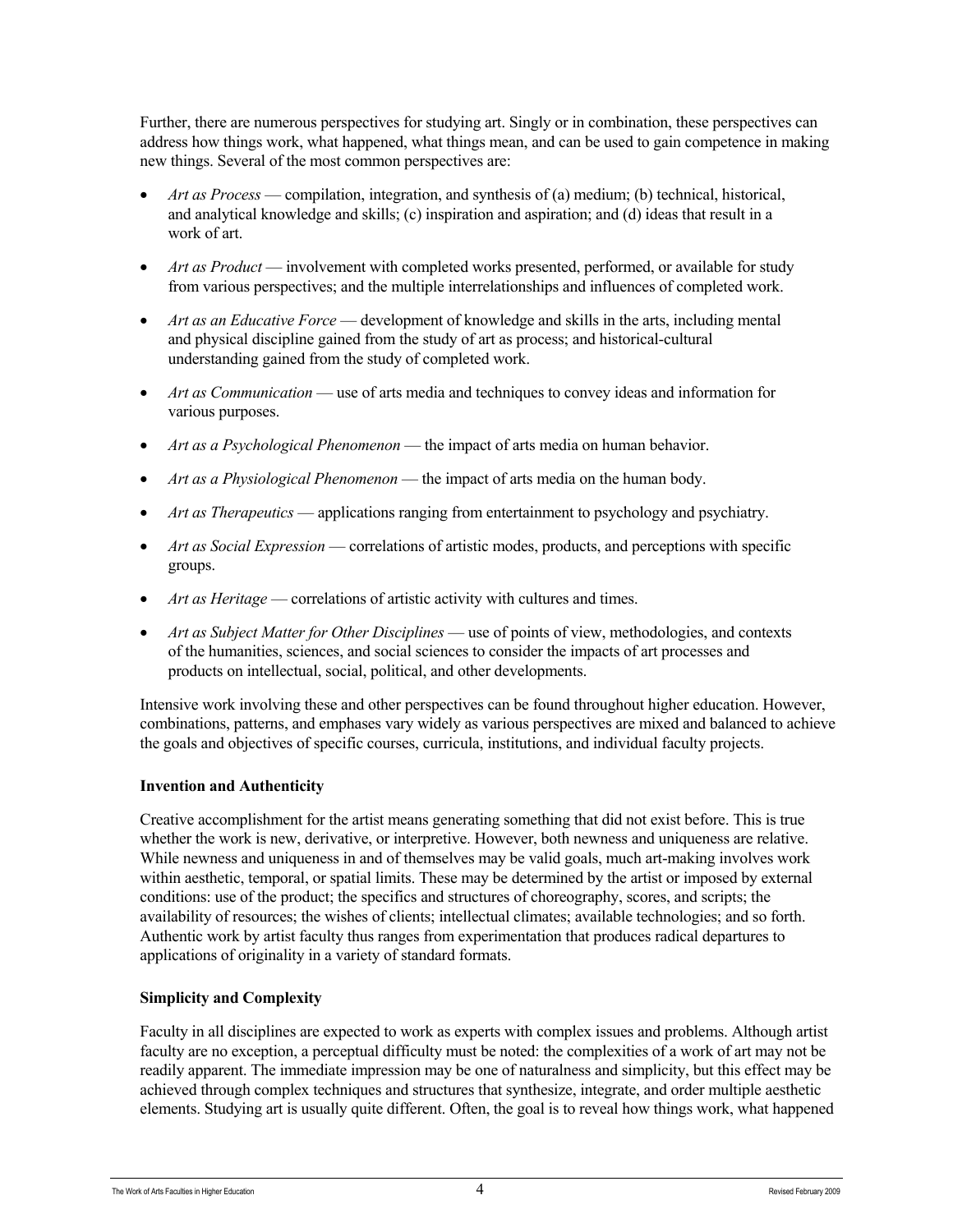and to what effect, and how meaning is evolving. Those considering the work of arts faculties in higher education need to understand the significance and validity of these multiple approaches. Surface simplicity can produce illusions that deny the presence of background complexity. While surface simplicity can produce immediate appeal — the music of Mozart, for example — it is the background complexities that provide the substance for intellectual analysis from an artistic perspective. When dealing comprehensively with matters of art, it is essential to remember that tremendous intellectual effort is involved both in hiding complexity and revealing it. Two further points are essential. First, simplicity *per se* (without underlying complexity) is a valid and laudable aesthetic goal, especially in certain artistic styles. Second, scholarly analysis that uncovers simple principles guiding either complex or simple art works can have all the attributes of analysis that uncovers underlying complexities.

### **Collaboration**

Most visible in the performing arts, collaboration is present and growing in all arts disciplines. In collaborative situations, the individual artist's work is an essential part of an integrated whole. Collaboration thus occurs in conception, planning, and execution of a complete work. In this process, artists functioning singly and in groups regularly draw upon knowledge and expertise from the sciences, humanities, and social sciences.

Collaboration is also increasing across the arts and other disciplines in teaching, research, and scholarship. Multi- and interdisciplinary work is a common goal. These collaborations regularly occur as arts-related issues are pursued within and among the various perspectives outlined previously.

Since collaboration requires synthesis, new approaches, new processes, and new ways of thinking are regularly discovered. Collaboration thus energizes artistic and intellectual development.

### **Professional and Public Review**

It is essential for faculty to place their work before professional communities and the public; however, those who make art may "publish" in formats quite different from those who study art and its impact. Although each institution will create its own definitions for evaluative and other purposes, performance, presentation, or installation of works of art serve the same function for those who work *in* art as publication in article or book form serves for those who do work *about* art.

### **Priorities**

Each institution and academic unit concerned with the arts establishes priorities on many levels. Fundamental priorities are developed about the extent to which the arts will be present and what emphases will be given to specific arts. Within disciplines, some institutions focus on preparing artists; others, on preparing scholars; still others, on preparing teachers. Some do all three and more.

Priorities are also established regarding the scope of disciplinary coverage. These decisions regularly control which elements of a discipline and its subdisciplines are means and which are ends in specific curricula. For example, the study of drawing can have a different relationship to the work of the prospective painter than to the work of the prospective designer or landscape architect.

Relationships between studies and activities associated with making, studying, and teaching art are also profoundly affected by decisions about scope and focus. Since priorities are directly related to mission, goals, and objectives, they constitute one framework for decisions concerning the work of the faculty.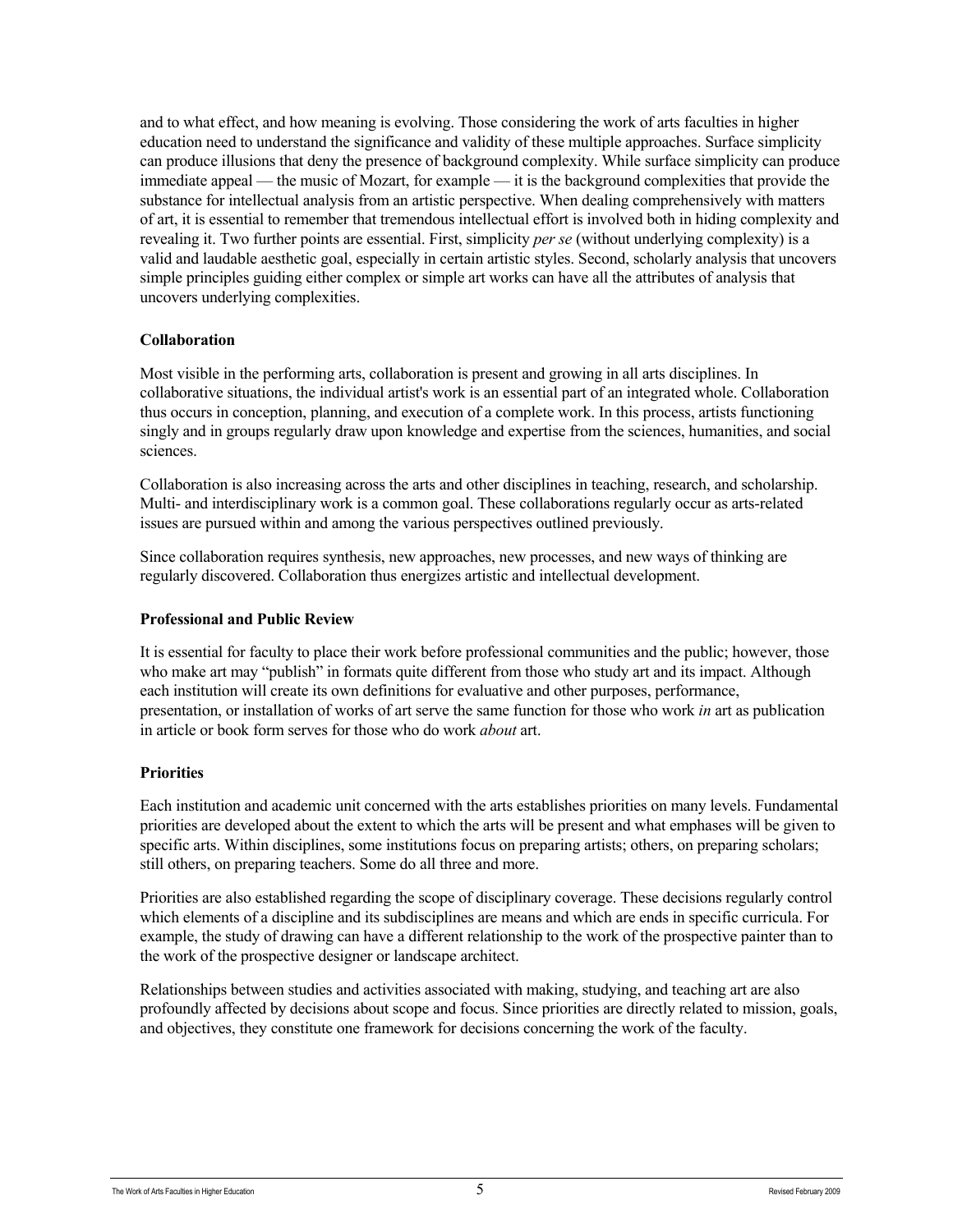### **Faculty Responsibilities**

Within the context provided by mission, goals, objectives, and priorities, faculties undertake specific responsibilities. These involve particular focuses and interrelationships regarding:

- Teaching that enables students to gain skills in and understanding of the media, processes, techniques, histories, and interdisciplinary relationships that comprise work in the arts disciplines, and to develop creative insight and critical judgment in aesthetic decision-making.
- Creative work and research associated with making new things, discovering how things work, understanding what happened, and revealing what things mean.
- Service that brings expertise to the work of the institution, the profession, and the larger community.

In teaching, creative work, research, and service, art may be approached from single or multiple perspectives: process, product, educative force, communication, psychological phenomenon, physiological phenomenon, therapeutics, social expression, heritage, subject matter for other disciplines, and so forth.

Some faculty members focus their efforts on an exclusive area of specialization; however, many faculty address more than one area. Whatever the degree of specialization or the content involved, all faculty work, including preparations for teaching and service, can utilize the processes of creation, discovery, analysis, integration, synthesis, application, and evaluation common to all intellectually based activity.

Arts faculty are regularly involved with one-on-one instruction characterized by constant evaluation as a work or presentation is made. Fulfilling this responsibility requires the ability to motivate, challenge, support, and direct individual students.

In practice, each faculty member has a specific profile of responsibilities showing relationships among such factors as competence, teaching assignments, area of creative or scholarly expertise, and philosophy about the role and purpose of the discipline. This profile may change constantly due to such influences as professional growth and institutional development. Interactions among these factors create the individual faculty member's approach to teaching, creative work and research, and service. Individual approaches are also deeply influenced by the nature of the field, the nature of traditions surrounding the field, and the nature of real or perceived expectations within the institution.

The above considerations demonstrate the infinite possibilities for developing sets of specific faculty responsibilities and expectations. For example, preparation of professionals in the arts disciplines requires teaching and learning about making new things, discovering how things work, understanding what happened, and revealing what things mean. Each faculty member will contribute by fulfilling a different set of responsibilities with respect to these activities. Thus, policies regarding faculties in the arts disciplines cannot be one-dimensional unless goals and objectives are centered around only one highly specialized activity. Determinations and evaluations of faculty responsibilities must be crafted according to the number of dimensions within the discipline covered by goals and objectives. These determinations and evaluations include attention to the elements, responsibilities, and perspectives previously covered.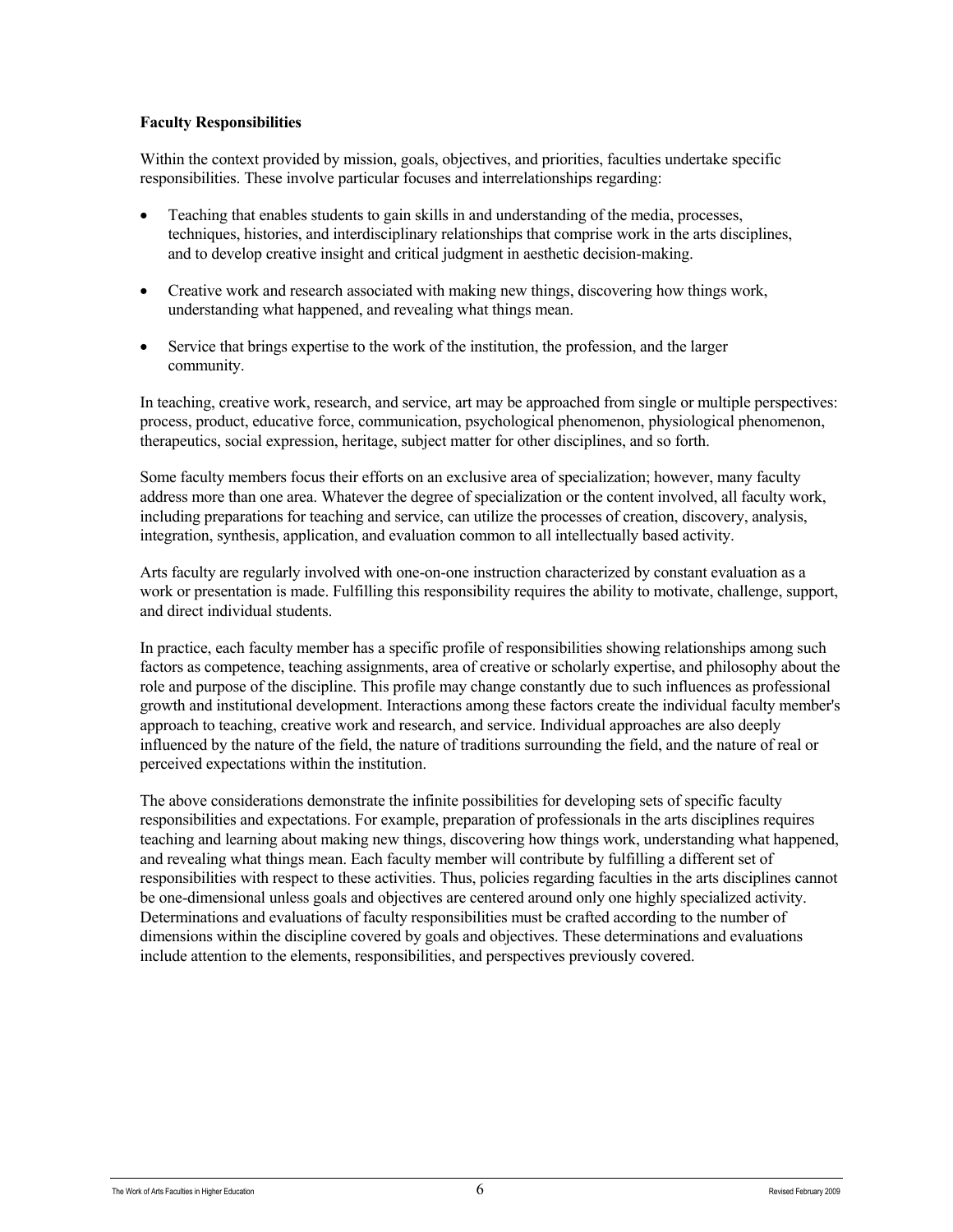### **III. EVALUATION ISSUES**

### **Defining Responsibilities**

Effective and fair evaluation is based on clear and accurate statements regarding responsibilities and expectations. Such statements are critical because evaluations made by colleagues in the discipline, by students, by the institution, and by the individual faculty member can be quite different. For example, magnificent teaching as recognized by students may not carry significant weight with colleagues or with the institution. It is also important to be clear about the weight given various duties and perspectives—art as process, product, educative force, and so forth. This is particularly important when faculty members undertake vital responsibilities in the less glamorous or visible aspects of the profession. If a particular faculty responsibility is essential to the viability of the discipline, to development of students' fundamental competencies, and to the credibility of an institution's curriculum, then fulfillment of that responsibility should be judged on the basis of its importance rather than its stereotyped image.

### **Dealing with Complexity**

If creation of new work and discovery of new knowledge are critical to the mission of an institution, evaluation mechanisms must have the capability to deal with various complex juxtapositions of perspective, technical competence, and inspiration that appear as these goals are pursued in the arts disciplines. The evaluation process must be able to deal with the objective and subjective natures of the arts. It must also account for the various imperatives involved in making art, studying art, and studying the impact of art, and for the interrelationship of all three. It must be able to deal with this interrelationship without pretending that one component is a substitute for another. It must be able to work with the arts both on their own terms and in terms appropriate to the humanities, the sciences, and the social sciences.

### **Determining Merit**

Evaluation processes yield judgments about merit. Merit can be self-defined or defined by others. Whatever criteria are used, it is essential to consider merit in terms of goals, objectives, priorities, and mission. All such considerations may proceed from the perspective of the institution and the arts unit, or they may proceed from the perspectives of the discipline, of students, or of the individual faculty member. In any case, the particular arrangement of elements and perspectives used to determine merit must be considered and articulated as clearly as possible, especially at the time of faculty appointment.

### **Rewarding Teaching**

Values concerning the role and purpose of teaching in cultural development are critical in every field. The connection between teaching and cultural development has particular impact on the arts because work in the arts disciplines profoundly influences the cultural context that envelops and affects decisions and events. Since all work in the arts disciplines has multiple connections with education and cultural formation, teaching assumes particular importance. Evaluation policies and procedures should account for this fact, so central to the nature and function of the arts within academe and in society as a whole.

### **Providing Opportunities**

Institutions provide significant support to the work of arts faculty. However, the nature, scope, and availability of creative and research opportunities must be factors in considering productivity within a discipline. For example, the disparity between external research funding available to the arts and humanities in comparison to the sciences is beyond the control of institutions, academic units, or faculty members. Disparities can also occur with respect to release time and to opportunities for peer review when work cannot be distributed and studied in print form.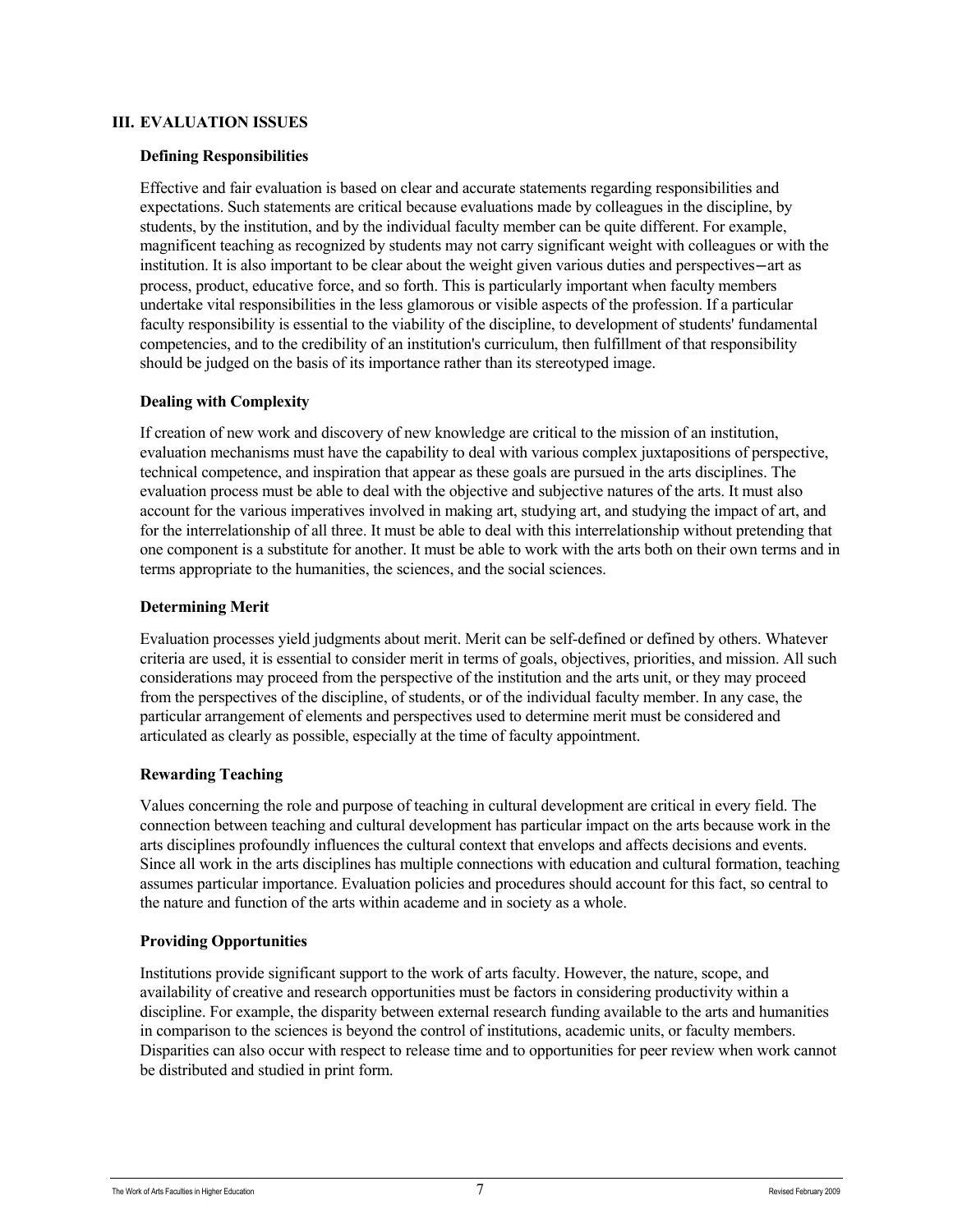### **Focusing on Work**

Modern public relations techniques make it possible to substitute fame for achievement, to confuse source or place with quality, and to confuse technical production features with content. Association with images of achievement is not achievement in and of itself. Images of quality are not a substitute for quality. Important work in the arts is not always immediately appreciated. Concepts such as "national recognition" need to be defined and used with care, since meaning may vary among disciplines, subdisciplines, institutions, and academic units.

### **Considering Innovation**

Evaluative dilemmas can arise when disproportionate emphasis is placed on innovation, especially on innovation as the only goal. These dilemmas are particularly evident in the arts, where the most sophisticated evaluations cannot be based on empirical criteria, and where there is often no basis for comparison. It can be difficult to distinguish between genuine and apparent innovation, between new knowledge and new jargon, between fad initiation and aesthetic advancement. Multiple expert perspectives are useful in making these distinctions, but evaluation systems should avoid superficial use of the term "innovation." They should also avoid attempts to use a common definition of innovation across the arts, sciences, humanities, and social sciences.

### **Working with Equivalencies**

The complexity of issues involved in the work of faculty members makes it impossible to establish exact equivalencies across academic disciplines. Policies designed to address equivalency should be consistent with the natures of the disciplines involved *and* with the mission, goals, and objectives of the institution. Methods can be devised to promote fairness. But no method in and of itself can produce empirical equivalency and ensure both fairness and a quality result at the same time.

Equivalencies are particularly difficult to formulate between work *in* and work *about* the arts disciplines. The challenge is to produce a reasonable policy based on specific goals and objectives while avoiding using one set of criteria as a template for the other.

### **Monitoring Technique**

Overemphasis on specific assessment techniques can produce conditions where both work and evaluation are considered only in terms of what favored technologies and techniques can do. In these conditions, work and evaluation having no mathematical base, or foreign to the techniques of a particular assessment, can be discounted; goals and objectives fundamental to the work of a discipline or an academic unit can go unfulfilled, or be lost altogether. Effective evaluation of arts faculties depends on balancing technological means and technological thinking with other intellectual approaches.

### **Honoring Expertise**

Each decision-maker in higher education has values concerning the work of faculty derived from his or her own discipline and from perspectives gained by observing work in other disciplines. Although decisionmakers are required to make judgments that affect areas outside their disciplinary expertise, policies, evaluation methodologies, and protocols go only so far. There can be no substitute for the expertise of individuals within a discipline. Local efforts to define and reward the work of the faculty should place fundamental reliance on discipline-based expertise.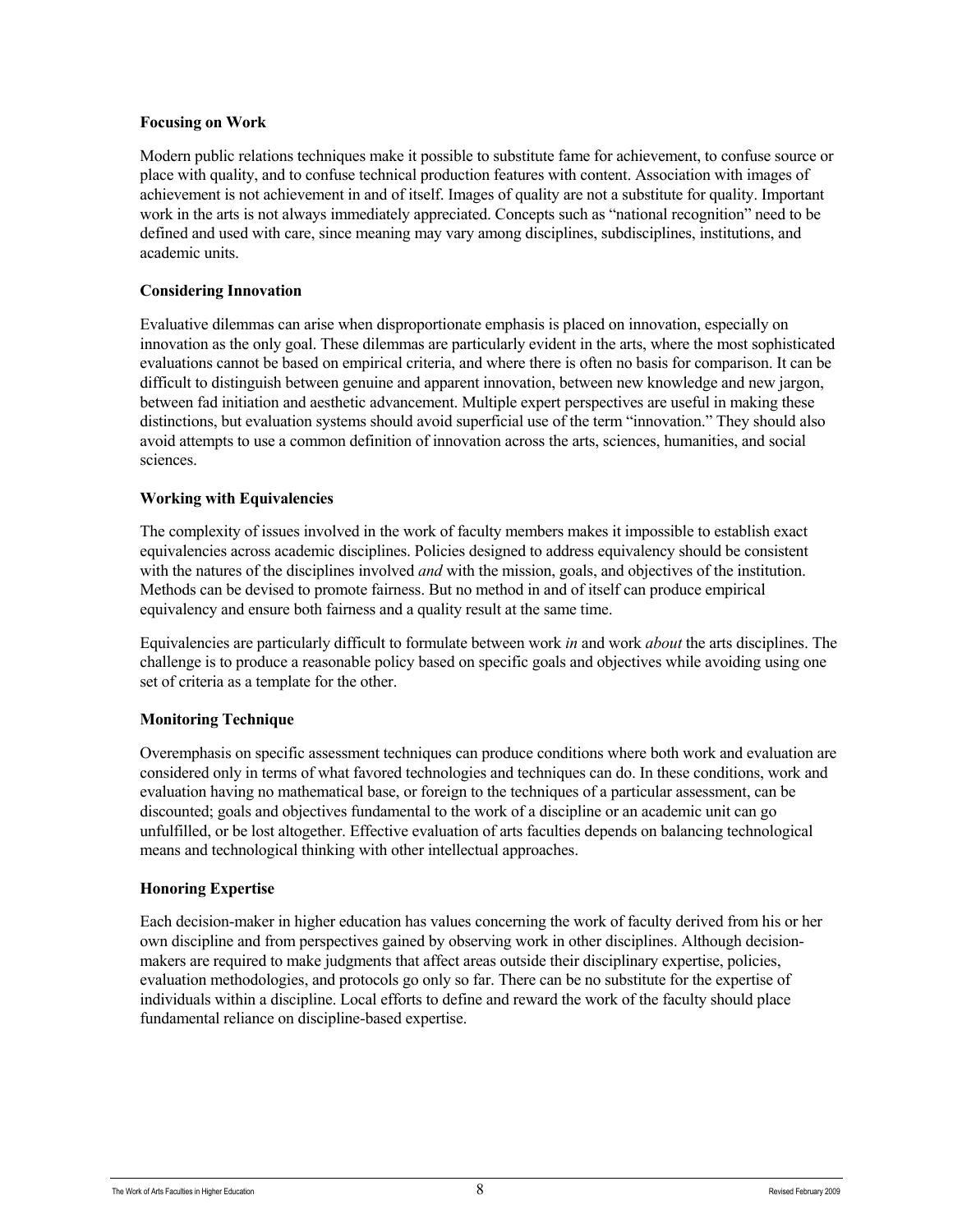### **IV. ADVICE TO USERS**

The information and ideas contained in this document will be applied differently in each institution and arts unit. Mission, goals, objectives, priorities, and values influence these applications. The following points may be useful in local policy-making.

- This text demonstrates the large number of possibilities for the work of faculty members singly or as a group. It describes the intermingling of functions, duties, and aspirations. It demonstrates that many approaches and responsibilities are usually present in a single individual. In this context, compartmentalizing seems counterproductive. Scholarship and artistry are not mutually exclusive.
- No faculty member should be expected to demonstrate equal accomplishment in all areas identified in this document.
- Intellectual work carried out by individuals working as artists, scholars, researchers, and teachers covers a broad range of activities, approaches, and perspectives. Although the existence of this breadth is undeniable, institutions determine through their policies and operations the specific type or types of intellectual work they wish to promote and support. Such determinations should be consistent with goals, objectives, mission, and resources.
- Definitions and priorities regarding the work of arts faculty are a unique, local matter. Emphasis should be on deriving policies from purposes and goals rather than copying perceived or actual practices at other institutions.
- Decisions should be made and published about the extent to which definitions of terms will be broad or narrow, and these decisions should inform discussion and policy development.
- Each institution is responsible for defining positions and responsibilities for teaching, creative work and research, and service. In the arts disciplines it is often difficult to categorize activities in these areas. For example, to what extent is a faculty performance on campus teaching, creative work, or service? Does the answer change if the performance is given elsewhere? These questions are particularly critical with respect to artistic directors, conductors, coaches, choreographers, and theatrical designers, and the answers for each campus should be clearly developed and specified.
- Documentation policies are critical aspects of fair and effective evaluation. They must fit logically into the larger policy equation that creates a viable relationship among aspirations, programs, and resources. Documentation policies should account for different definitions and formats for public presentation of work, and should be consistent with the basic nature of the work being evaluated. Clear definition and publication of these policies are essential.
- Policy changes associated with use of this report should enrich and enhance possibilities for mixtures of approaches and responsibilities. Initial goals should be to evaluate priorities, increase options, and to clarify responsibilities of the faculty.
- Care is needed to ensure that complex ideas and objectives are not devalued through superficial, casual, or repetitive use of terms such as "integration," "synthesis," and "creativity."
- Time is limited; work is seemingly unlimited. Work involving creation, discovery, analysis, interpretation, integration, synthesis, application, and evaluation is time-intensive. Caution must be exercised lest expectations for faculty in the arts become too great for dedicated individuals to fulfill. Attention is especially needed where faculty must work collaboratively with other faculty and students. Such activities, when a part of or combined with teaching, can leave little time for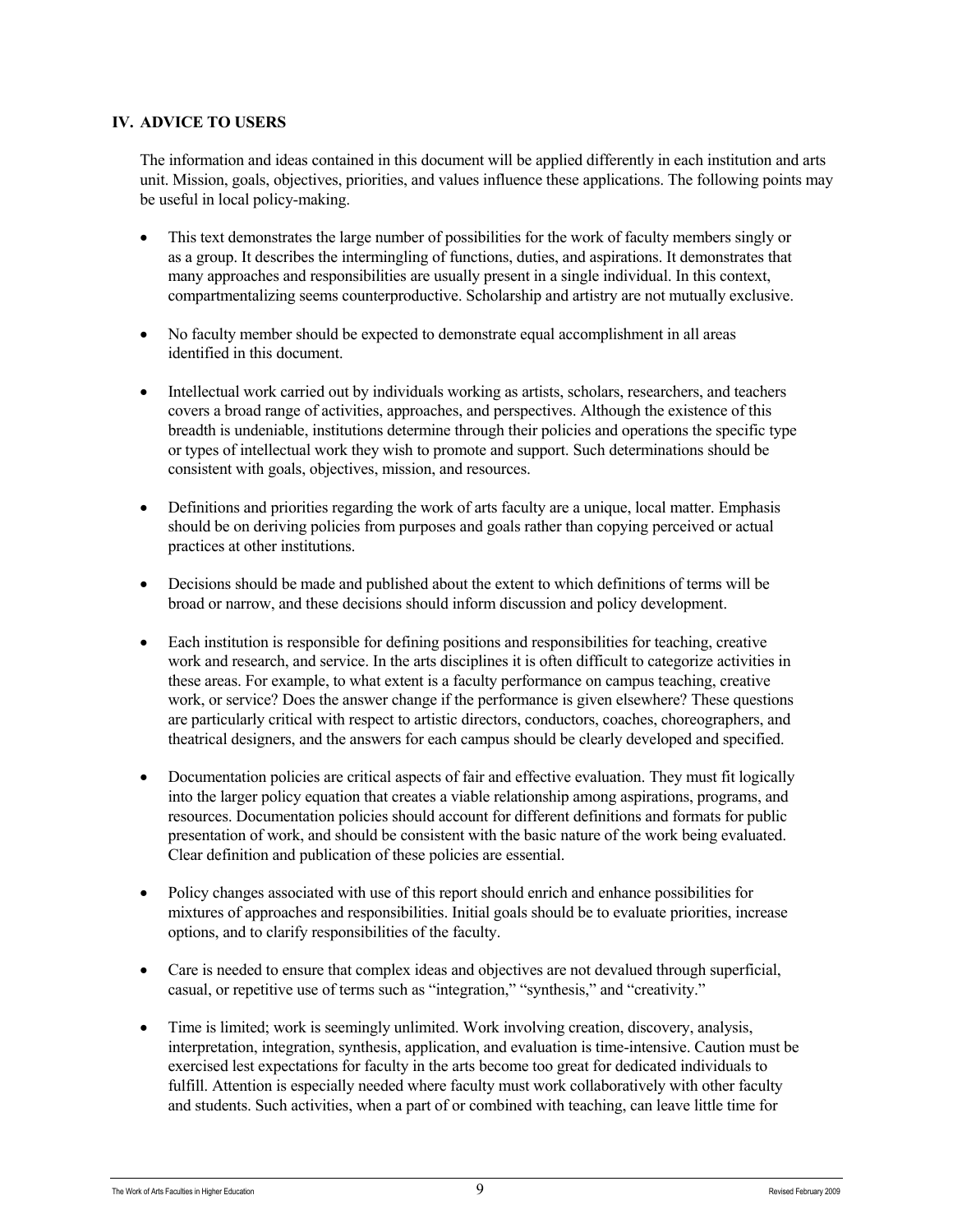individual research and creative work. The time requirements of all positions, assignments, and expectations must be carefully considered as goals, objectives, action plans, and policies are developed.

- Most teaching associated with art involves continuous supervision and assessment of work in progress. It often demands time-consuming involvement with the presentation of student work. Policies regarding arts faculties should accept and respond to these realities.
- In setting goals, objectives, and policies, faculty and administrators should ensure that individuals are evaluated on the basis of their budgeted position and their described duties. Positions and duties should have clear relationships to mission, goals, and objectives regarding teaching, creative work and research, and service: relationships among all these should produce an equation that balances on its own terms and also in terms of time available. As institutions review their purposes and operations against goals and objectives for teaching, creative work and research, and service, first considerations should be given to the viability of current priorities and the prospect of additional options for creative and effective evaluation.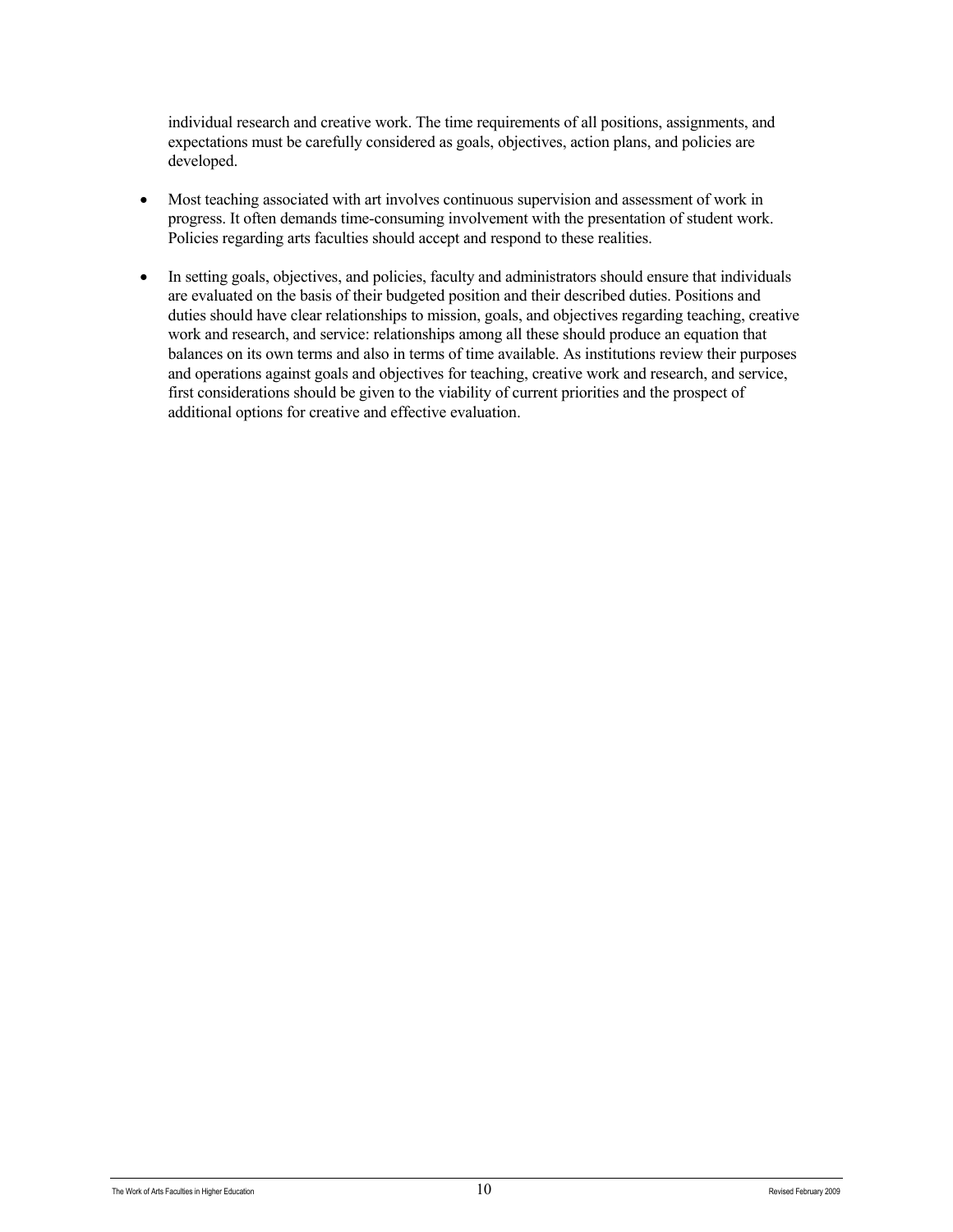### **V. THE WORK OF ARTS FACULTIES**

The following outline presents a composite list of responsibilities undertaken by various faculty in each of the arts disciplines. This common outline is used as the basis for each of the discipline-specific outlines that follow. Users should note the following:

- The excitement, power, and achievement of great teaching, creative work-research, and service come from individual expertise, inspiration, and involvement, and from institutional support. This document can only note these possibilities; realizing them is an individual and local matter.
- Users may wish to rearrange the outline or double list categories such as administration, grant writing, adjudication, consulting, etc., to better fit their mission, goals, and objectives.
- This document assumes a commitment to introduce students to works and techniques from various world cultures and historical periods.

### **TEACHING**

The combination of content, intellectual processes, approaches, and preparations that produce instruction and associated services for students at the institution. Each faculty member undertakes a judicious selection of the following:

#### **Delivering Group or Individual Instruction That Enables Students to**

- **Make Art** 
	- develop knowledge and skills in the practice of an arts discipline
	- integrate and synthesize knowledge and skills in the creation or performance of a work of art
- **Study, Understand, and Evaluate Art, Its Influences, and Its Relationships** 
	- analyze how works of art function as artistic and aesthetic entities
	- understand the history of an arts discipline, including the impact of specific works on the discipline itself
	- analyze the past and present relationships of art with events, ideas, people, and situations as studied through the methodologies and theories of the humanities, social sciences, and natural sciences
- **Teach Art** 
	- integrate and synthesize knowledge, skills, and techniques in the development and delivery of instruction
- **Apply Art and Facilitate Arts Activities** 
	- practice in fields involving connections between the arts and such areas as administration, commerce, public relations, therapies, and technologies

#### PLEASE NOTE:

*Every item in this outline involves to some degree any or all of the following:* 

• *Intellectual processes creation discovery analysis interpretation integration synthesis application evaluation etc.* 

• *Approaches to art as: process product educative force communication psychological phenomenon physiological phenomenon therapeutics social expression heritage subject matter for other disciplines etc.* 

• *Connections and interrelationships among the various categories and items in the outline*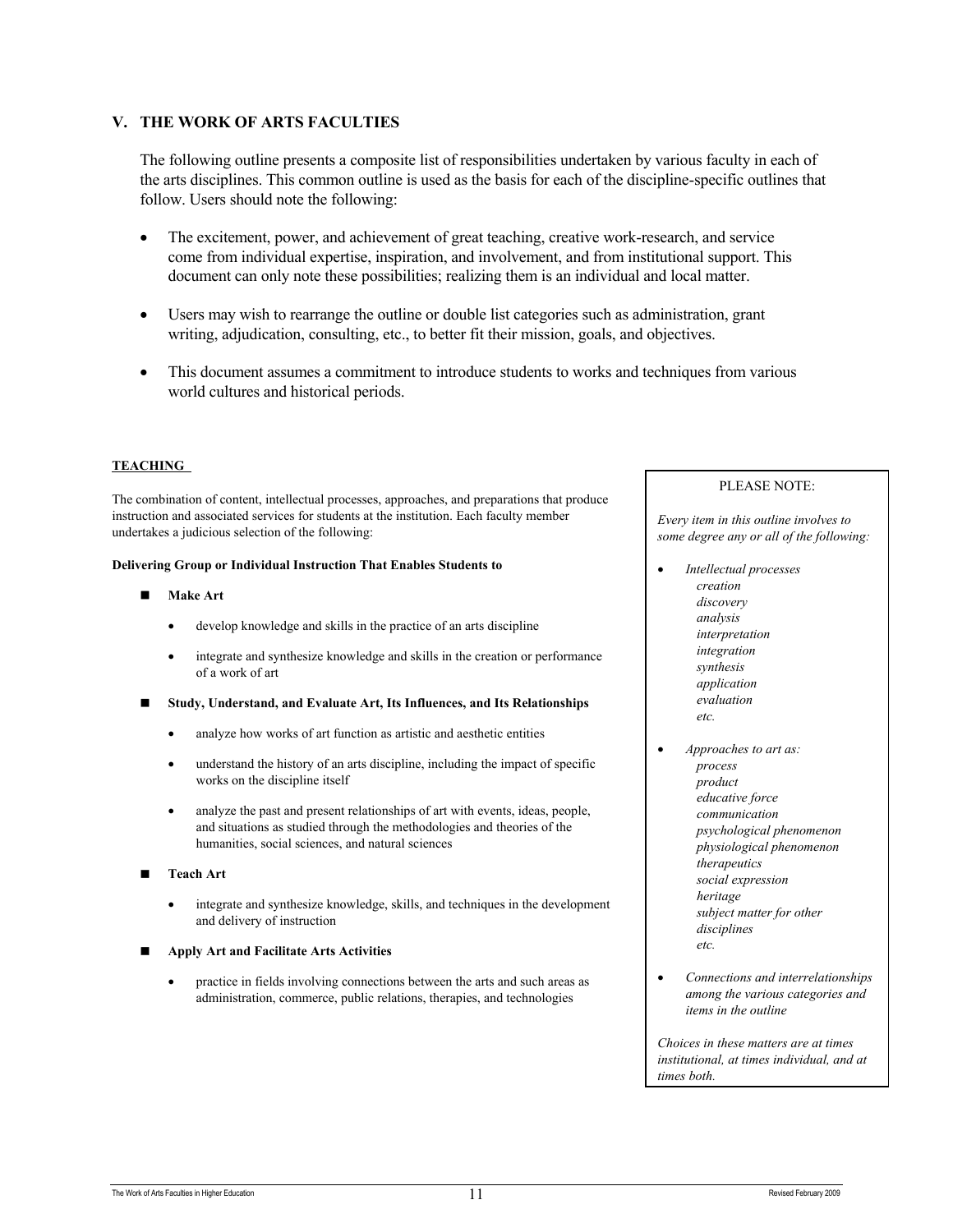#### **Preparing for Group or Individual Instruction**

- Maintaining artistic and intellectual currency in the discipline
- Creating, discovering, integrating, synthesizing, and applying ideas, subject matter, and technique for specific instructional applications
- Designing, administering, coordinating, and supervising student projects, productions, and research

#### **Evaluating**

- **Measuring the development of student competence**
- Assessing personal effectiveness
- Appraising course and student project results in light of goals and objectives

#### **Advising**

- Advising students regarding curricula and projects
- **Providing guidance and direction in the field**
- Mentoring students toward achievement of diverse professional goals

#### **CREATIVE WORK AND RESEARCH**

The combination of individual work in the discipline and its presentation in exhibitions, performances, productions, and publications in various formats. Each faculty member undertakes a judicious single or multiple selection among the following:

#### **Making Art**

- Creating a work of art
- **Performing a work of art**
- Developing new technologies, techniques, and approaches that advance creative capabilities

#### **Studying Art and Its Influences**

- Analyzing how works of art function internally
- Investigating and understanding the history and impact of an arts discipline
- Researching and understanding the physiological and psychological impacts of art
- Exploring the sociological impact of art
- Creating and assessing ideas and values about art aesthetics, criticism, and philosophy
- Considering the multiple influences on art from various sources
- Integrating and synthesizing some or all of the above

#### **Advancing the Pedagogy of Art**

- Developing instructional materials and curricula that have broad impact on the field
- Determining causes and effects in educational settings
- Integrating and applying theoretical and practical knowledge in policy settings
- Exploring philosophical, sociological, and historical connections between the arts and education

#### PLEASE NOTE:

*Every item in this outline involves to some degree any or all of the following:* 

- *Intellectual processes creation discovery analysis interpretation integration synthesis application evaluation etc.*
- *Approaches to art as: process product educative force communication psychological phenomenon physiological phenomenon therapeutics social expression heritage subject matter for other disciplines etc.*
- *Connections and interrelationships among the various categories and items in the outline*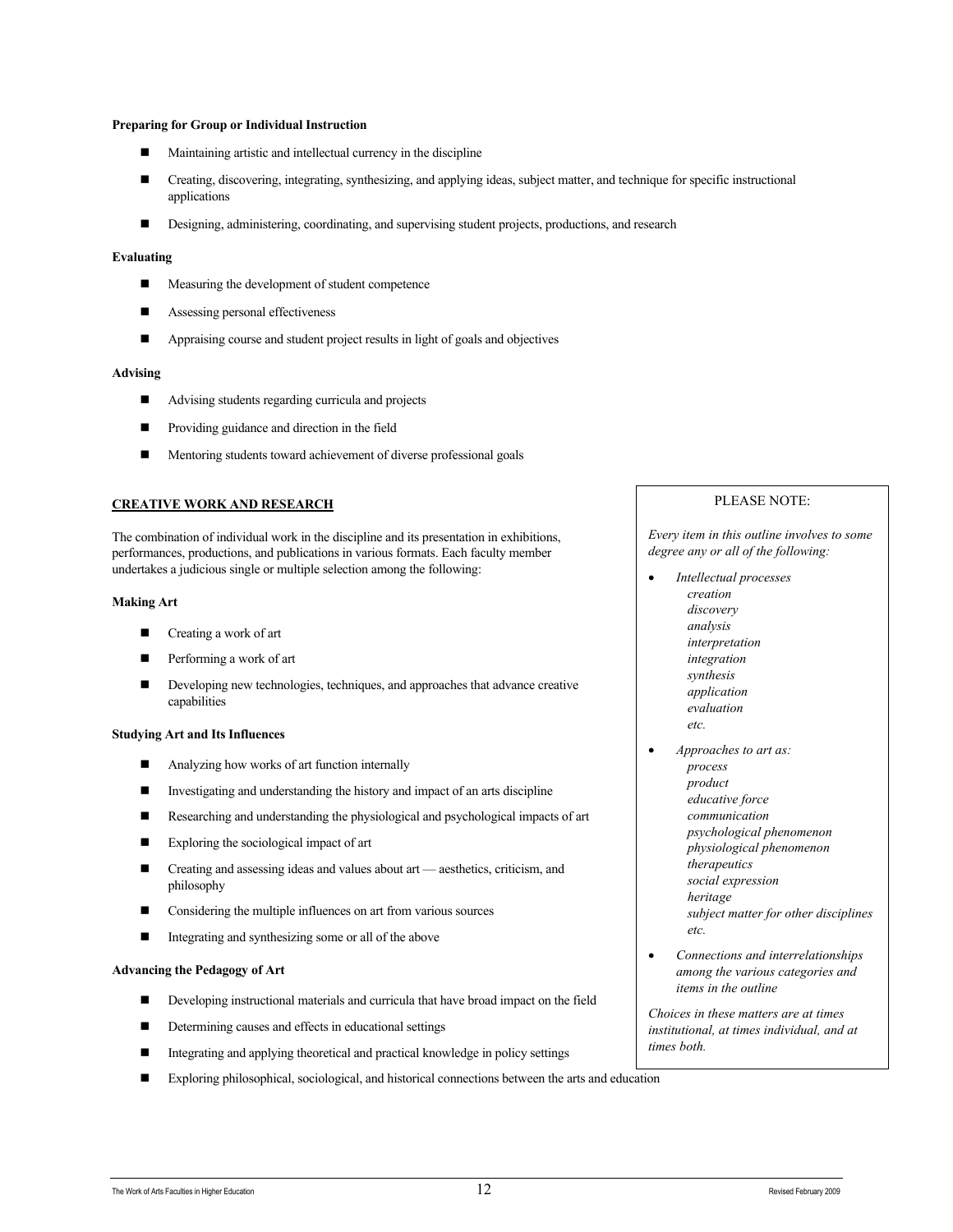#### **Applying Art and Facilitating Arts Activities**

- Curating, exhibiting, programming, publishing, and recording works of art
- Exploring and developing connections between art and such areas as administration, commerce, public relations, and technologies
- Developing and practicing arts therapies
- Exhibiting, programming, and publishing explanations, studies, and critiques; research and scholarly findings; translations and compilations

#### **SERVICE**

The utilization of disciplinary and other expertise to support and advance the institution, the discipline, and the community. Each faculty member undertakes a judicious single or multiple selection among the following:

#### **Assisting the Institution**

- Organizing, coordinating, administering, or maintaining curricular programs, academic departments, campus organizations, technical facilities, or institutional events
- Serving on committees
- Identifying and writing grant proposals; fund raising
- Recruiting students and faculty
- Appraising institutional and departmental results in light of goals and objectives
- Providing expertise that assists the work of other institutional units, including libraries, academic and administrative departments, development offices, and support agencies

#### **Advancing the Profession Beyond the Institution**

- Organizing, coordinating, or administering exhibitions, performances, projects, organizations, or events
- **Professional writing**
- **Editing**
- Serving on committees, task forces, review and advisory boards, councils
- Adjudicating and reviewing
- Consulting

#### **Contributing to the Community**

- Participating in working groups, boards, arts councils, and community events
- $\Box$  Consulting, clinical work, and practice in the community
- Contributing to public education through teaching, performances, and presentations

PLEASE NOTE:

*Every item in this outline involves to some degree any or all of the following:* 

- *Intellectual processes creation discovery analysis interpretation integration synthesis application evaluation etc.*
- *Approaches to art as: process product educative force communication psychological phenomenon physiological phenomenon therapeutics social expression heritage subject matter for other disciplines etc.*
- *Connections and interrelationships among the various categories and items in the outline*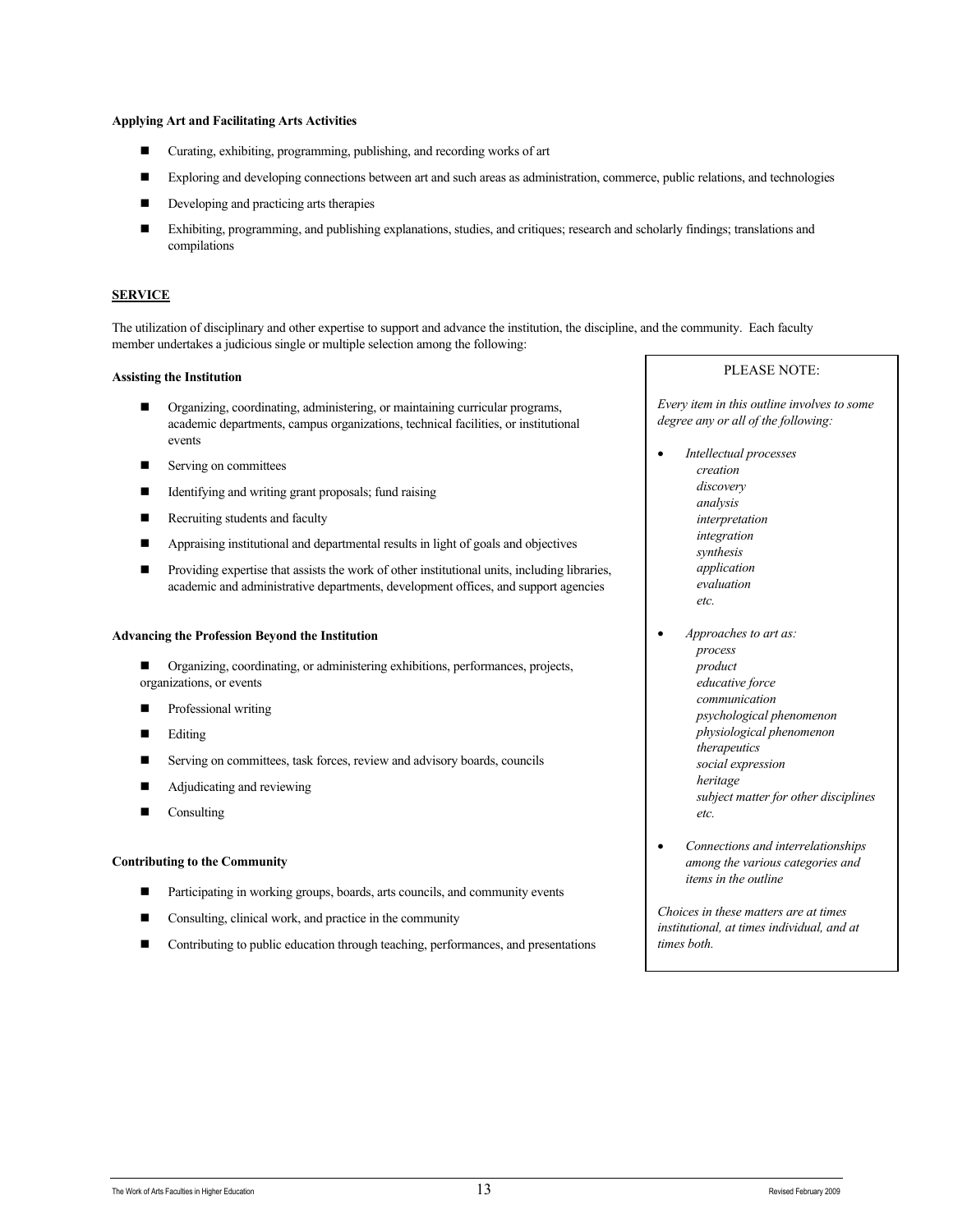### **THE WORK OF THE ARCHITECTURE FACULTY**

The following outline presents a composite list of responsibilities undertaken by architecture faculty. Users should note the following:

- The excitement, power, and achievement of great teaching, creative work-research, and service come from individual expertise, inspiration, and involvement, and from institutional support. This document can only note these possibilities; realizing them is an individual and local matter.
- Users may wish to rearrange the outline or double list categories such as administration, grant writing, adjudication, consulting, etc., to better fit their mission, goals, and objectives.
- This document assumes a commitment to introduce students to works and techniques from various world cultures and historical periods.

Users of the outline may obtain a more comprehensive picture by considering these activities in relation to various approaches and perspectives for content outlined in Section II.

*Italics are used to indicate a few primary examples in each category.*

### **TEACHING**

The combination of content, intellectual processes, approaches, and preparations that produce instruction and associated services for students at the institution. Each faculty member undertakes a judicious selection of the following:

#### **Delivering Group or Individual Instruction That Enables Students to**

- **Create Architectural Designs and Works**
	- develop knowledge, problem-solving abilities, and skills in architecture and the practice of architectural design and works. This may include social, environmental, technical, theoretical, and aesthetic aspects of architectural design.
	- integrate and synthesize knowledge and skills in the creation of architectural designs and works

*sketches, drawings, models, specifications; written, verbal, and visual presentations*

- **Study, Understand, and Evaluate Architecture**
	- analyze how architecture functions as aesthetic and practical entities *architectural theory; social, environmental, technical, aesthetic aspects, and cultural contexts*
	- ·understand the histories and theories of architecture *historical description and analysis; bibliography and impact of specific works on the discipline*
	- understand architecture as studied through other methodologies *sociology of architecture; psychology of architecture; anthropology, philosophy, and the natural and physical sciences*

#### PLEASE NOTE:

*Every item in this outline involves to some degree any or all of the following:* 

- *Intellectual processes creation discovery analysis interpretation integration synthesis application evaluation etc.*  • *Approaches to art as:* 
	- *process product educative force communication psychological phenomenon physiological phenomenon therapeutics social expression heritage subject matter for other disciplines etc.*
- *Connections and interrelationships among the various categories and items in the outline*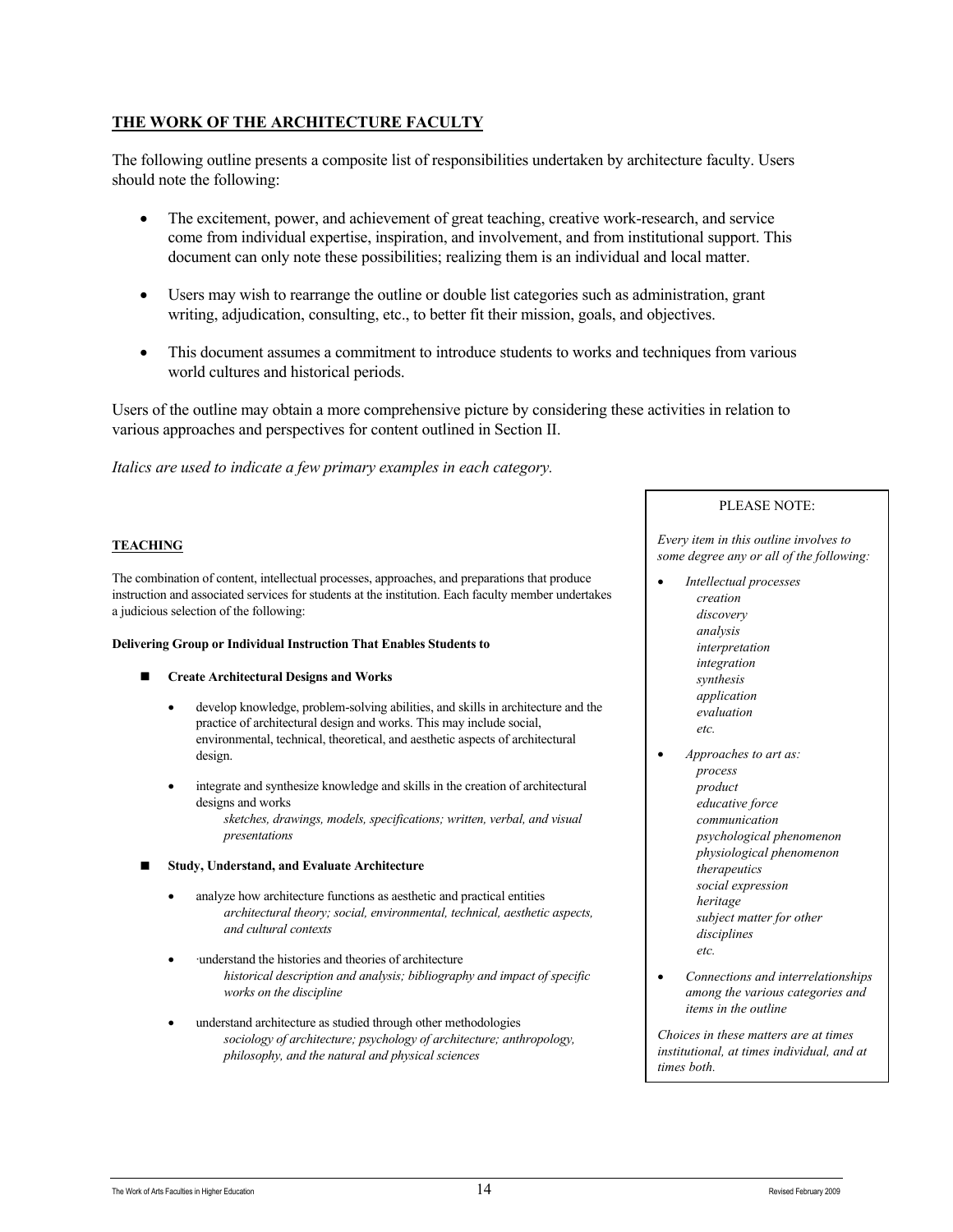#### **Teach Architecture**

integrate and synthesize knowledge, skills, and techniques in the development and delivery of instruction

#### **Practice Architecture**

make connections among architecture, business practice and management, and law and regulations

These aspects of teaching are delivered through individual and group instruction, preparation for and presentation of exhibitions and student projects, seminars, and in informal settings.

#### **Preparing for Group or Individual Instruction**

- Maintaining artistic and intellectual currency in the discipline *creative work and research; independent, private, or group study; professional exchange*
- Creating, discovering, integrating, synthesizing, and applying ideas, subject matter, and technique for specific instructional applications
	- *course and project development*
- Designing, administering, coordinating, and supervising student projects *design projects; theses; dissertations*

#### **Evaluating**

- **Measuring the development of student competence** *designs; projects; examinations*
- Assessing personal effectiveness *studio, classroom, and informal teaching*
- Appraising course and student project results in light of goals and objectives *course and curricula review*

#### **Advising**

- Advising students regarding curricula and projects
- Providing guidance and direction in the field
- Mentoring students toward achievement of diverse professional goals

#### **CREATIVE WORK AND RESEARCH**

The combination of individual work in architecture and its presentation in exhibitions, performances, productions, and publications in various formats. Each faculty member undertakes a judicious single or multiple selection among the following:

#### **Creating Architectural Designs**

*research and synthesis that lead to original architectural and related designs by means of commissions, contracts, competitions, and proposals*

#### PLEASE NOTE:

*Every item in this outline involves to some degree any or all of the following:* 

- *Intellectual processes creation discovery analysis interpretation integration synthesis application evaluation etc.*
- *Approaches to art as: process product educative force communication psychological phenomenon physiological phenomenon therapeutics social expression heritage subject matter for other disciplines etc.*
- *Connections and interrelationships among the various categories and items in the outline*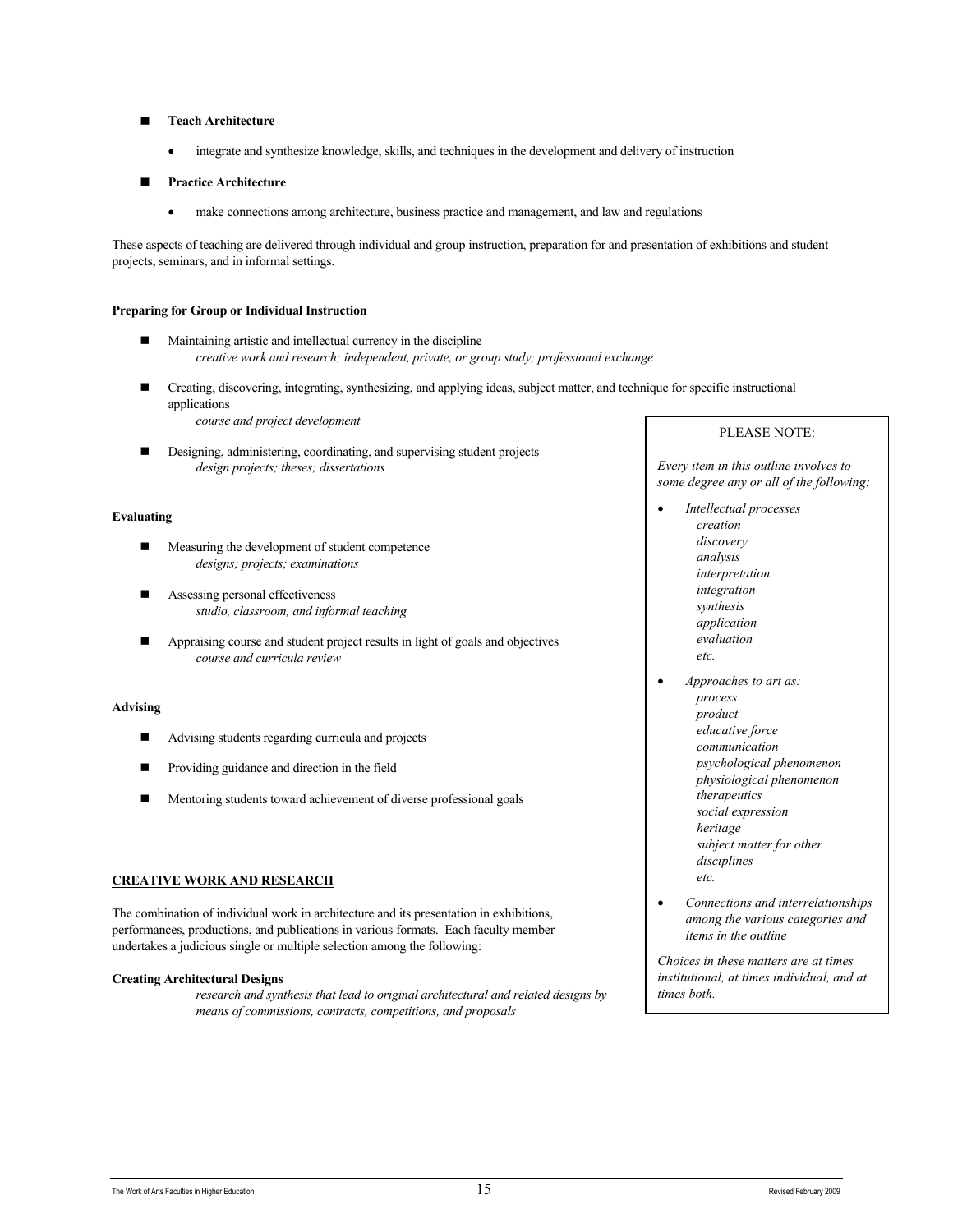#### **Studying Architecture and Studying Its Influences**

- Analyzing how works of architecture function *theory; technology*
- Investigating the history and impact of architecture *studies and analyses from historical, geographical, cultural, religious, and other perspectives; history of architectural ideas; bibliography*
- Researching the physiological and psychological impact of architecture *behavioral studies*
- Exploring the sociological impact of architecture *architecture and society; ethnographic and demographic studies*
- Creating and assessing ideas and values about architecture *aesthetics, criticism, and philosophy of architecture*
- Considering the multiple influences on architecture from various sources *conditions, events, ideas, and technologies*
- Integrating and synthesizing some or all of the above

#### **Advancing the Pedagogy of Architecture**

- Developing instructional materials and curricula that have broad impact on the field
- Determining causes and effects in educational settings
- Integrating and applying theoretical and practical knowledge in educational policy settings
- Exploring philosophical, sociological, and historical connections between architecture and education

#### **Applying Architecture and Facilitating Architectural Activities**

- Exhibiting and publishing architectural designs, plans, drawings, models, and photographs
- Exhibiting, programming, and publishing explanations, studies, and critiques; research and scholarly findings; translations and compilations
	- *books and chapters in books; articles, monographs; delivering or publishing conference papers, panel discussions, proceedings; lectures; reviews of books, exhibitions, or new works of architecture; appointments as artist-in-residence; workshops; master classes; interviews; seminars; computer applications*
- Exploring and developing connections between the discipline and practice of architecture *business practice and management; law and regulations*

#### PLEASE NOTE:

*Every item in this outline involves to some degree any or all of the following:* 

- *Intellectual processes creation discovery analysis interpretation integration synthesis application evaluation etc.*
- *Approaches to art as: process product educative force communication psychological phenomenon physiological phenomenon therapeutics social expression heritage subject matter for other disciplines etc.*
- *Connections and interrelationships among the various categories and items in the outline*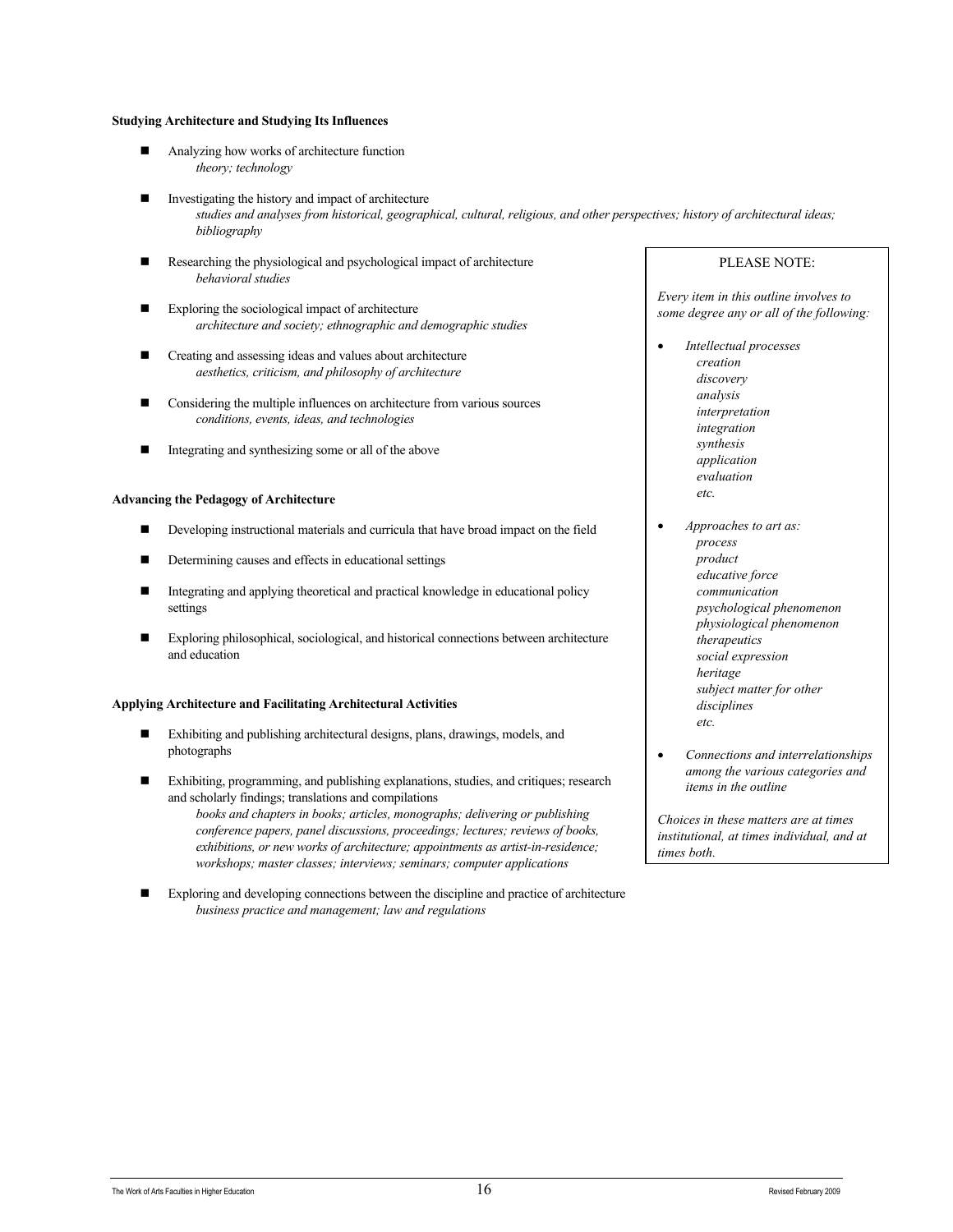#### **SERVICE**

The utilization of disciplinary and other expertise to support and advance the institution, architecture, and the community. Each faculty member undertakes a judicious single or multiple selection among the following:

#### **Assisting the Institution**

- Organizing, coordinating, administering, or maintaining curricular programs, academic departments, campus organizations, technical facilities, or institutional events
- Serving on committees
- Identifying and writing grant proposals; fund raising
- Recruiting students and faculty
- Appraising institutional and departmental results in light of goals and objectives
- Providing expertise that assists the work of other institutional units, including libraries, academic and administrative departments, development offices, and support agencies

#### **Advancing the Profession Beyond the Institution**

- Organizing, coordinating, or administering exhibitions, projects, organizations, or events
- Professional writing
- **Editing**
- Serving on committees, task forces, review and advisory boards, councils
- Adjudicating and reviewing
- Consulting

#### **Contributing to the Community**

- Participating in working groups, boards, professional organizations, arts councils, and community events
- Consulting and practice in the community
- Contributing to public education through teaching and presentations

### PLEASE NOTE:

*Every item in this outline involves to some degree any or all of the following:* 

- *Intellectual processes creation discovery analysis interpretation integration synthesis application evaluation etc.*
- *Approaches to art as: process product educative force communication psychological phenomenon physiological phenomenon therapeutics social expression heritage subject matter for other disciplines etc.*
- *Connections and interrelationships among the various categories and items in the outline*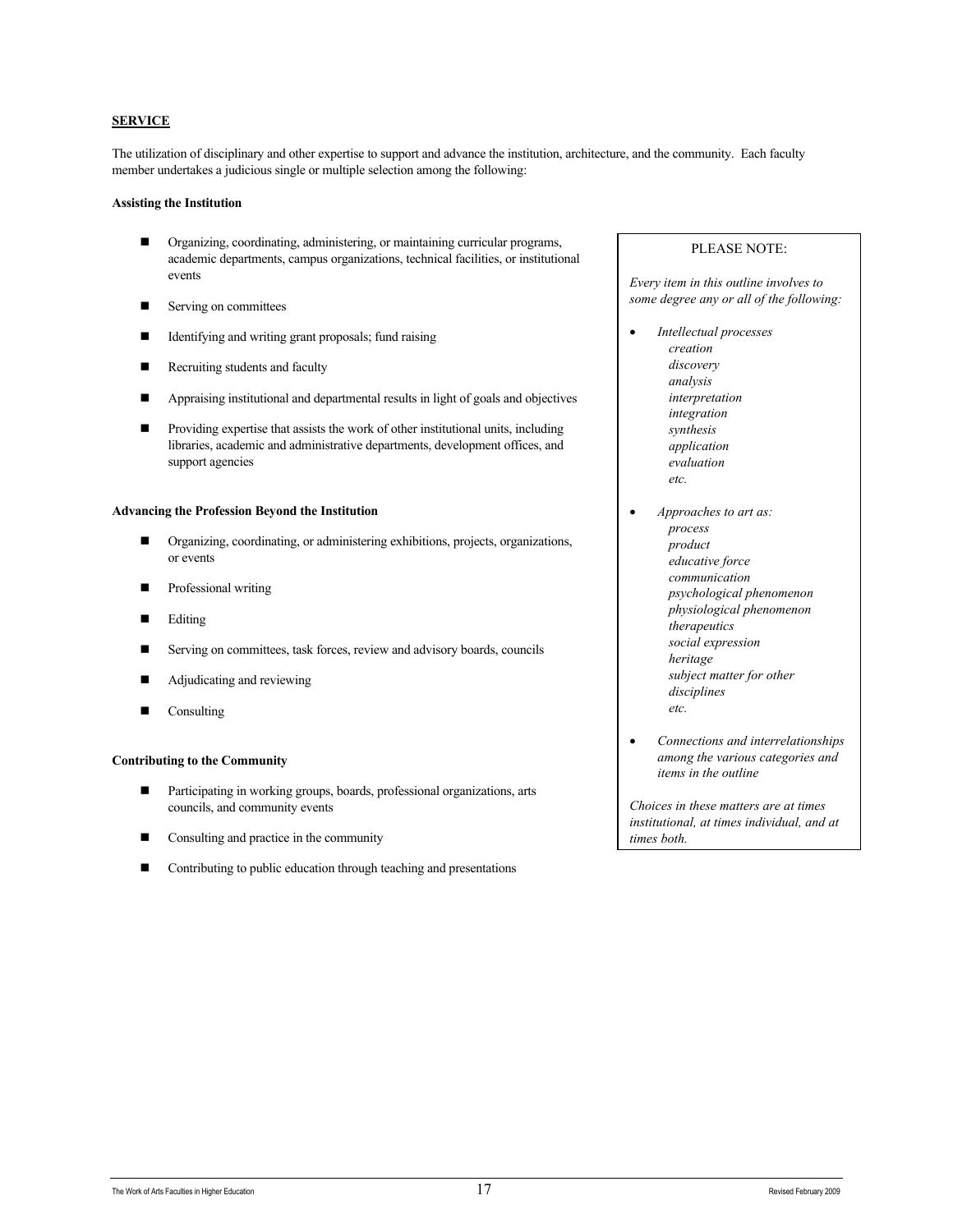### **THE WORK OF THE ART AND DESIGN FACULTY**

The following outline presents a composite list of responsibilities undertaken by art and design faculty. Users should note the following:

- The excitement, power, and achievement of great teaching, creative work-research, and service come from individual expertise, inspiration, and involvement, and from institutional support. This document can only note these possibilities; realizing them is an individual and local matter.
- Users may wish to rearrange the outline or double list categories such as administration, grant writing, adjudication, consulting, etc., to better fit their mission, goals, and objectives.
- This document assumes a commitment to introduce students to works and techniques from various world cultures and historical periods.

Users of the outline may obtain a more comprehensive picture by considering these activities in relation to various approaches and perspectives for content outlined in Section II.

*Italics are used to indicate a few primary examples in each category.*

### **TEACHING**

The combination of content, intellectual processes, approaches, and preparations that produce instruction and associated services for students at the institution. Each faculty member undertakes a judicious selection of the following:

#### **Delivering Group or Individual Instruction That Enables Students to**

- **Make Art and Design**
	- develop knowledge and skills in the practice of art, design, and related disciplines

*develop an understanding of art and design principles, concepts, materials and processes; techniques and insights for solving aesthetic and design problems; use of art and design technologies, including computers*

integrate and synthesize knowledge, skills, and understanding in the creation of a work of art or design

*creating works of art and design in such areas as advertising design; ceramics; commercial design; drawing; fashion design; film/video; glass; graphic design; illustration; industrial design; interior design; jewelry/metals; painting; photography; printmaking; sculpture; textile/surface design; theatre design; weaving/fibers; woodworking; performance art*

- **Study, Understand, and Evaluate Art and Design Disciplines, Their Influences, and Their Relationships**
	- analyze how art and design works function as artistic and aesthetic entities *visual theory: perspective, form, color, composition, shape and texture, value, scale, motion, the impact of technology*
	- understand the history of art and design including the impact of specific works on the disciplines themselves

*historical description and analysis; bibliography; style; current contexts; evolution of techniques*

#### PLEASE NOTE:

*Every item in this outline involves to some degree any or all of the following:* 

- *Intellectual processes creation discovery analysis interpretation integration synthesis application evaluation etc.*
- *Approaches to art as: process product educative force communication psychological phenomenon physiological phenomenon therapeutics social expression heritage subject matter for other disciplines etc.*
- *Connections and interrelationships among the various categories and items in the outline*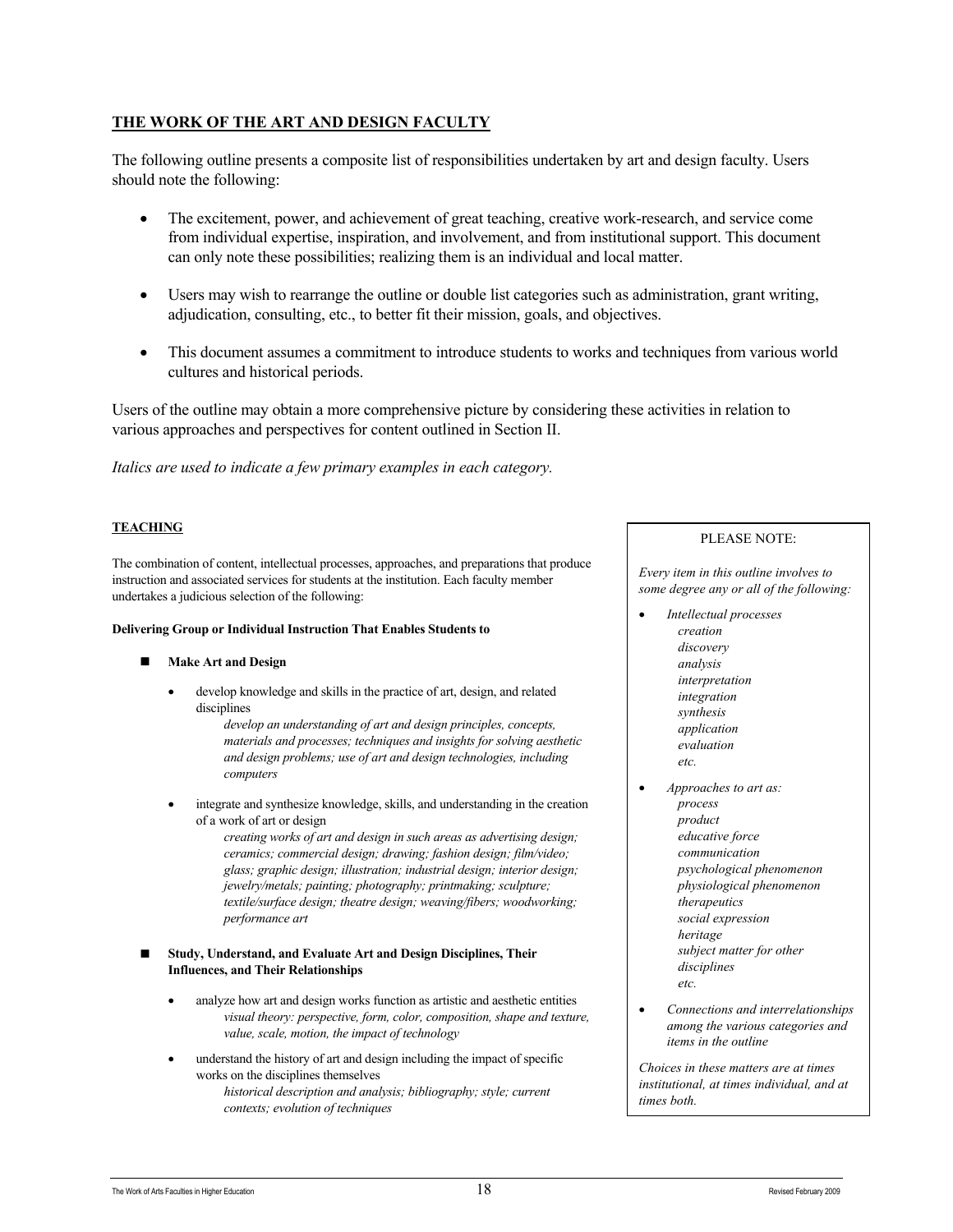• analyze past and present relationships of art and design with events, ideas, people, and situations as studied through various methodologies and theories

*aesthetics; sociology of art; psychology of art; art therapy; art-design criticism and theory; relationships to general history*

#### **Teach Art and Design**

• integrate and synthesize knowledge, skills, and techniques in the understanding, development, and delivery of instruction *teaching skills; educational methodologies; evaluation; course and curriculum development; instructional innovation; research; development and preparation of instructional materials*

#### **Apply Art and Design and Facilitate Art and Design Activities**

- practice in fields involving connections between art and design and such areas as administration, commerce, public relations, and technologies
	- *museum and gallery management; commercial art; art and design industries; artist management; copyright and patent issues; art therapy; art and design technologies*

These aspects of teaching are delivered through individual and group instruction, preparation for and presentation of exhibitions and installations, master classes/guest artists, seminars, and in informal settings.

#### **Preparing for Group or Individual Instruction**

- Maintaining artistic and intellectual standards in the discipline *creative work and research; independent, individual, or group study; professional exchange*
- Creating, discovering, understanding, integrating, synthesizing, and applying ideas, subject matter, and technique for specific instructional applications *course and project development*
- Designing, administering, coordinating, and supervising student projects *research; portfolio development projects; exhibitions; theses; dissertations*

#### **Evaluating**

- Assessing the development of student learning *group or individual critiques; portfolio reviews; written projects; examinations*
- **Assessing personal effectiveness** *studio, classroom, individual, and independent teaching*
- Appraising course and student project results in light of goals and objectives *course and curricula review*

#### **Advising**

- Advising students regarding curricula and projects
- Providing guidance and direction in art and design relative to career goals and professional development
- Mentoring students toward achievement of diverse professional goals

#### PLEASE NOTE:

*Every item in this outline involves to some degree any or all of the following:* 

- *Intellectual processes creation discovery analysis interpretation integration synthesis application evaluation etc.*  • *Approaches to art as: process* 
	- *product educative force communication psychological phenomenon physiological phenomenon therapeutics social expression heritage subject matter for other disciplines etc.*
- *Connections and interrelationships among the various categories and items in the outline*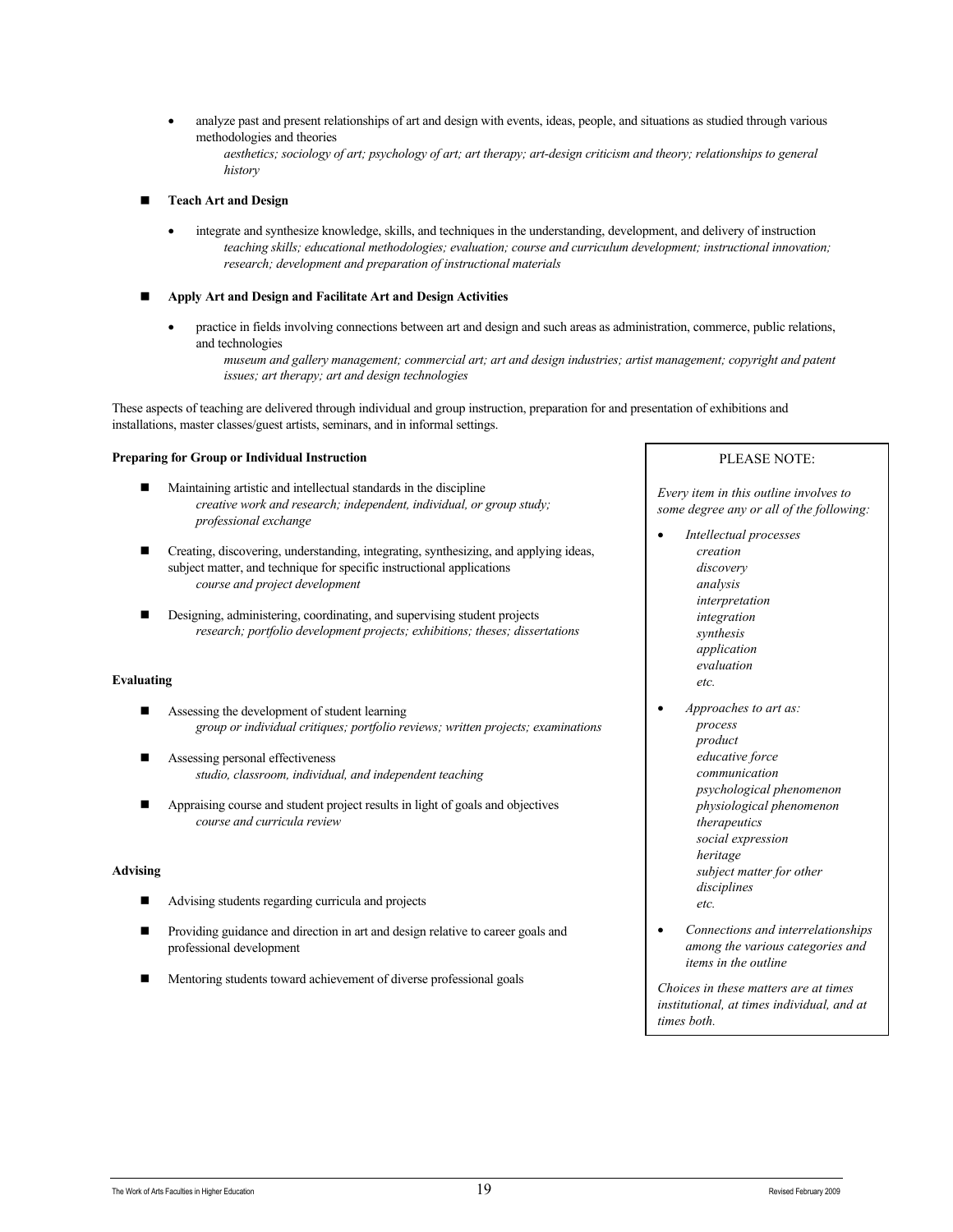#### **CREATIVE WORK AND RESEARCH**

The combination of individual work in the visual arts and its presentation in exhibitions, performances, productions, and publications in various formats. Each faculty member undertakes a judicious single or multiple selection among the following:

#### **Creating Art and Design**

- Creating works of art and design *study, research, understanding, and synthesis that result in original works of art and design*
- Developing new technologies, techniques, and approaches that advance creative capabilities in art and design

#### **Studying Art and Design**

- **Analyzing art work** *visual theory and other critical dimensions*
- Investigating the history and impact of art and design *studies and analyses from historical, geographical, cultural, ethnic, religious, and other perspectives; history of art and design ideas; bibliography*
- Researching the psychological impact of art and design *visual perception; behavioral applications*
- Exploring the sociological impact of art and design *art-design and the human condition; art-design and society; ethnographic and demographic studies*
- Creating and assessing ideas and values about art and design *aesthetics; criticism; philosophy*
- Considering the multiple influences on art and design from various sources *conditions, events, ideas, and technologies*
- Integrating and synthesizing some or all of the above

#### **Advancing the Pedagogy of Art and Design**

- Developing instructional materials and curricula that have broad impact on the field
- Determining causes and effects in educational settings
- Integrating and applying theoretical and practical knowledge in educational policy settings
- Exploring philosophical, sociological, and historical connections between art and design and education

#### **Applying Art and Design and Facilitating Art and Design Activities**

- Curating, exhibiting, and publishing works of art and design *curating or serving as artistic director of exhibitions; festivals; summer programs; workshops; master classes; seminars*
- Exploring and developing connections between art and design and such areas as administration, commerce, public relations, and technologies

*museum and gallery management; commercial art; art and design industries; artist management; copyright issues; art and design technologies*

#### PLEASE NOTE:

*Every item in this outline involves to some degree any or all of the following:* 

- *Intellectual processes creation discovery analysis interpretation integration synthesis application evaluation etc.*
- *Approaches to art as: process product educative force communication psychological phenomenon physiological phenomenon therapeutics social expression heritage subject matter for other disciplines etc.*
- *Connections and interrelationships among the various categories and items in the outline*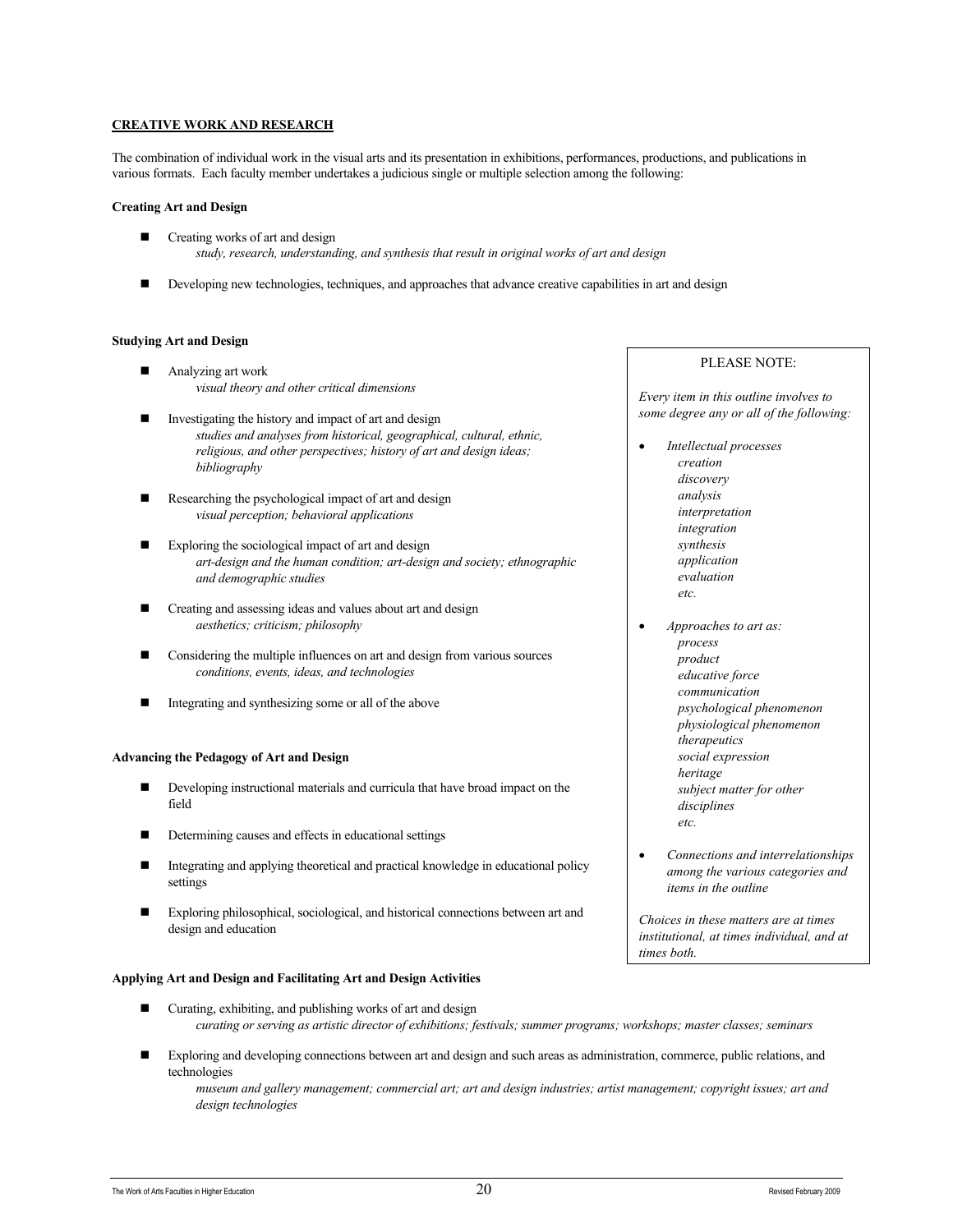- Exhibiting, programming, and publishing explanations, studies, and critiques; research and scholarly findings; translations and compilations
	- *books and chapters in books; articles, monographs; delivering or publishing conference papers, panel discussions, proceedings; lectures; reviews of books, exhibitions, installations, or new works of art; appointments as artist-in-residence; workshops; master classes; interviews; seminars; computer applications*
- Developing and practicing art therapy

#### **SERVICE**

The utilization of disciplinary and other expertise to support and advance the institution, the visual arts, and the community. Each faculty member undertakes a judicious single or multiple selection among the following:

#### **Assisting the Institution**

- Organizing, coordinating, administering, or maintaining curricular programs, academic departments and other units, technical facilities, campus organizations, or institutional events
- Serving on committees
- Identifying and writing grant proposals; fund raising
- Recruiting students and faculty
- Appraising institutional and departmental results in light of goals and objectives
- Providing expertise that assists the work of other institutional units, including libraries, academic and administrative departments, development offices, and support agencies

#### **Advancing the Profession Beyond the Institution**

- Organizing, coordinating, or administering exhibitions, performances, projects, organizations, or events
- **Professional writing**
- **Editing**
- Serving on committees, task forces, review and advisory boards, and councils
- Adjudicating and reviewing
- Consulting

#### **Contributing to the Community**

- Participating in working groups, boards, arts councils, and community events
- Consulting, clinical work, and practice in the community
- Contributing to public education through teaching and exhibitions

#### PLEASE NOTE:

*Every item in this outline involves to some degree any or all of the following:* 

- *Intellectual processes creation discovery analysis interpretation integration synthesis application evaluation etc.*
- *Approaches to art as: process product educative force communication psychological phenomenon physiological phenomenon therapeutics social expression heritage subject matter for other disciplines etc.*
- *Connections and interrelationships among the various categories and items in the outline*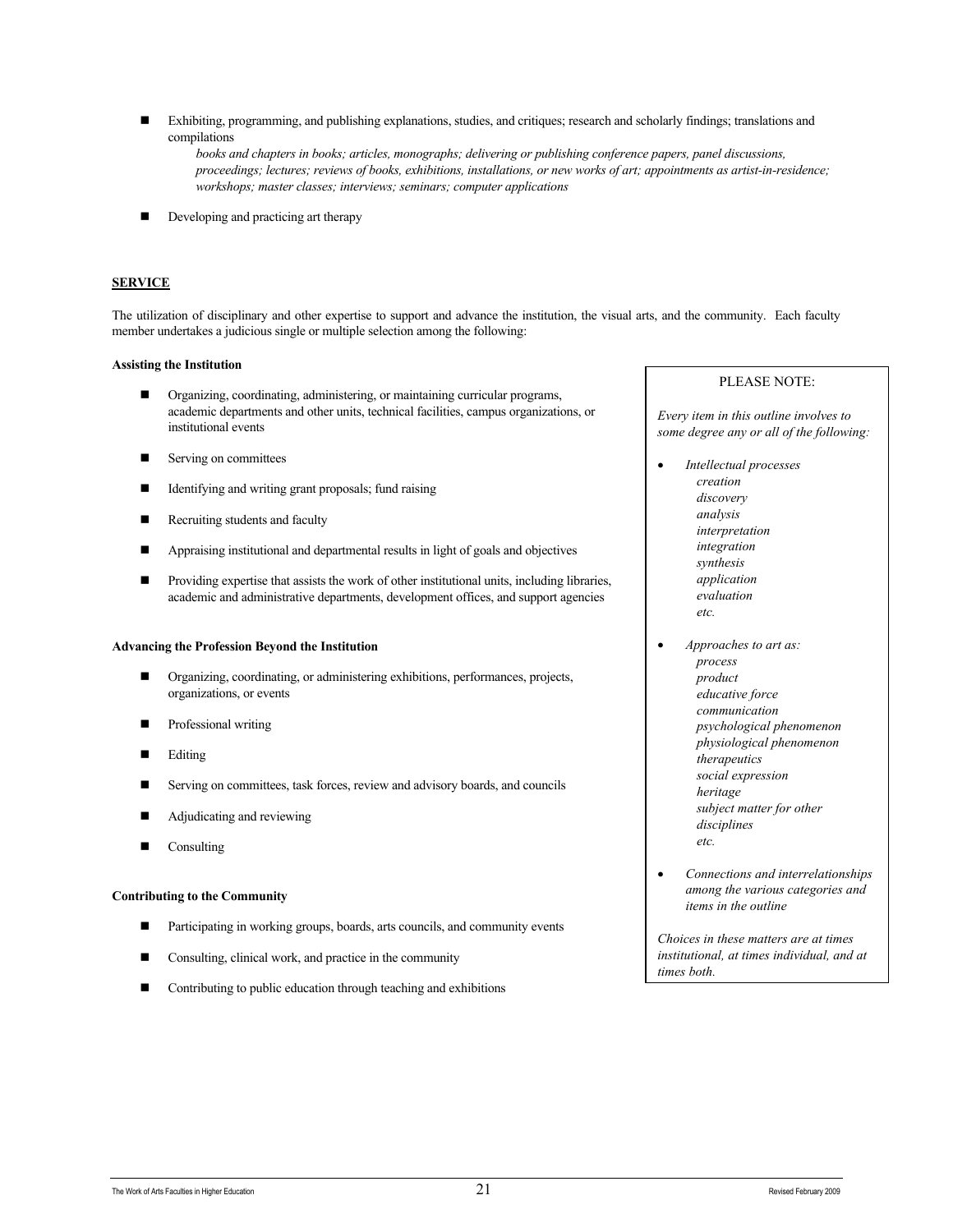### **THE WORK OF THE DANCE FACULTY**

The following outline presents a composite list of responsibilities undertaken by dance faculty. Users should note the following:

- The excitement, power, and achievement of great teaching, creative work-research, and service come from individual expertise, inspiration, and involvement, and from institutional support. This document can only note these possibilities; realizing them is an individual and local matter.
- Users may wish to rearrange the outline or double list categories such as administration, grant writing, adjudication, consulting, etc., to better fit their mission, goals, and objectives.
- This document assumes a commitment to introduce students to works and techniques from various world cultures and historical periods.

Users of the outline may obtain a more comprehensive picture by considering these activities in relation to various approaches and perspectives for content outlined in Section II.

*Italics are used to indicate a few primary examples in each category.*

### **TEACHING**

The combination of content, intellectual processes, approaches, and preparations that produce instruction and associated services for students at the institution. Each faculty member undertakes a judicious selection of the following:

#### **Delivering Group or Individual Instruction That Enables Students to**

#### **Dance**

• develop knowledge and skills in the practice of dance and dance-related disciplines

> *choreography; dance sciences and somatics; dance techniques (ballet, ethnic, folk, jazz, modern, etc.); improvisation; movement analysis; music; notation and other analytical and reconstructive skills; production design*

- integrate and synthesize knowledge and skills in the creation, reconstruction, and/or performance of a work of dance *choreographing original work; reconstructing repertory; directing; preparing and presenting dance in concert and other settings*
- **Study, Understand, and Evaluate Dance, Its Influences, and Its Relationships**
	- analyze works of dance as artistic and aesthetic entities *dance theory, philosophy, and criticism; anatomy and kinesiology; dance notation*
	- understand genres of dance, including cultural context and the impact of specific works on the discipline itself *style; repertory; historical description and analysis; dance ethnology; bibliography; evolution of technique or form*

#### PLEASE NOTE:

*Every item in this outline involves to some degree any or all of the following:* 

- *Intellectual processes creation discovery analysis interpretation integration synthesis application evaluation etc.* 
	- *Approaches to art as: process product educative force communication psychological phenomenon physiological phenomenon therapeutics social expression heritage subject matter for other disciplines etc.*
- *Connections and interrelationships among the various categories and items in the outline*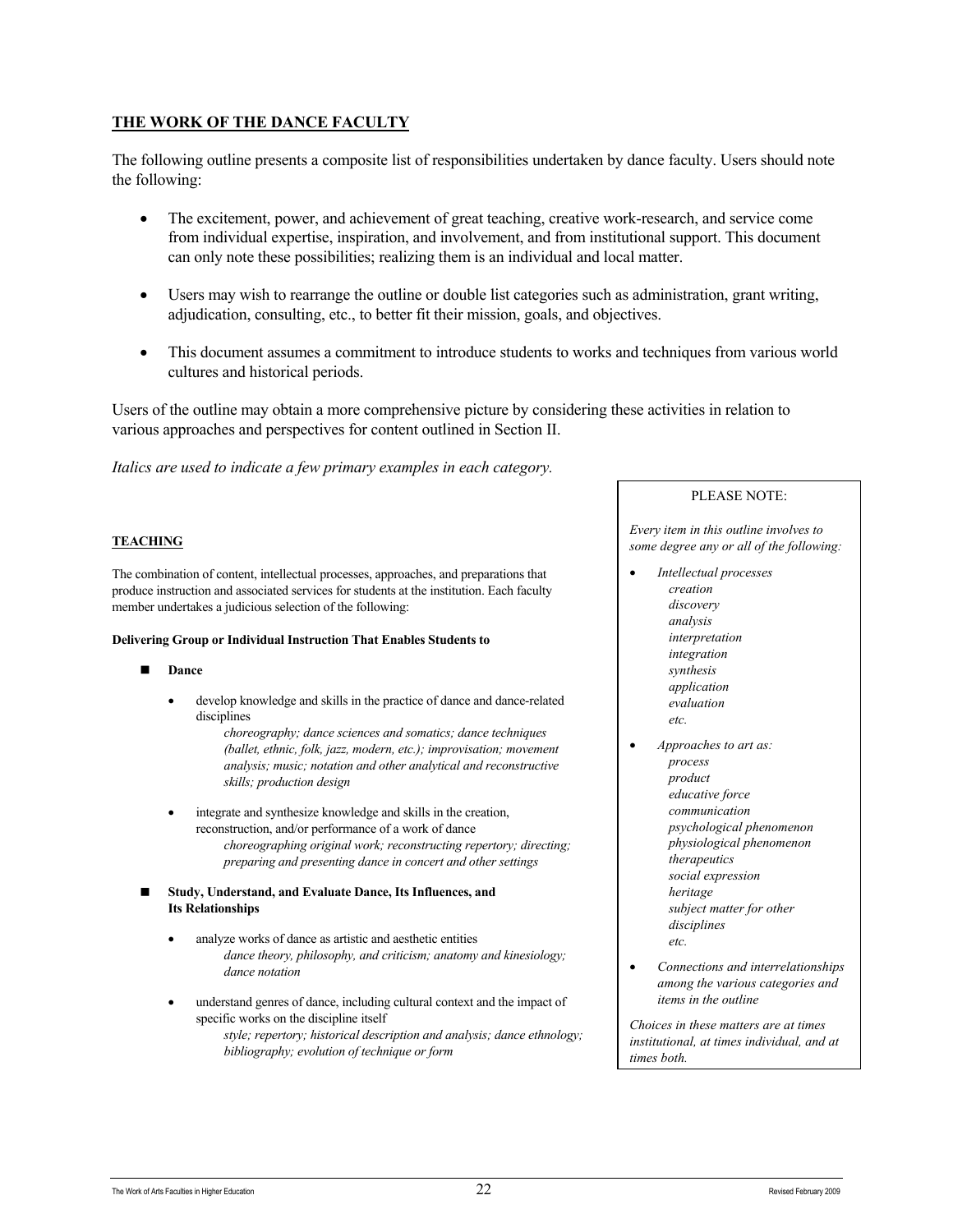- analyze past and present relationships of dance with events, ideas, people, and situations *history of dance; philosophy of dance; sociology of dance; psychology of dance; and related methodologies and theories of other fields such as humanities, social sciences, and natural sciences; relationships to general history and culture*
- **Teach Dance**
	- integrate and synthesize knowledge, skills, and techniques in the development and delivery of instruction *teaching skills; educational methodologies; evaluation; course and curriculum development; instructional innovation; research; development and preparation of instructional materials*

#### **Apply Dance and Facilitate Dance Activities**

• practice in fields involving connections between dance and such areas as administration, commerce, public relations, therapies, and technologies

*administration of presenting organizations and venues; artist management; dance therapy; media arts*

These aspects of teaching are delivered through individual and group instruction, preparation for and presentation of dance concerts and productions, master classes, seminars, and in informal settings.

#### **Preparing for Group or Individual Instruction**

- Maintaining artistic and intellectual activity and standing in the discipline *creative work and research; independent, private, or group study; professional exchange and presentation*
- Creating, discovering, integrating, synthesizing, and applying ideas, subject matter, and technique for specific instructional applications *course and project development; rehearsal preparation*
- Directing, designing, administering, coordinating, and supervising student projects and productions *auditions; choreographing; designing; dissertations; rehearsing; research; technical directing; theses; concert advising*

#### **Evaluating**

- Measuring the development of student competence *entrance auditions; periodic adjudication; dance concerts; juries; written and video projects; examinations*
- Assessing personal effectiveness *studio, classroom, and informal teaching*
- Appraising course and student project results in light of goals and objectives *course and curricula review*

#### **Advising**

- Advising students regarding curricula and projects
- Providing guidance and direction in the field
- Mentoring students toward achievement of diverse professional goals
- Referring students to appropriate specialists in areas such as nutrition, care and prevention of injuries, body conditioning, and related health matters

#### PLEASE NOTE:

*Every item in this outline involves to some degree any or all of the following:* 

- *Intellectual processes creation discovery analysis interpretation integration synthesis application evaluation etc.*  • *Approaches to art as: process* 
	- *product educative force communication psychological phenomenon physiological phenomenon therapeutics social expression heritage subject matter for other disciplines etc.*
- *Connections and interrelationships among the various categories and items in the outline*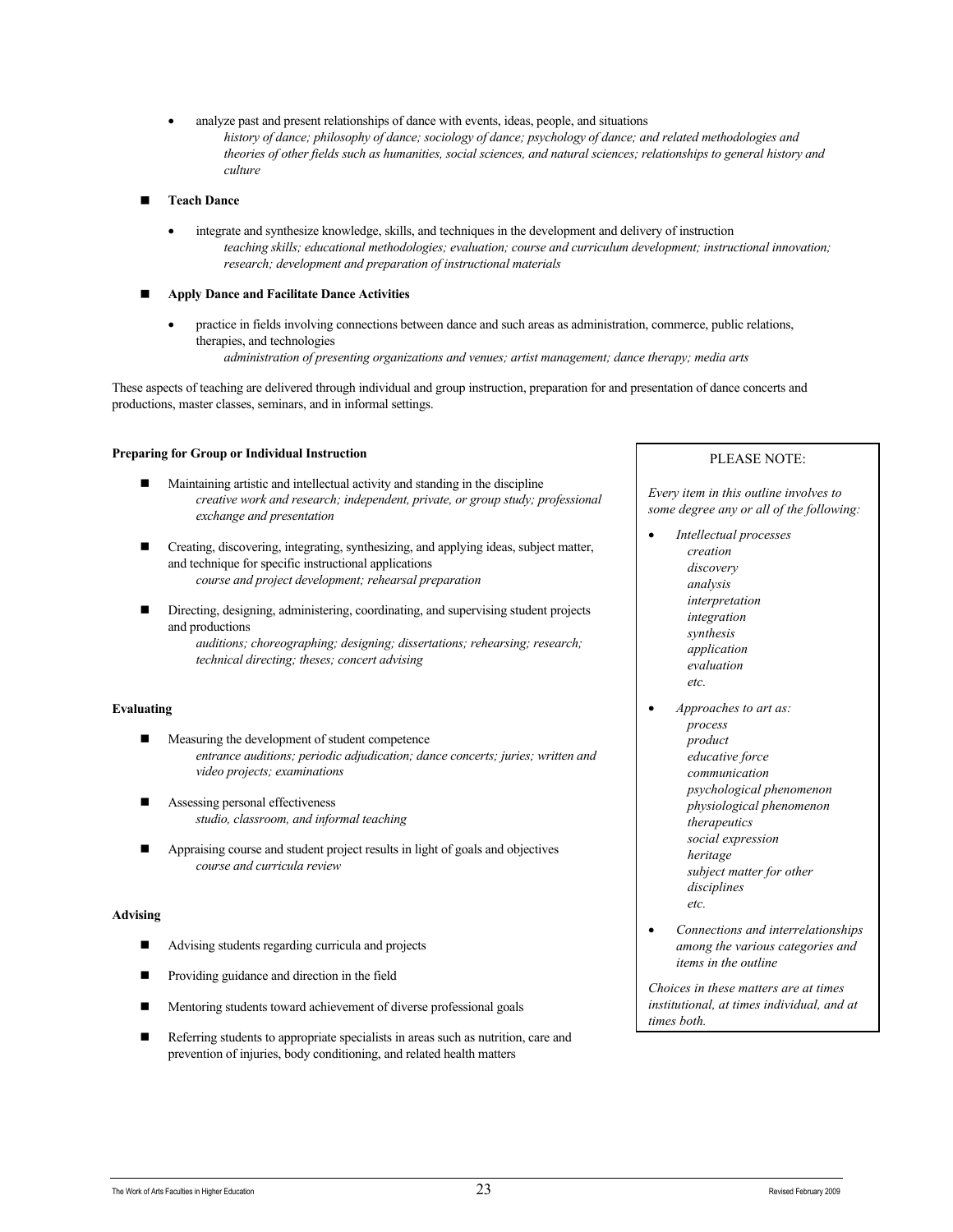#### **CREATIVE WORK AND RESEARCH**

The combination of individual work in dance and its presentation in performances, productions, publications, and exhibitions in various formats. Each faculty member undertakes a judicious single or multiple selection among the following:

#### **Creating Dance**

- **Performing** *practice, study, and rehearsal that lead to live, film, or video performance of solo or ensemble dances*
- Choreographing and/or reconstructing a work of dance *study, research, and synthesis that lead to original or reconstructed works of dance*
- Directing *study of repertory; directorial techniques; coaching*
- Developing new technologies, techniques, and approaches that advance creative capabilities in dance

#### **Studying Dance and Its Influences**

- Analyzing works of dance as artistic and aesthetic entities *dance aesthetics; critical theory; movement analysis*
- Researching the history and impact of dance *repertory; studies and analyses from historical, geographical, cultural, anthropological, religious, and other perspectives; history of dance ideas; performance practices; bibliography*
- Researching the physiological and psychological impact of dance *anatomy and kinesiology; therapeutic applications; somatic studies*
- Researching the sociological impact of dance *dance and the human condition; dance and society; ethnographic and demographic studies; marketing*
- Creating and assessing ideas and values about dance *aesthetics, criticism, and philosophy of dance*
- Considering the multiple influences on dance from various sources *conditions, events, ideas, and technologies*
- Integrating and synthesizing some or all of the above

#### **Advancing the Pedagogy of Dance**

- Developing instructional materials and curricula that have broad impact on the field
- Determining causes and effects in educational settings
- Integrating and applying theoretical and practical knowledge in educational policy settings
- Exploring philosophical, sociological, and historical connections between dance and education

#### **Applying Dance and Facilitating Dance Activities**

- Exploring and developing connections between dance and such areas as administration, commerce, public relations, therapies, and technologies
	- *administration of presenting organizations and venues; touring; artist and repertory management; copyright; media arts*
- Developing and practicing dance-movement therapy

#### PLEASE NOTE:

*Every item in this outline involves to some degree any or all of the following:* 

- *Intellectual processes creation discovery analysis interpretation integration synthesis application evaluation etc.*
- *Approaches to art as: process product educative force communication psychological phenomenon physiological phenomenon therapeutics social expression heritage subject matter for other disciplines etc.*
- *Connections and interrelationships among the various categories and items in the outline*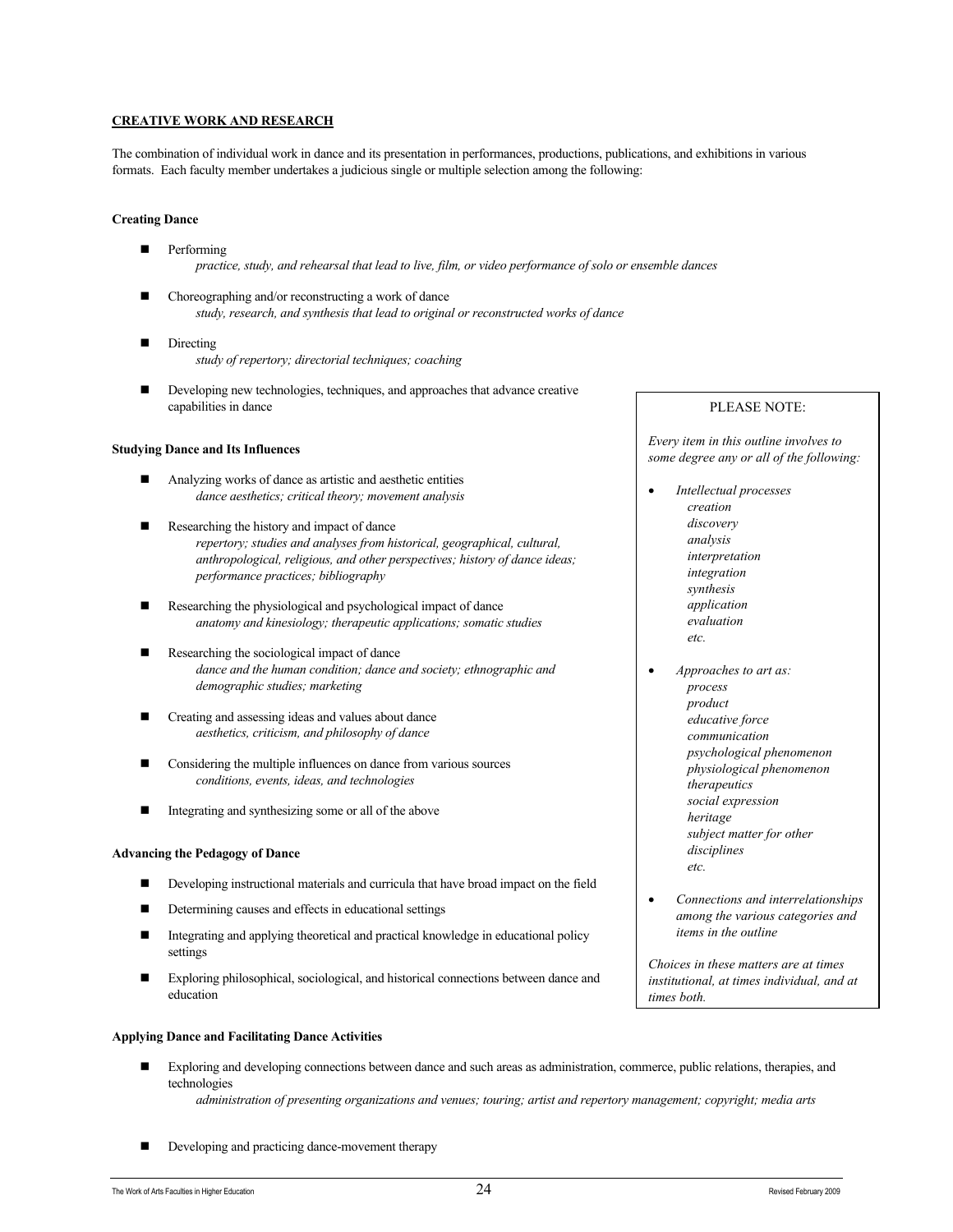- **Programming and presenting dance** 
	- *producing and/or directing dance events such as festivals, summer programs, dance performance series, workshops, master classes, seminars*
- Exhibiting, programming, and publishing explanations, studies, and critiques; research and scholarly findings; translations and compilations; notation of scores

*books and chapters in books; articles; monographs; notated scores; delivering or publishing conference papers, panel discussions, proceedings; lectures; reviews of books, performances, productions, or new works of dance; appointments as artist-in-residence; performances as part of professional meetings; workshops; master classes; interviews; seminars; computer applications; program notes*

### **SERVICE**

The utilization of disciplinary and other expertise to support and advance the institution, dance, and the community. Each faculty member undertakes a judicious single or multiple selection among the following:

#### **Assisting the Institution**

- Organizing, coordinating, administering, or maintaining curricular programs, academic departments, campus organizations, technical facilities, or institutional events
- Serving on committees
- Identifying and writing grant proposals; fund raising
- Recruiting students and faculty
- Appraising institutional and departmental results in light of goals and objectives
- Mentoring junior faculty
- Providing expertise that assists the work of other institutional units, including libraries, academic and administrative departments, development offices, and support agencies

#### **Advancing the Profession Beyond the Institution**

- Organizing, coordinating, or administering exhibitions, performances, projects, organizations, or events
- Professional writing
- Editing
- Serving on committees, task forces, review and advisory boards, and councils
- Adjudicating and reviewing
- Consulting

#### **Contributing to the Community**

- Participating in working groups, boards, arts councils, and community events
- Consulting, clinical work, and practice in the community
- Contributing to public education through teaching, performances, and presentations

#### PLEASE NOTE:

*Every item in this outline involves to some degree any or all of the following:* 

- *Intellectual processes creation discovery analysis interpretation integration synthesis application evaluation etc.*
- *Approaches to art as: process product educative force communication psychological phenomenon physiological phenomenon therapeutics social expression heritage subject matter for other disciplines etc.*
- *Connections and interrelationships among the various categories and items in the outline*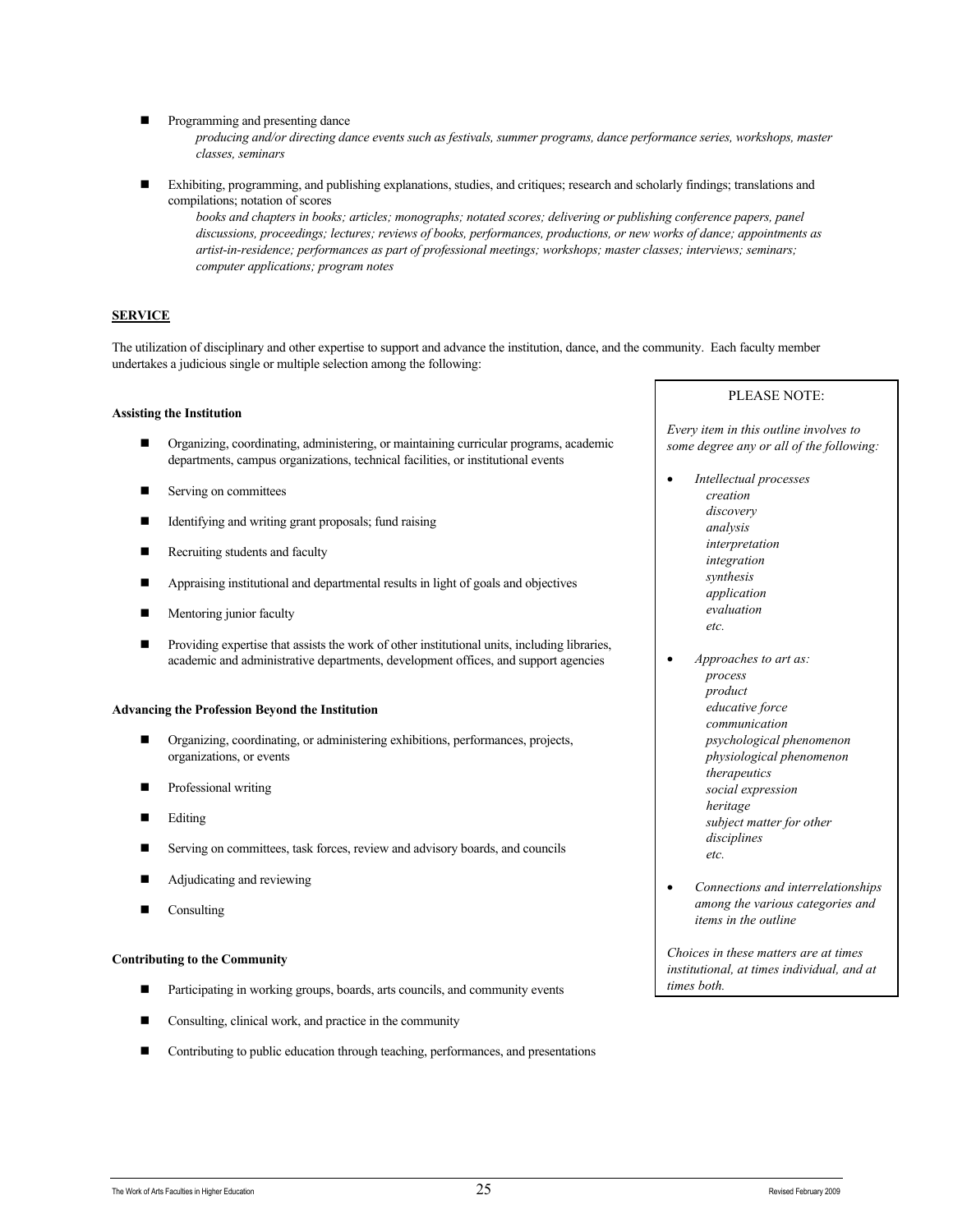### **THE WORK OF THE FILM/VIDEO FACULTY**

The following outline presents a composite list of responsibilities undertaken by film/video faculty. Users should note the following:

- The excitement, power, and achievement of great teaching, creative work-research, and service come from individual expertise, inspiration, and involvement, and from institutional support. This document can only note these possibilities; realizing them is an individual and local matter.
- Users may wish to rearrange the outline or double list categories such as administration, grant writing, adjudication, consulting, etc., to better fit their mission, goals, and objectives.
- This document assumes a commitment to introduce students to works and techniques from various world cultures and historical periods.

Users of the outline may obtain a more comprehensive picture by considering these activities in relation to various approaches and perspectives for content outlined in Section II.

*Italics are used to indicate a few primary examples in each category.*

### **TEACHING**

The combination of content, intellectual processes, approaches, and preparations that produce instruction and associated services for students at the institution. Each faculty member undertakes a judicious selection of the following:

#### **Delivering Group or Individual Instruction That Enables Students to**

#### **Create Film/Video**

- develop knowledge and skills in the practice of film/video *animation; cinematography; directing; editing; producing; sound; videography; screenwriting; production management*
- integrate and synthesize knowledge, skills, ideas, and subject matter in the creation of film/video *documentary; fiction; experimental; animation; advertising; news; public relations; multimedia; computer applications (computer graphics, computer animation, interactive video)*
- **Study, Understand, and Evaluate Film/Video, Its Influences, and Its Relationships**
	- analyze how works of film/video function as practical and aesthetic entities *film/video theory; technical and aesthetic considerations*
	- understand the history of film/video, including the impact of specific works on the discipline itself *historical description and analysis; bibliography; development of techniques and styles*
	- analyze past and present relationships of film/video with events, ideas, people, and situations as studied through the methodologies and theories of the humanities, social sciences, and natural sciences

*philosophy of film/video; aesthetics; sociology of film/video; psychology of film/video; film/video criticism; therapeutic applications; relationships to general history*

PLEASE NOTE:

*Every item in this outline involves to some degree any or all of the following:* 

- *Intellectual processes creation discovery analysis interpretation integration synthesis application evaluation etc.*
- *Approaches to art as: process product educative force communication psychological phenomenon physiological phenomenon therapeutics social expression heritage subject matter for other disciplines etc.*
- *Connections and interrelationships among the various categories and items in the outline*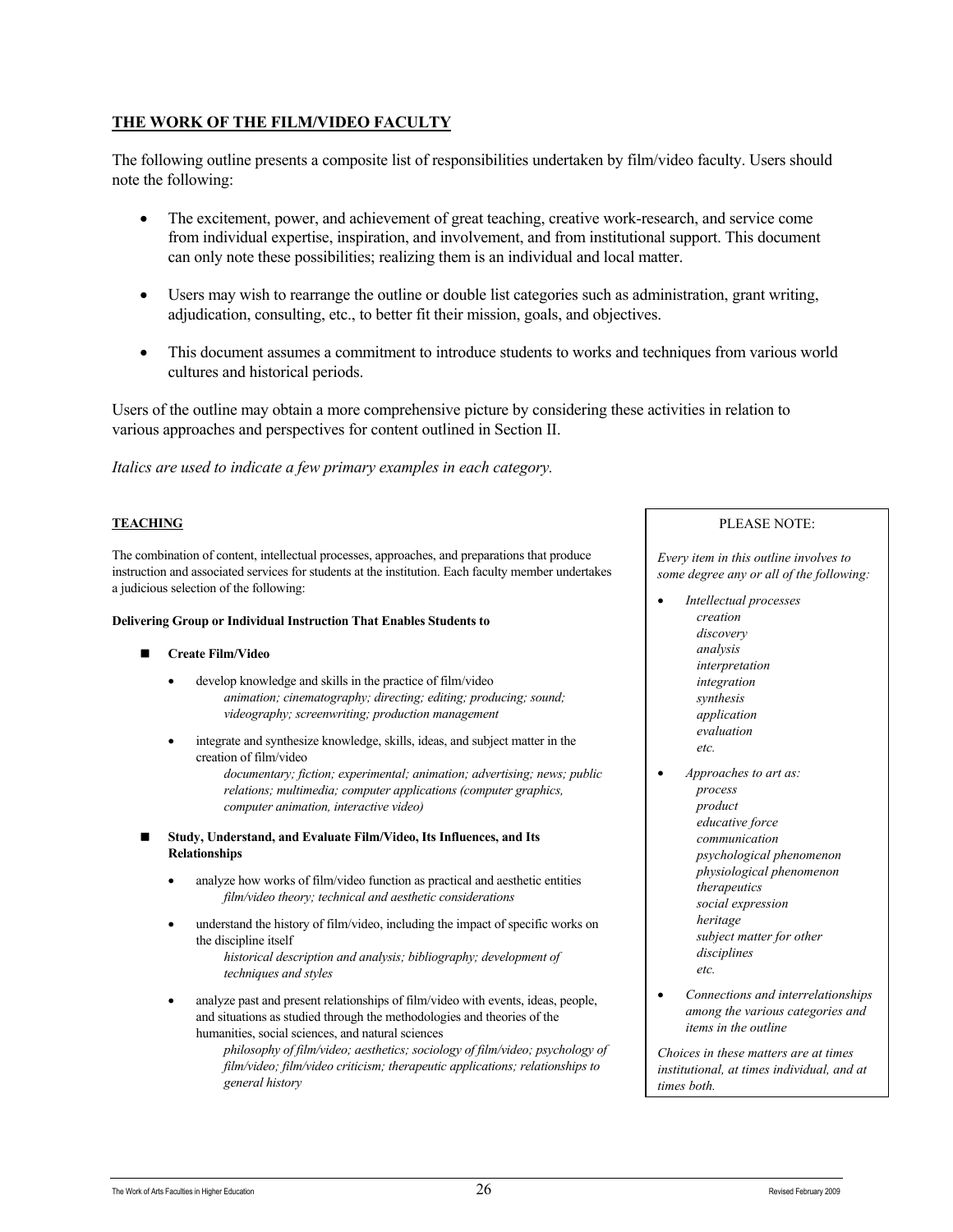#### **Teach Film/Video**

- integrate and synthesize knowledge, skills, and techniques in the development and delivery of instruction *teaching skills; educational methodologies; evaluation; course and curriculum development; instructional innovation; pedagogical issues; development and preparation of instructional materials*
- **Apply Film/Video and Facilitate Film/Video Activities**
	- practice in fields involving connections between film/video and such areas as administration, public relations, therapies, and technologies

*business practices, commercial applications; marketing; broadcast law; artist management; medical applications; educational applications*

These aspects of teaching are delivered through individual and group instruction, preparation for and presentation of exhibitions and student projects, master classes, seminars, and in informal settings.

#### **Preparing for Group or Individual Instruction**

- Maintaining artistic and intellectual currency in the discipline *creative work and research; independent or group study; professional exchange*
- Creating, discovering, integrating, synthesizing, and applying ideas, subject matter, and technique for specific instructional applications *course and project development*
- Designing, administering, coordinating, and supervising student projects *productions; theses; dissertations*

#### **Evaluating**

- **Measuring the development of student competence** *projects; examinations*
- Assessing personal effectiveness *studio, classroom, and informal teaching*
- Appraising course and student project results in light of goals and objectives *course and curricula review*

#### **Advising**

- Advising students regarding curricula and projects
- Providing guidance and direction in the field
- Mentoring students toward achievement of diverse professional goals

### PLEASE NOTE:

*Every item in this outline involves to some degree any or all of the following:* 

- *Intellectual processes creation discovery analysis interpretation integration synthesis application evaluation etc.*
- *Approaches to art as: process product educative force communication psychological phenomenon physiological phenomenon therapeutics social expression heritage subject matter for other disciplines etc.*
- *Connections and interrelationships among the various categories and items in the outline*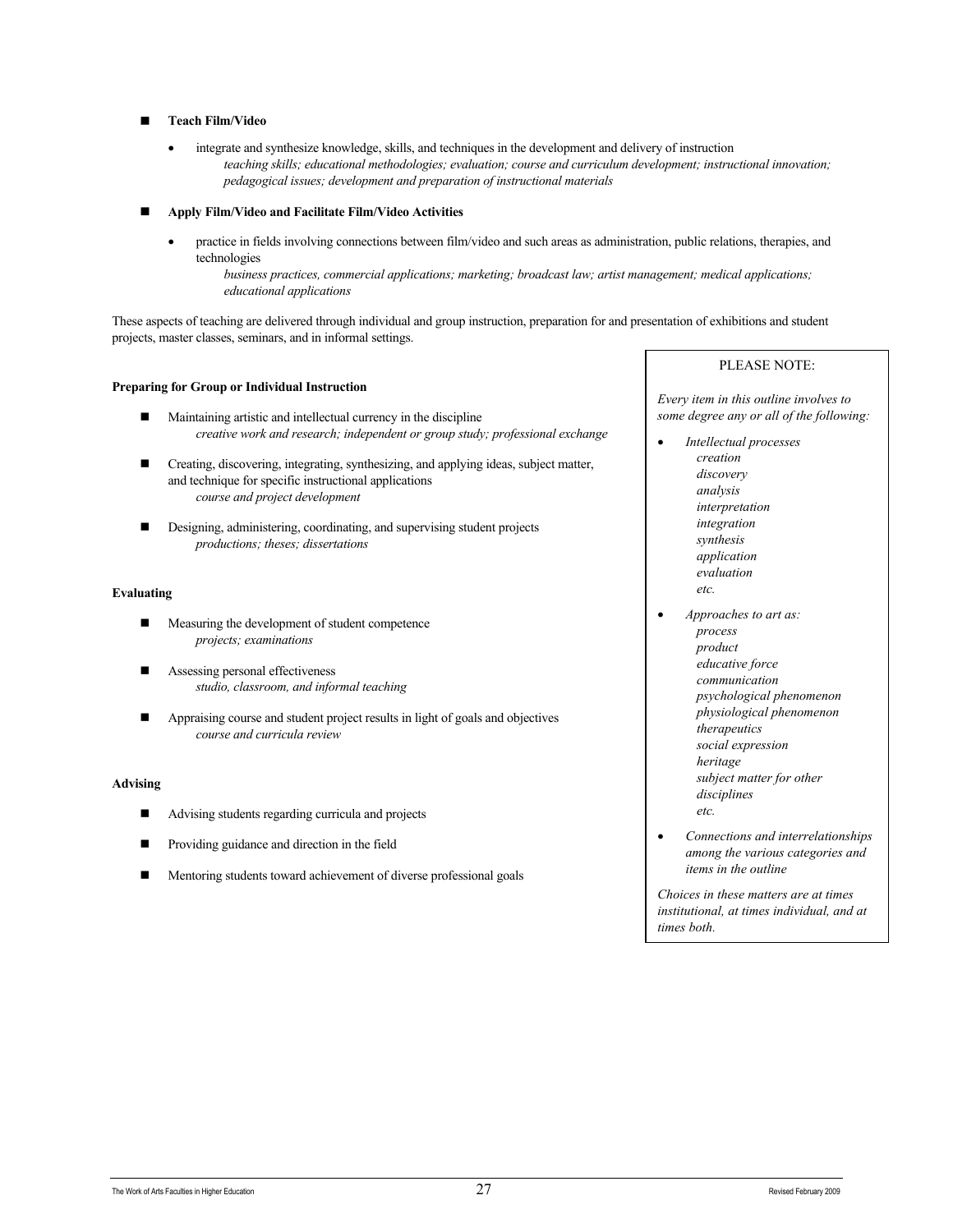#### **CREATIVE WORK AND RESEARCH**

The combination of individual work in film/video and its presentation in exhibitions, performances, productions, and publications in various formats. Each faculty member undertakes a judicious single or multiple selection among the following:

#### **Making Film/Video**

- Creating original works *study, research, and synthesis that lead to original works of film/video involving skills and interdisciplinary relationships in animation; cinematography; computer graphics; directing; editing; funding; producing; screenwriting; sound recording; videography*
- Collaborating within the discipline and with other disciplines in various aspects of a complete production
- Developing new technologies, techniques, and approaches that advance creative capabilities in film/video

#### **Studying Film/Video and Its Influences**

- Analyzing how works of film/video function *film/video theory*
- Investigating the history and impact of film/video *studies and analyses from historical, geographical, cultural, religious, and other perspectives; history of film/video ideas; bibliography*
- Researching the physiological and psychological impact of film/video *audience research; behavioral studies; studies of propaganda*
- Exploring the correlation between film/video and culture *film/video and society; sociological, ethnographic, and demographic studies*
- Creating and assessing ideas and values about film/video *aesthetics; criticism; philosophy*
- Considering the multiple influences on film/video from various sources *conditions, events, ideas, and technologies*
- Integrating and synthesizing some or all of the above

#### **Advancing the Pedagogy of Film/Video**

- Developing instructional materials and curricula that have broad impact on the field
- Determining causes and effects in educational settings
- Integrating and applying theoretical and practical knowledge in policy settings
- Exploring philosophical, sociological, and historical connections between film/video and education

#### **Applying Film/Video and Facilitating Film/Video Activities**

- **Exhibiting and disseminating completed works** 
	- *festivals; conferences; competitions; galleries; museums; media arts centers; dissemination through distribution entities such as commercial, public, or cable television; distribution companies; university media libraries; arts organizations; professional associations; etc.*

#### PLEASE NOTE:

*Every item in this outline involves to some degree any or all of the following:* 

- *Intellectual processes creation discovery analysis interpretation integration synthesis application evaluation etc.*
- *Approaches to art as: process product educative force communication psychological phenomenon physiological phenomenon therapeutics social expression heritage subject matter for other disciplines etc.*
- *Connections and interrelationships among the various categories and items in the outline*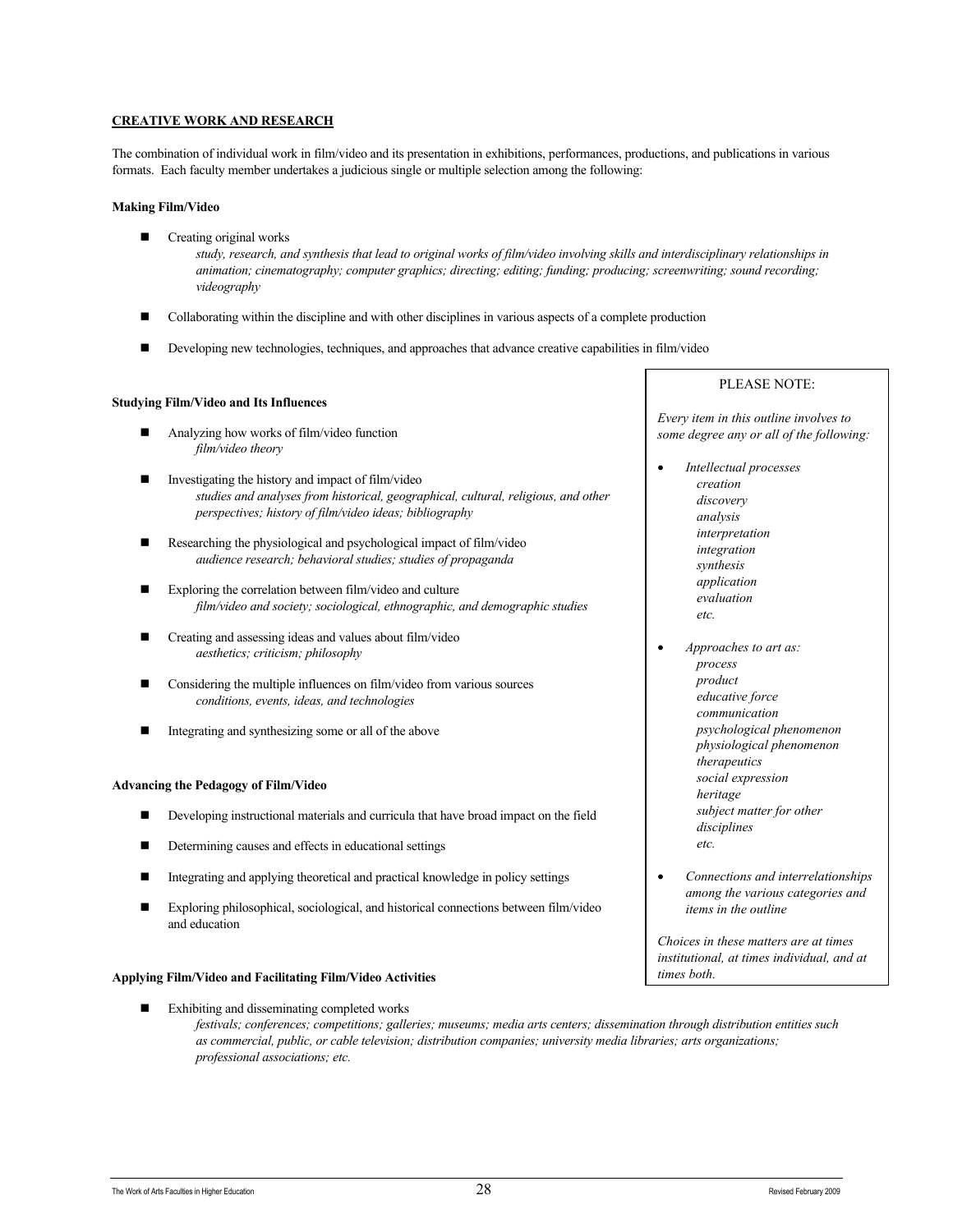Exhibiting, programming, and publishing explanations, studies, and critiques; research and scholarly findings; translations and compilations

*books and chapters in books; articles, monographs; delivering or publishing conference papers, panel discussions, proceedings; lectures; reviews of books or film/video; appointments as artist-in-residence; workshops; master classes; interviews; seminars; computer applications*

- Curating, programming, and presenting film/video *Festivals, summer programs; film/video series; workshops; seminars*
- Exploring and developing connections between film/video and such areas as administration, commerce, public relations, therapies, and technologies

*business practices, commercial applications, marketing; copyright; FCC regulations; artist management, medical applications; educational applications*

### **SERVICE**

The utilization of disciplinary and other expertise to support and advance the institution, film/video, and the community. Each faculty member undertakes a judicious single or multiple selection among the following:

#### **Assisting the Institution**

- Organizing, coordinating, administering, or maintaining curricular programs, academic departments, campus organizations, technical facilities, or institutional events
- Serving on committees
- Identifying and writing grant proposals; fund raising
- Recruiting students and faculty
- Appraising institutional and departmental results in light of goals and objectives
- **Providing expertise that assists the work of other institutional units, including libraries,** academic and administrative departments, development offices, and support agencies

#### **Advancing the Profession Beyond the Institution**

- Organizing, coordinating, or administering exhibitions, performances, projects, organizations, or events
- **Professional writing**
- Editing
- Serving on committees, task forces, review and advisory boards, councils
- **Adjudicating and reviewing**
- Consulting

#### **Contributing to the Community**

- Participating in working groups, boards, arts councils, and community events
- Consulting and practice in the community
- Contributing to public education through teaching and presentations

#### PLEASE NOTE:

*Every item in this outline involves to some degree any or all of the following:* 

- *Intellectual processes creation discovery analysis interpretation integration synthesis application evaluation etc.* 
	- *Approaches to art as: process product educative force communication psychological phenomenon physiological phenomenon therapeutics social expression heritage subject matter for other disciplines etc.*
- *Connections and interrelationships among the various categories and items in the outline*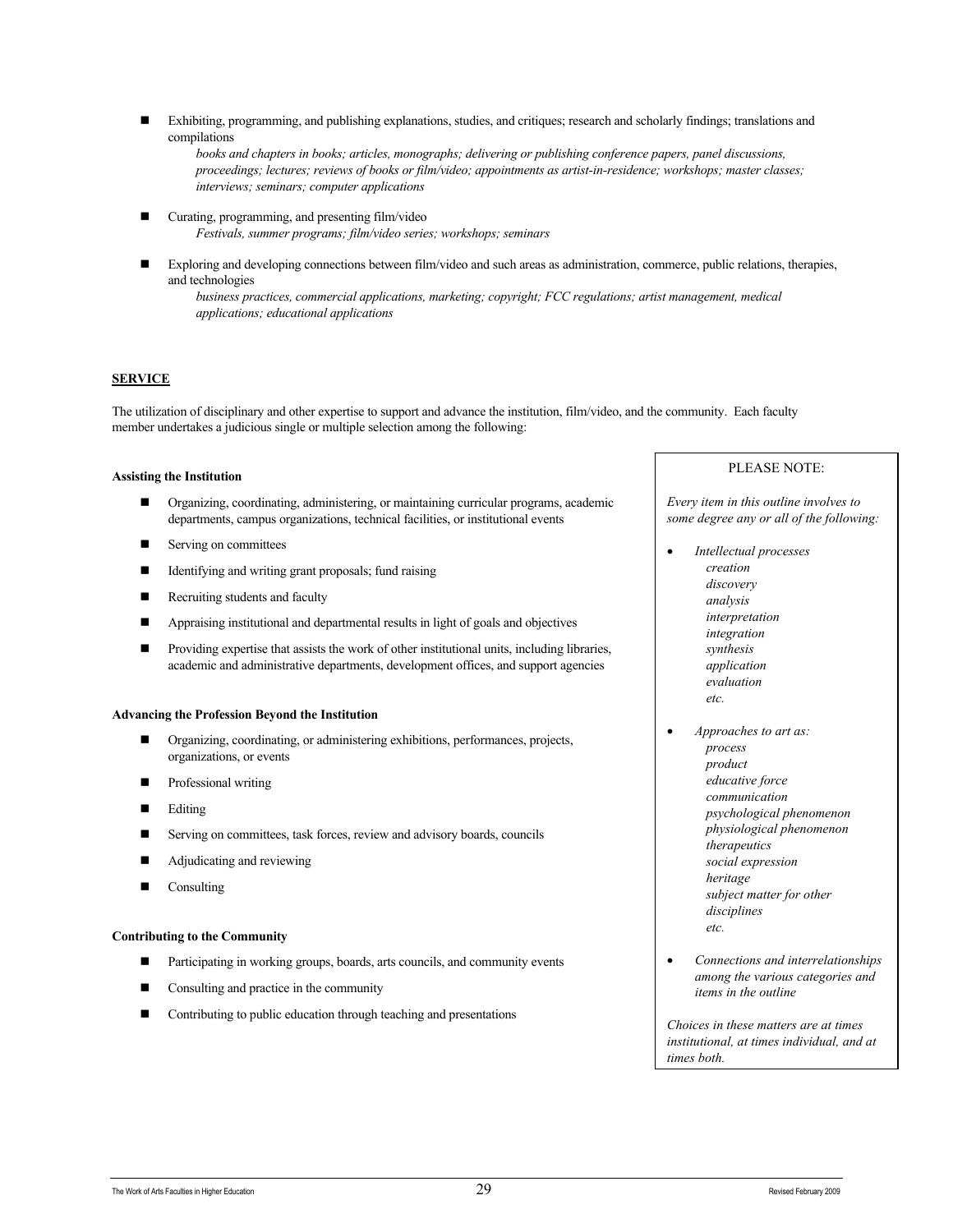### **THE WORK OF THE LANDSCAPE ARCHITECTURE FACULTY**

The following outline presents a composite list of responsibilities undertaken by landscape architecture faculty. Users should note the following:

- The excitement, power, and achievement of great teaching, creative work-research, and service come from individual expertise, inspiration, and involvement, and from institutional support. This document can only note these possibilities; realizing them is an individual and local matter.
- Users may wish to rearrange the outline or double list categories such as administration, grant writing, adjudication, consulting, etc., to better fit their mission, goals, and objectives.
- This document assumes a commitment to introduce students to works and techniques from various world cultures and historical periods.

Users of the outline may obtain a more comprehensive picture by considering these activities in relation to various approaches and perspectives for content outlined in Section II.

*Italics are used to indicate a few primary examples in each category.*

### **TEACHING**

The combination of content, intellectual processes, approaches, and preparations that produce instruction and associated services for students at the institution. Each faculty member undertakes a judicious selection of the following:

#### **Delivering Group or Individual Instruction That Enables Students to**

#### **Create Landscape Designs**

- develop knowledge and skills in the practice of landscape architecture *natural and social sciences (horticulture, architecture, engineering, sociology, ecology, psychology, and anthropology); design; technology; aesthetics; written, graphic, and oral communication skills*
- integrate and synthesize knowledge and skills in the creation of landscape designs at a range of scales

*site planning; public park and open space design; urban design; master plans; landscape plans; community planning and design; commercial, industrial, and residential design*

- **Study, Understand, and Evaluate Landscape Architecture, Its Influences, and Its Relationships**
	- analyze how examples of landscape architecture operate as aesthetic and functional entities *landscape architectural theory; environmental, cultural, technical, and aesthetic aspects*
	- understand the history of landscape architecture, including the impact of specific designs on the discipline itself *historical description and analysis; development of techniques and styles; regional influences; bibliography*
	- analyze past and present relationships of landscape architecture with events, ideas, people, and situations as studied through the methodologies of the humanities, social sciences, and natural sciences

*aesthetics; sociology of landscape architecture; psychology of landscape architecture; ecology of landscape architecture; relationships to general history*

#### PLEASE NOTE:

*Every item in this outline involves to some degree any or all of the following:* 

• *Intellectual processes creation discovery analysis interpretation integration synthesis application evaluation etc.* 

• *Approaches to art as: process product educative force communication psychological phenomenon physiological phenomenon therapeutics social expression heritage subject matter for other disciplines etc.* 

• *Connections and interrelationships among the various categories and items in the outline*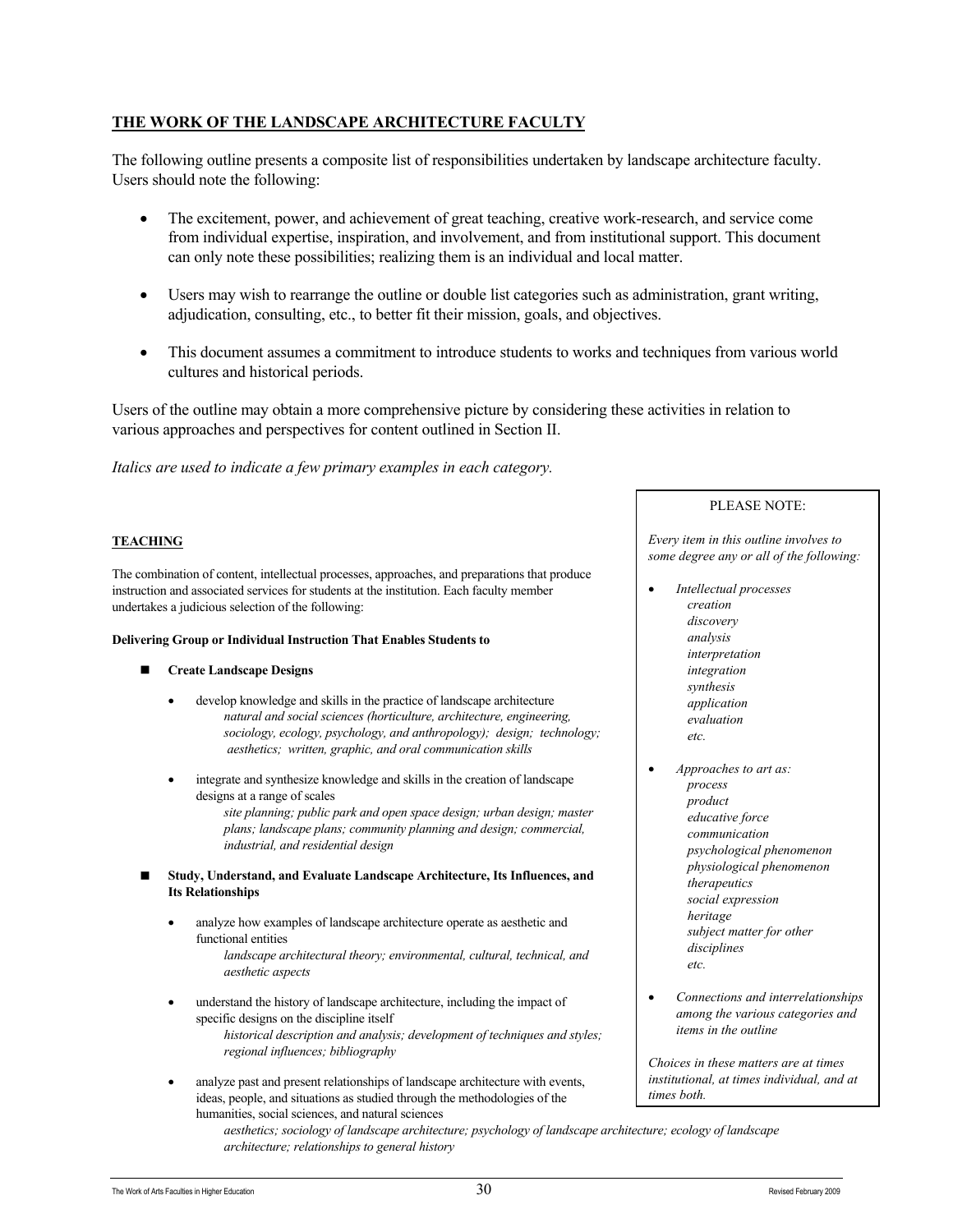#### **Practice Landscape Architecture**

- work in interdisciplinary terms with a range of professionals including engineers, ecologists, archaeologists, architects, foresters, and regional planners
- practice landscape architecture in public and private settings
	- *facilities and program management; contract and project management; data management; business practices and management; laws and regulations; technology; planning and policy development; communication of design solutions through drawings, models, computer simulations, and graphics*
- **Teach Landscape Architecture**
	- integrate and synthesize knowledge, skills, and techniques in the development and delivery of instruction *teaching skills; educational methodologies; evaluation; course and curriculum development; instructional innovation; pedagogical issues; development and preparation of instructional materials*

These aspects of teaching are delivered through individual and group instruction, preparation for and presentation of exhibitions and student projects, seminars, and in informal settings.

#### **Preparing for Studio or Class Instruction**

- Maintaining artistic and intellectual currency in the discipline *creative work and research; independent, individual, or group study; professional exchange*
- Creating, discovering, integrating, synthesizing, and applying ideas, subject matter, and technique for specific instructional applications *course and project development*
- Designing, administering, coordinating, and supervising student projects *design projects; theses; dissertations*

#### **Evaluating**

- **Measuring the development of student competence** *designs; projects; examinations; juries; design competitions*
- Assessing personal effectiveness *studio, classroom, and informal teaching*
- Appraising course and student project results in light of goals and objectives *course and curricula review*

#### **Advising**

- Advising students regarding curricula and projects
- Providing guidance and direction in the field
- Mentoring students toward achievement of diverse professional goals

#### PLEASE NOTE:

*Every item in this outline involves to some degree any or all of the following:* 

- *Intellectual processes creation discovery analysis interpretation integration synthesis application evaluation etc.*
- *Approaches to art as: process product educative force communication psychological phenomenon physiological phenomenon therapeutics social expression heritage subject matter for other disciplines etc.*
- *Connections and interrelationships among the various categories and items in the outline*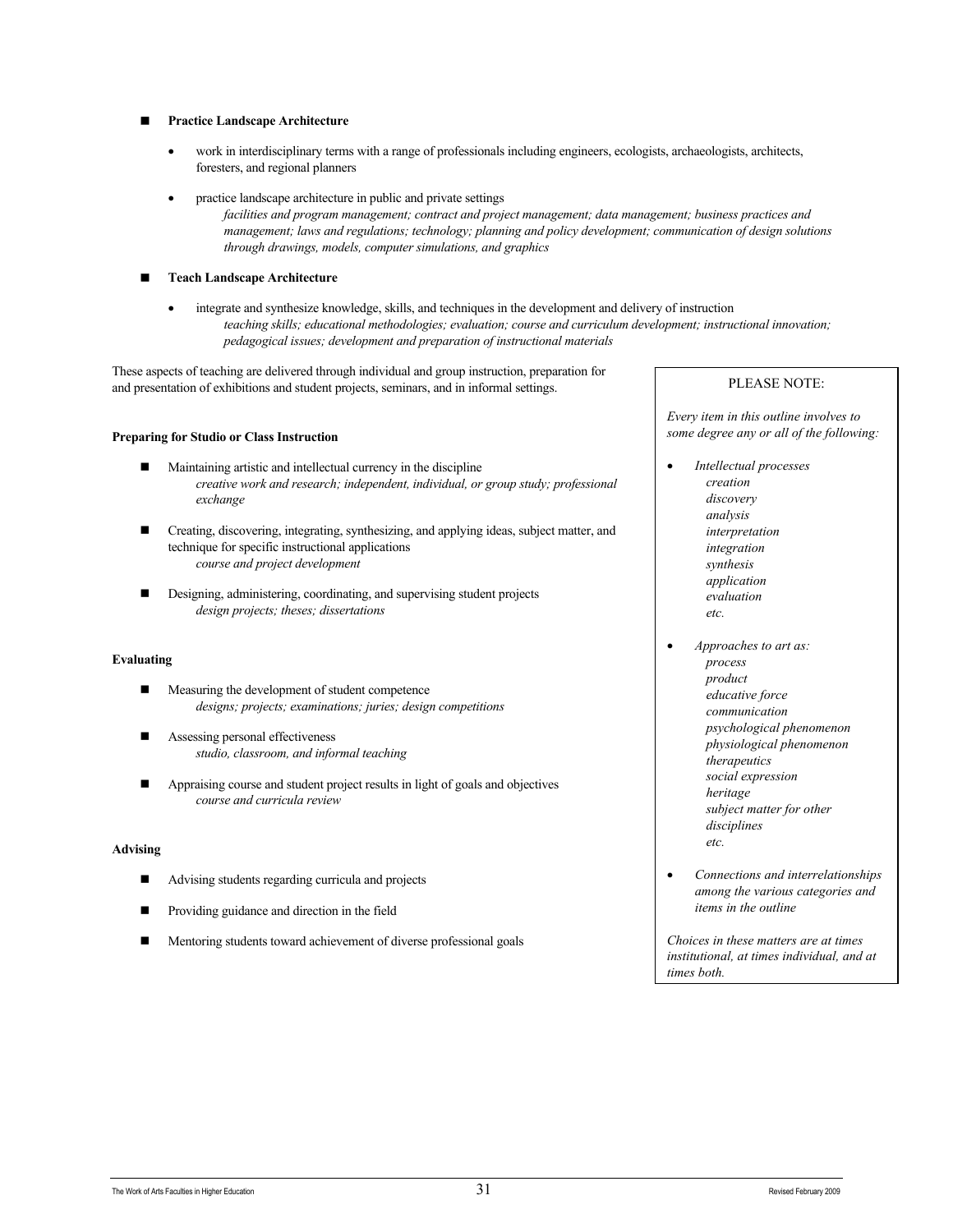#### **CREATIVE WORK AND RESEARCH**

The combination of individual work in landscape architecture and its presentation in exhibitions, performances, productions, and publications in various formats. Each faculty member undertakes a judicious single or multiple selection among the following:

#### **Making Landscape Architecture**

- Creating landscape designs *study, research, and synthesis that lead to original landscape designs (built works, proposed projects, design feasibility studies, competitions)*
- Performing landscape planning *master plans; management plans; ecosystem models; regional analyses; resource assessment; feasibility reports; visual management and sustainable landscape planning*
- Developing new technologies, techniques, and approaches that advance the capabilities of landscape architecture

#### **Studying Landscape Architecture and Its Influences**

- Evaluating landscape architectural designs *landscape architectural theory*
- Investigating the history and impact of landscape architecture *studies and analyses from historical, geographical, cultural, and other perspectives; history of ideas about landscape architecture; bibliography*
- Researching the social, economic, and environmental impact of landscape architecture *post-occupancy evaluation; visual analysis; landscape and human health; crosscultural studies of landscape perception; user-needs analysis; cost-benefit analysis*
- Creating and assessing ideas and values about landscape architecture *aesthetics; criticism; philosophy; theory*
- Considering the multiple influences on landscape architecture from multiple perspectives
- Integrating and synthesizing all or some of the above

#### **Applying and Presenting Landscape Architecture**

- Exploring and developing connections between landscape architecture and such areas as administration, commerce, public relations, and technologies *business practices and management; law and regulations; technology*
- Exploring and developing methods of communicating design solutions *drawings and models; graphics; computer graphics and simulations*
- Exhibiting and publishing landscape architecture designs
- Exhibiting, programming, and publishing explanations, studies, and critiques; research and scholarly findings; translations and compilations
	- *books and chapters in books; articles, monographs; delivering or publishing conference papers, panel discussions, proceedings; lectures; reviews of books or landscape architecture designs; appointments as artist-in-residence; workshops; master classes; interviews; seminars; computer applications*

#### PLEASE NOTE:

*Every item in this outline involves to some degree any or all of the following:* 

- *Intellectual processes creation discovery analysis interpretation integration synthesis application evaluation etc.*
- *Approaches to art as: process product educative force communication psychological phenomenon physiological phenomenon therapeutics social expression heritage subject matter for other disciplines etc.*
- *Connections and interrelationships among the various categories and items in the outline*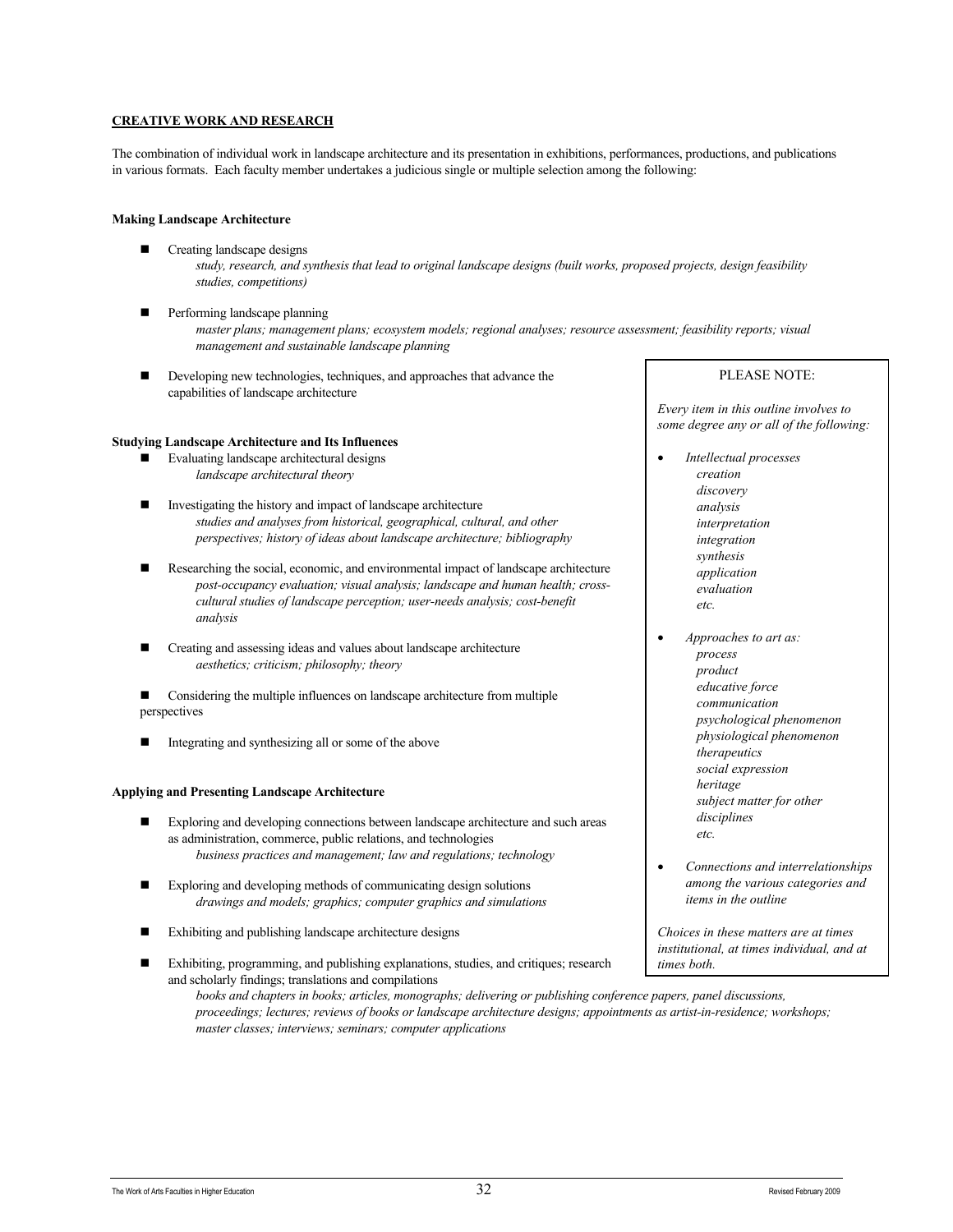#### **Advancing the Pedagogy of Landscape Architecture**

- Developing instructional materials and curricula that have broad impact on the field
- Determining causes and effects in educational settings
- Integrating and applying theoretical and practical knowledge in policy settings
- Exploring philosophical, sociological, and historical aspects of professional education

#### **SERVICE**

The utilization of disciplinary and other expertise to support and advance the institution, landscape architecture, and the community. Each faculty member undertakes a judicious single or multiple selection among the following:

#### **Assisting the Institution**

- Organizing, coordinating, administering, or maintaining curricular programs, academic departments, campus organizations, technical facilities, or institutional events
- Serving on committees
- Identifying and writing grant proposals; fund raising
- Recruiting students and faculty
- Appraising institutional and departmental results in light of goals and objectives
- Providing expertise that assists the work of other institutional units, including libraries, academic and administrative departments, development offices, and support agencies

#### **Advancing the Profession Beyond the Institution**

- Organizing, coordinating, or administering exhibitions, competitions, projects, organizations, or events
- **Professional writing**
- Editing
- Serving on committees, task forces, review and advisory boards, councils
- Adjudicating and mediating

#### **Contributing to the Community**

- Participating in working groups, boards, arts councils, and community events
- Consulting and practice in the community *individual assistance; community assistance; classroom projects in service to the community*
- Contributing to public education through teaching and exhibitions

#### PLEASE NOTE:

*Every item in this outline involves to some degree any or all of the following:* 

- *Intellectual processes creation discovery analysis interpretation integration synthesis application evaluation etc.*
- *Approaches to art as: process product educative force communication psychological phenomenon physiological phenomenon therapeutics social expression heritage subject matter for other disciplines etc.*
- *Connections and interrelationships among the various categories and items in the outline*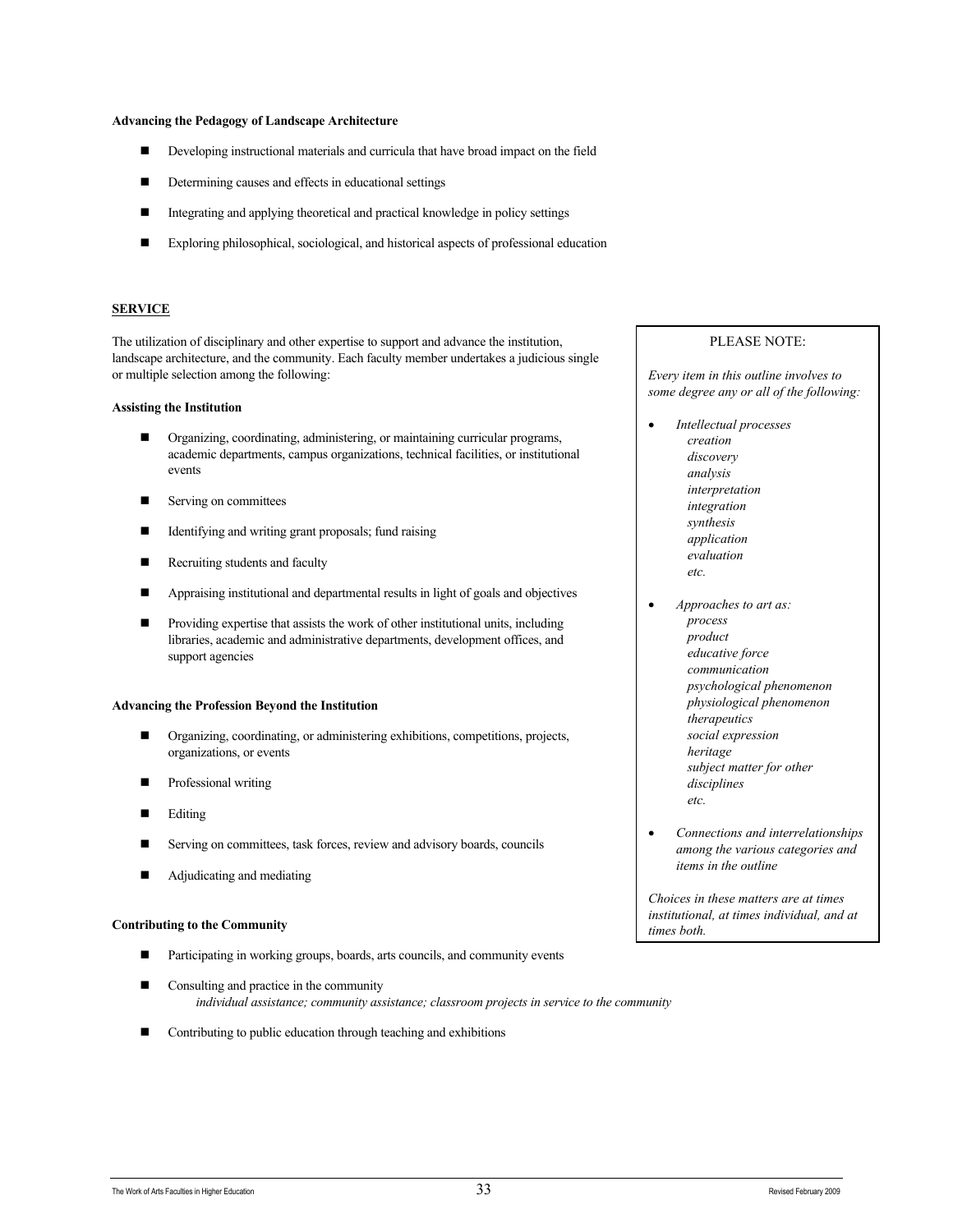### **THE WORK OF THE MUSIC FACULTY**

The following outline presents a composite list of responsibilities undertaken by music faculty. Users should note the following:

- The excitement, power, and achievement of great teaching, creative work-research, and service come from individual expertise, inspiration, and involvement, and from institutional support. This document can only note these possibilities; realizing them is an individual and local matter.
- Users may wish to rearrange the outline or double list categories such as administration, grant writing, adjudication, consulting, etc., to better fit their mission, goals, and objectives.
- This document assumes a commitment to introduce students to works and techniques from various world cultures and historical periods.

Users of the outline may obtain a more comprehensive picture by considering these activities in relation to various approaches and perspectives for content outlined in Section II.

*Italics are used to indicate a few primary examples in each category.*

### **TEACHING**

The combination of content, intellectual processes, approaches, and preparations that produce instruction and associated services for students at the institution. Each faculty member undertakes a judicious selection of the following:

#### **Delivering Group or Individual Instruction That Enables Students to**

#### **Make Music**

• develop knowledge and skills in the practice of music and music-related disciplines

> *musicianship; vocal, instrumental, conducting, compositional, and improvisational techniques; orchestration; interpretation; style; diction; movement; recording and computer technologies*

integrate and synthesize knowledge and skills in the creation or performance of musical works

*composition; preparing and presenting recitals, concerts, religious services, and productions as arranger, composer, conductor, director, performer*

#### **Study, Understand, and Evaluate Music, Its Influences, and Its Relationships**

- examine how compositions function as artistic and aesthetic entities *music theory, including notations, harmony, counterpoint, and analysis*
- understand the history of music, including the impact of specific works on the discipline itself

*literature and repertory; historical description and analysis; bibliography; style; performance practices; evolution of compositional technique; cultural contexts and influences*

examine past and present relationships of music with events, ideas, people, and situations as studied through the methodologies and theories of the humanities, social sciences, and natural sciences

*aesthetics; sociology of music; psychology of music; music therapy; acoustics; music criticism; relationships to general history*

PLEASE NOTE:

*Every item in this outline involves to some degree any or all of the following:* 

• *Intellectual processes* 

*creation discovery analysis interpretation integration synthesis application evaluation etc.* 

- *Approaches to art as: process product educative force communication psychological phenomenon physiological phenomenon therapeutics social expression heritage subject matter for other disciplines etc.*
- *Connections and interrelationships among the various categories and items in the outline*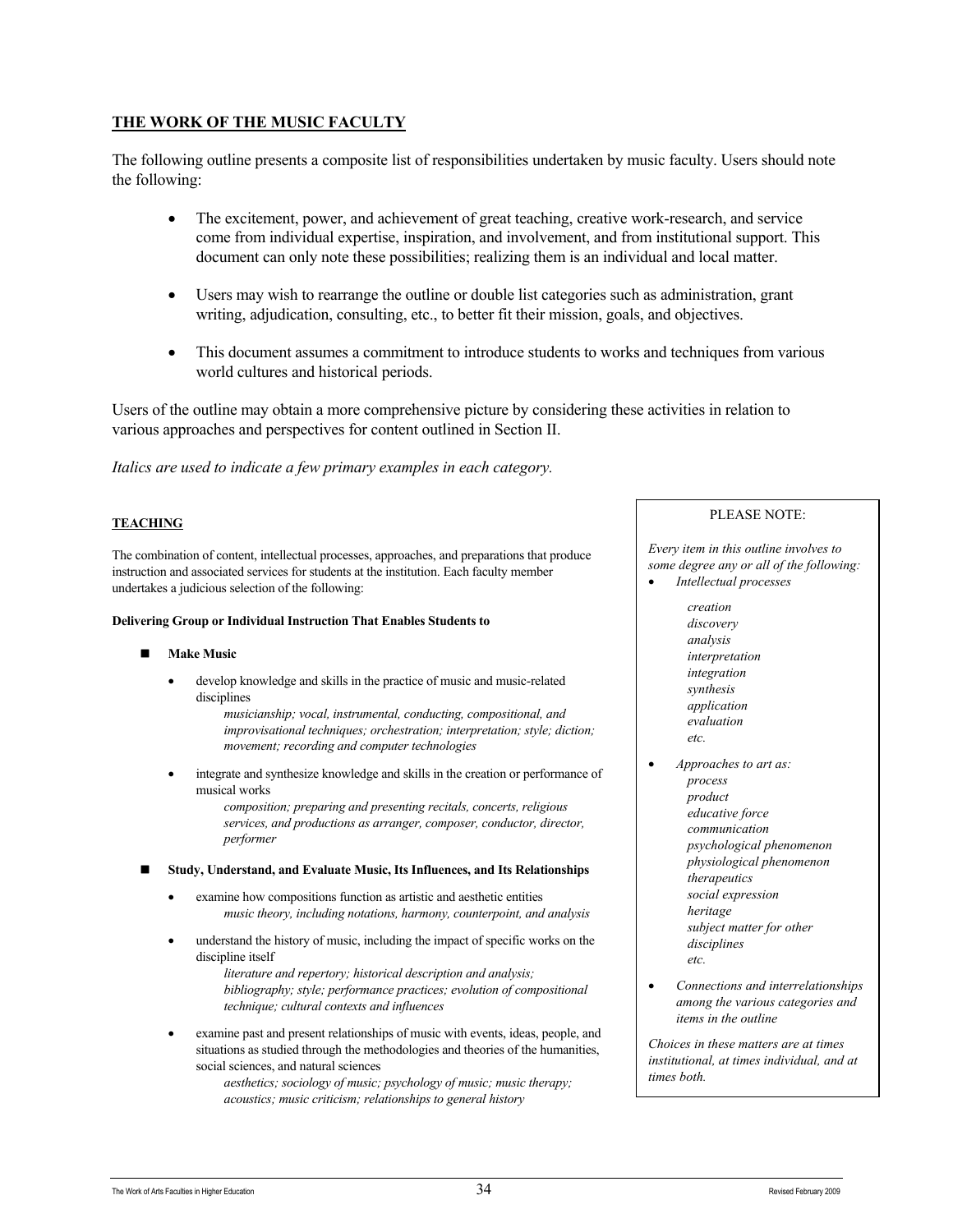#### **Teach Music**

• integrate and synthesize knowledge, skills, techniques, and technologies in the development and delivery of instruction *teaching skills; educational methodologies; evaluation; course and curriculum development; instructional innovation; research; development and preparation of instructional materials, including but not limited to use of electronic and computer capabilities*

#### **Apply Music and Facilitate Music Activities**

• work in fields involving connections between music and such areas as administration, arts management, public relations, therapies, and technologies

*administration of presenting organizations and venues; commercial music; artist management; music therapy; recording arts; computer and electronic music*

These aspects of teaching are delivered through individual and group instruction; preparation for and presentation of recitals, concerts, and staged productions; master classes; seminars; and in informal settings.

#### **Preparing for Group or Individual Instruction**

- Maintaining artistic and intellectual currency in the discipline *creative work and research; independent, private, or group study; professional exchange and development*
- Creating, discovering, integrating, synthesizing, and applying ideas, subject matter, and technique for specific instructional applications *course and project development; rehearsal preparation*
- Designing, administering, coordinating, and supervising student projects and productions *research; auditions; directing; rehearsing; choreographing; coaching; designing; technical directing; theses; dissertations*

#### **Evaluating**

- **Measuring the development of student competence** *entrance auditions; recitals; competitions; juries; composition and performance portfolios; written projects; examinations*
- Assessing personal effectiveness *studio, classroom, and informal teaching*
- Appraising course and student project results in light of goals and objectives *course and curricula review*

#### **Advising**

- Advising students regarding curricula and projects
- Providing guidance and direction in the field
- Mentoring students toward achievement of diverse professional goals

#### PLEASE NOTE:

*Every item in this outline involves to some degree any or all of the following:* 

- *Intellectual processes creation discovery analysis interpretation integration synthesis application evaluation etc.*
- *Approaches to art as: process product educative force communication psychological phenomenon physiological phenomenon therapeutics social expression heritage subject matter for other disciplines etc.*
- *Connections and interrelationships among the various categories and items in the outline*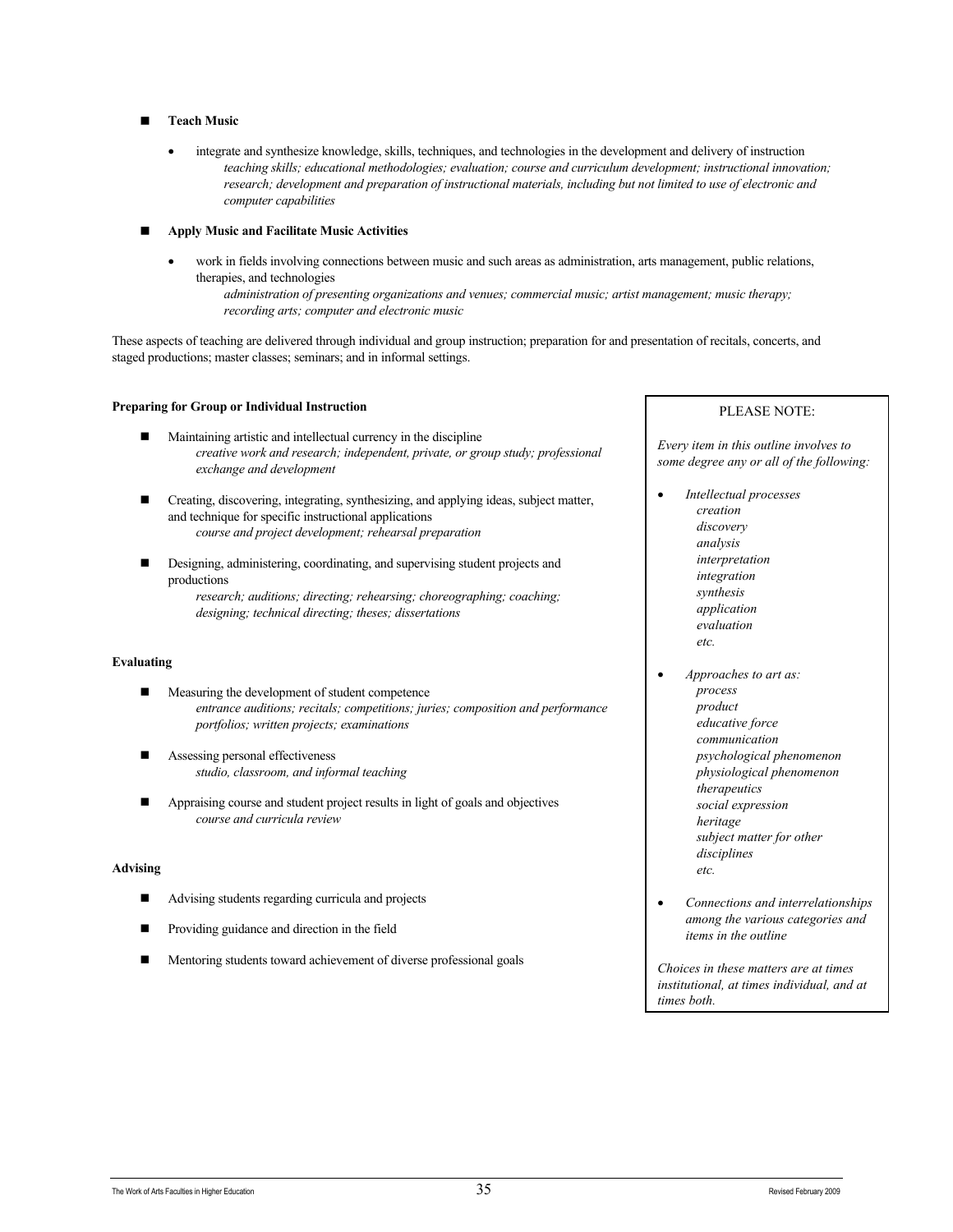#### **CREATIVE WORK AND RESEARCH**

The combination of individual work in music and its presentation in exhibitions, performances, productions, and publications in various formats. Each faculty member undertakes a judicious single or multiple selection among the following:

#### **Making Music**

- **Performing** *practice, study, research, and rehearsal leading to live or broadcast performances, film and videos, recordings, or competitions involving solo performances, ensemble performances, and conducting*
- $\blacksquare$  Creating a musical work *study, research, and synthesis leading to original works, transcriptions, and arrangements*
- Improvising a musical work *performance combined with spontaneous creation*
- Developing new technologies, techniques, and approaches that advance creative capabilities in music

#### **Studying Music and Its Influences**

- Analyzing compositions in terms of the compositional materials, structure, and expressive/communicative impact
- Investigating the history and impact of music *repertory; studies and analyses from historical, geographical, cultural, religious, and other perspectives; history of musical ideas, performance practices; bibliography*
- Researching the physiological and psychological impact of music *musical perception and cognition; acoustics and psychoacoustics; therapeutic applications*
- Exploring the sociological impact of music *music and the human condition; music and society; ethnographic and demographic studies; marketing; political influences*
- Creating and assessing ideas and values about music *aesthetics, criticism, and philosophy of music*
- Considering the multiple influences on music from various sources *conditions, events, ideas, and technologies*
- Integrating and synthesizing some or all of the above

#### **Advancing the Pedagogy of Music**

- Developing, evaluating, and revising instructional materials and curricula having a broad impact on the field, including but not limited to computer and electronic applications
- Determining causes and effects in educational settings
- Integrating and applying theoretical and practical knowledge in educational policy settings
- Exploring philosophical, sociological, and historical connections between music and education

#### PLEASE NOTE:

*Every item in this outline involves to some degree any or all of the following:* 

- *Intellectual processes creation discovery analysis interpretation integration synthesis application evaluation etc.*
- *Approaches to art as: process product educative force communication psychological phenomenon physiological phenomenon therapeutics social expression heritage subject matter for other disciplines etc.*
- *Connections and interrelationships among the various categories and items in the outline*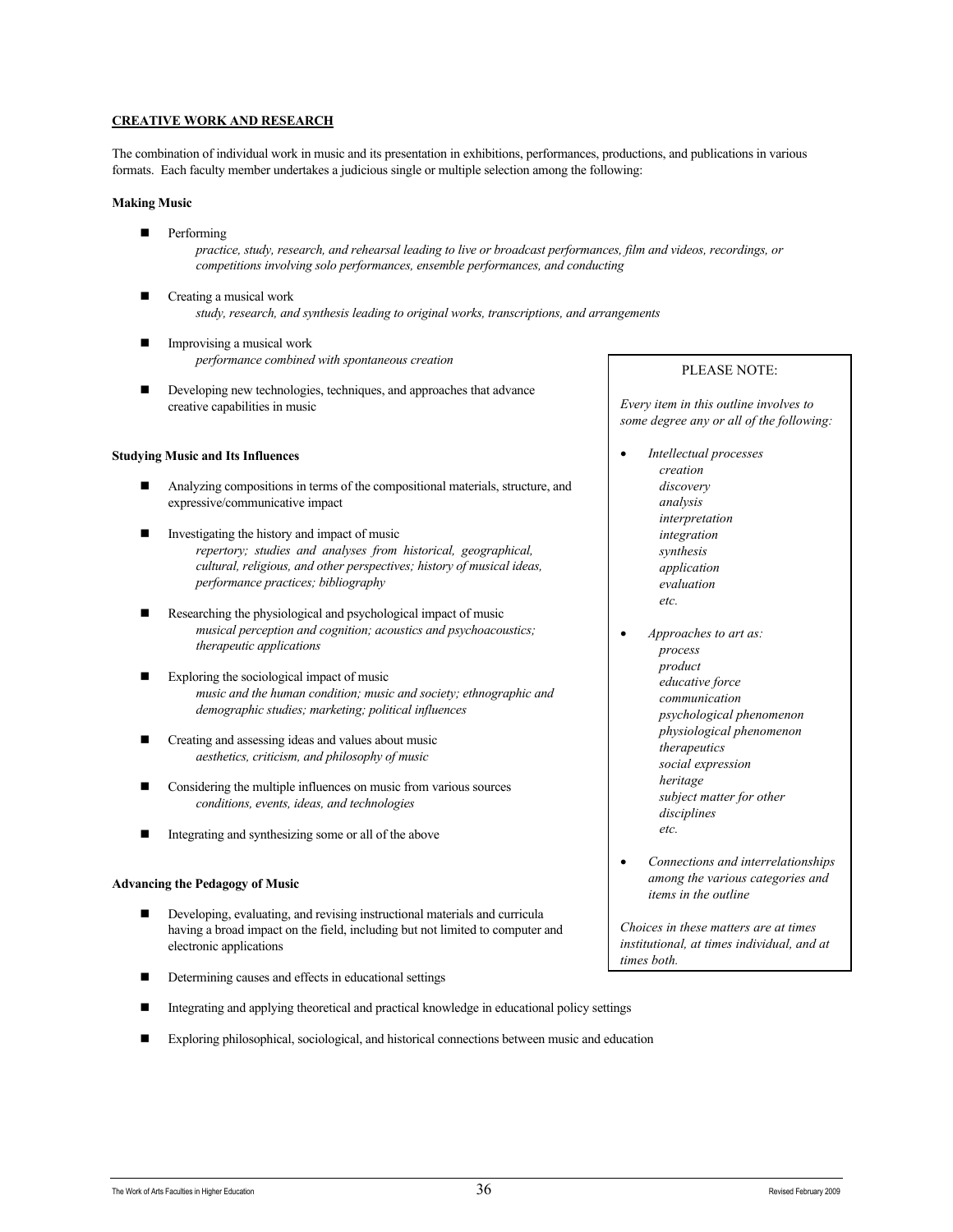#### **Applying Music and Facilitating Music Activities**

 Exploring and developing connections between music and such areas as administration, arts management, public relations, therapies, and technologies

*administration of presenting organizations and venues; music industries; artist and repertory management; copyright; recording arts; computer and electronic music*

- Developing and practicing music therapy
- **Programming and publishing musical works** *designing or serving as artistic director of festivals, summer programs, concert series, workshops, master classes, seminars*
- Exhibiting, programming, and publishing explanations, studies, and critiques; research and scholarly findings; translations and compilations

*books and chapters in books; articles, monographs; delivering or publishing conference papers, panel discussions, proceedings; lectures; critical editions of music; reviews of books, musical works, and performances or productions; appointments as artist-in-residence; performances as part of professional meetings; workshops; master classes; interviews; seminars; computer applications; program notes*

### **SERVICE**

The utilization of disciplinary and other expertise to support and advance the institution, music, and the community. Each faculty member undertakes a judicious single or multiple selection among the following:

#### **Assisting the Institution**

- Organizing, coordinating, administering, or maintaining curricular programs, academic departments, campus organizations, technical facilities, conferences and other institutional events
- Serving on committees
- Identifying and writing grant proposals; fund raising
- Recruiting students and faculty
- Appraising institutional and departmental results in light of goals and objectives
- Providing expertise that assists the work of other institutional units, including libraries, academic and administrative departments, development offices, and support agencies

#### **Advancing the Profession Beyond the Institution**

- Organizing, coordinating, or administering exhibitions, performances, projects, organizations, or events
- **Professional writing**
- Editing
- Serving on committees, task forces, review and advisory boards, councils
- Adjudicating and reviewing
- Consulting

#### **Contributing to the Community**

- Participating in working groups, boards, arts councils, and community events
- Consulting, clinical work, and practice in the community
- Contributing to public education through teaching, performances, presentations, and consulting

#### PLEASE NOTE:

*Every item in this outline involves to some degree any or all of the following:* 

- *Intellectual processes creation discovery analysis interpretation integration synthesis application evaluation etc.* 
	- *Approaches to art as: process product educative force communication psychological phenomenon physiological phenomenon therapeutics social expression heritage subject matter for other disciplines etc.*
- *Connections and interrelationships among the various categories and items in the outline*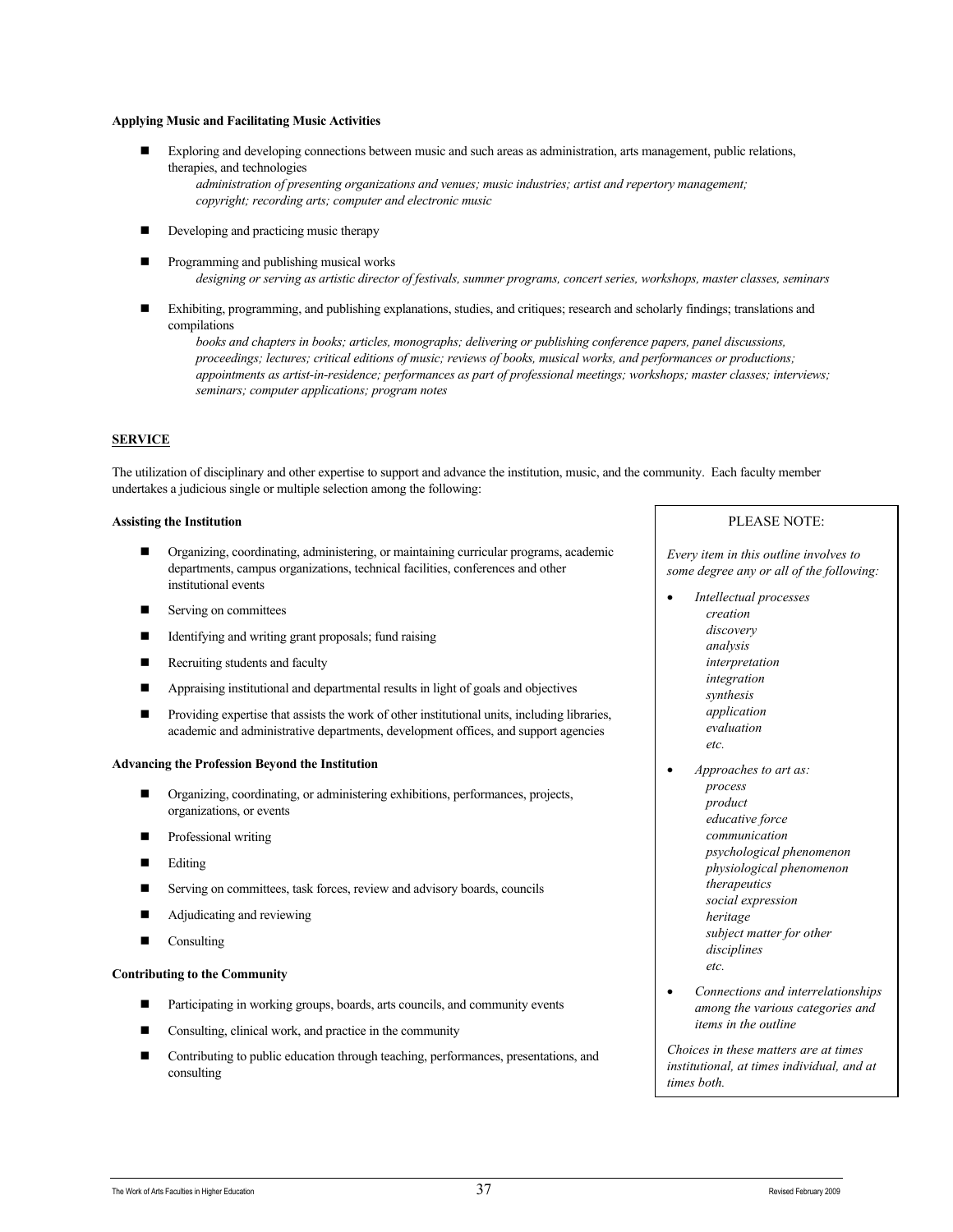### **THE WORK OF THE THEATRE FACULTY**

The following outline presents a composite list of responsibilities undertaken by theatre faculty. Users should note the following:

- The excitement, power, and achievement of great teaching, creative work-research, and service come from individual expertise, inspiration, and involvement, and from institutional support. This document can only note these possibilities; realizing them is an individual and local matter.
- Users may wish to rearrange the outline or double list categories such as administration, grant writing, adjudication, consulting, etc., to better fit their mission, goals, and objectives.
- This document assumes a commitment to introduce students to works and techniques from various world cultures and historical periods.

Users of the outline may obtain a more comprehensive picture by considering these activities in relation to various approaches and perspectives for content outlined in Section II.

*Italics are used to indicate a few primary examples in each category.*

### **TEACHING**

The combination of content, intellectual processes, approaches, and preparations that produce instruction and associated services for students at the institution. Each faculty member undertakes a judicious selection of the following:

#### **Delivering Group or Individual Instruction That Enables Students to**

 **Create Theatre**

• develop knowledge and skills in the practice of theatre arts and theatrerelated disciplines

> *acting; speech; voice; movement; directing; interpretation; stage, costume, sound and lighting design; technical operations; film/video production; computer technologies; participation in collaborative projects*

• integrate and synthesize knowledge and skills in the creation or performance of works for the theatre

> *playwriting; translation of foreign dramatic literature; improvisation; preparing and presenting theatrical works; dramaturgy*

- **Study, Understand, and Evaluate Theatre, Its Influences, and Its Relationships**
	- analyze how works of theatre function as artistic and aesthetic entities *dramatic theory; play analysis*
	- understand the history of the theatre, including the impact of specific works on the discipline itself *repertory; historical description and analysis; bibliography; textual* 
		- *criticism and editing; style; performance practices; ethnology; evolution of theatrical technique*

PLEASE NOTE:

*Every item in this outline involves to some degree any or all of the following:* 

- *Intellectual processes creation discovery analysis interpretation integration synthesis application evaluation etc.* 
	- *Approaches to art as: process product educative force communication psychological phenomenon physiological phenomenon therapeutics social expression heritage subject matter for other disciplines etc.*
- *Connections and interrelationships among the various categories and items in the outline*

*Choices in these matters are at times institutional, at times individual, and at times both.* 

• analyze past and present relationships of theatre with events, ideas, people, and situations as studied through the methodologies and theories of the humanities, social sciences, and natural sciences *aesthetics; sociology of theatre; psychology of theatre; theatre criticism; philosophy of theatre; acoustics and theatre architecture; drama therapy; relationships to general history*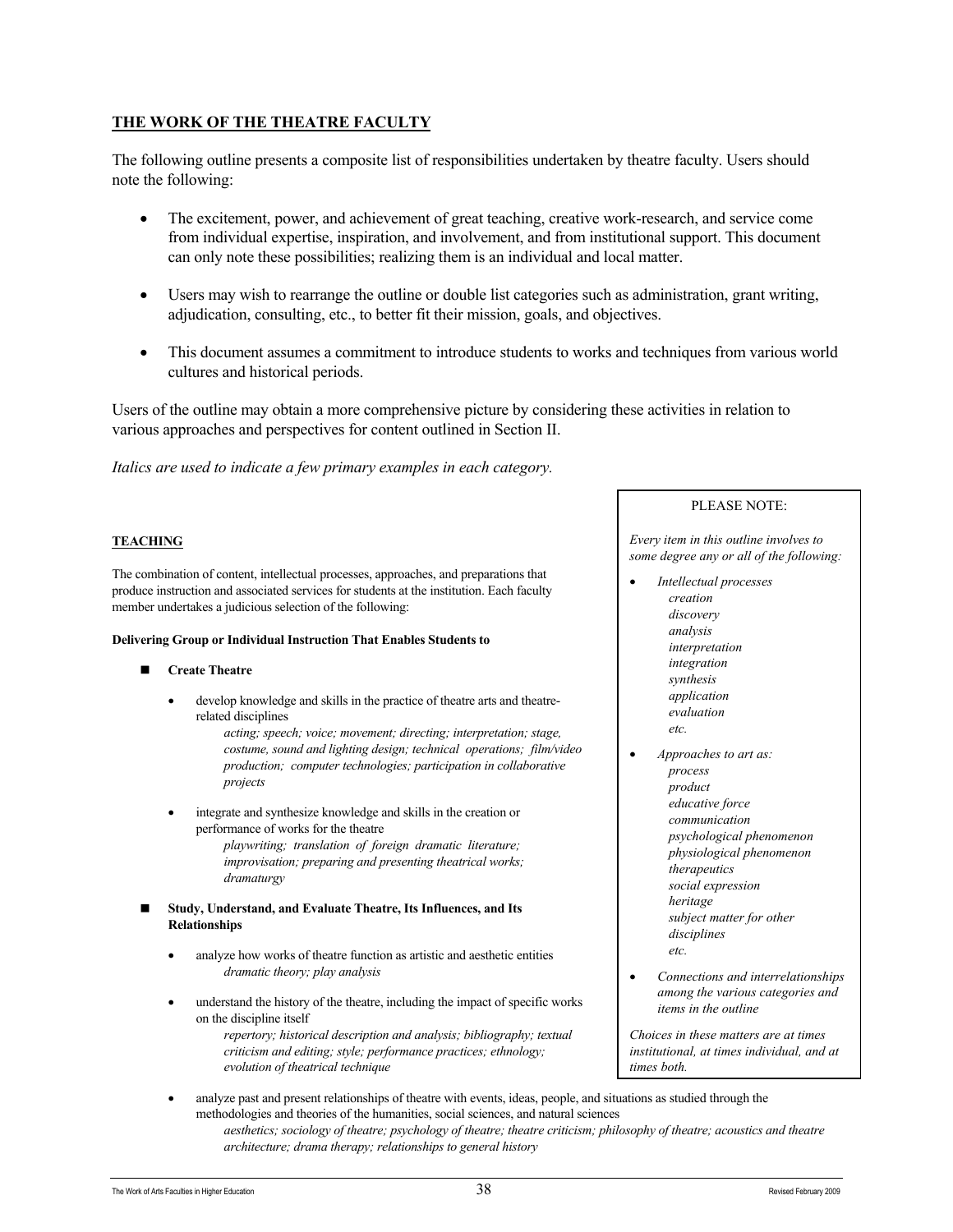#### **Teach Theatre**

- integrate and synthesize knowledge, skills, and technologies in the development and delivery of instruction *teaching skills; educational methodologies; evaluation; course and curriculum content and development; instructional innovation; research; development and preparation of instructional materials; organizational and management skills; advising; academic and career counseling; philosophical, sociological, and historical connections between theatre and education*
- **Apply and Present Theatre and Facilitate Theatre Activities**
	- practice in fields involving connections between theatre and such areas as administration, commerce, public relations, therapies, and technologies
		- *administration of presenting organizations and venues; artist management; drama therapy; media arts; community service*

These aspects of teaching are delivered through individual and group instruction; tutorials; directed research; field trips and attendance at offcampus performances; preparation for and presentation of theatrical performances; master classes; seminars; student teaching; and in informal settings.

#### **Preparing for Studio, Performance, or Class Instruction**

- Maintaining artistic and intellectual currency in the discipline *creative work and research; independent, individual, or group study; professional exchange; successful participation in collaborative projects*
- Creating, discovering, integrating, synthesizing, and applying ideas, subject matter, and technique for specific instructional applications *course and project development; rehearsal preparation; awareness of ongoing trends, issues, and technologies*
- Directing, interpretation, designing, administering, coordinating, and supervising student projects and productions *research; auditions; rehearsing; choreographing; technical directing; theses; dissertations; design portfolio development*

#### **Evaluating**

- Measuring the development of student competence *entrance auditions; performances; written projects; examinations; ongoing and exit assessment*
- Assessing personal effectiveness *studio, classroom, individual, and informal teaching*
- **Appraising course and student project results in light of goals and objectives** *course and curricula review; critique of methodology*

#### **Advising**

- Advising students regarding curricula and projects
- Providing guidance and direction in the field
- Mentoring students toward professionalism in practice and/or teaching in the discipline

#### PLEASE NOTE:

*Every item in this outline involves to some degree any or all of the following:* 

- *Intellectual processes creation discovery analysis interpretation integration synthesis application evaluation etc.*
- *Approaches to art as: process product educative force communication psychological phenomenon physiological phenomenon therapeutics social expression heritage subject matter for other disciplines etc.*
- *Connections and interrelationships among the various categories and items in the outline*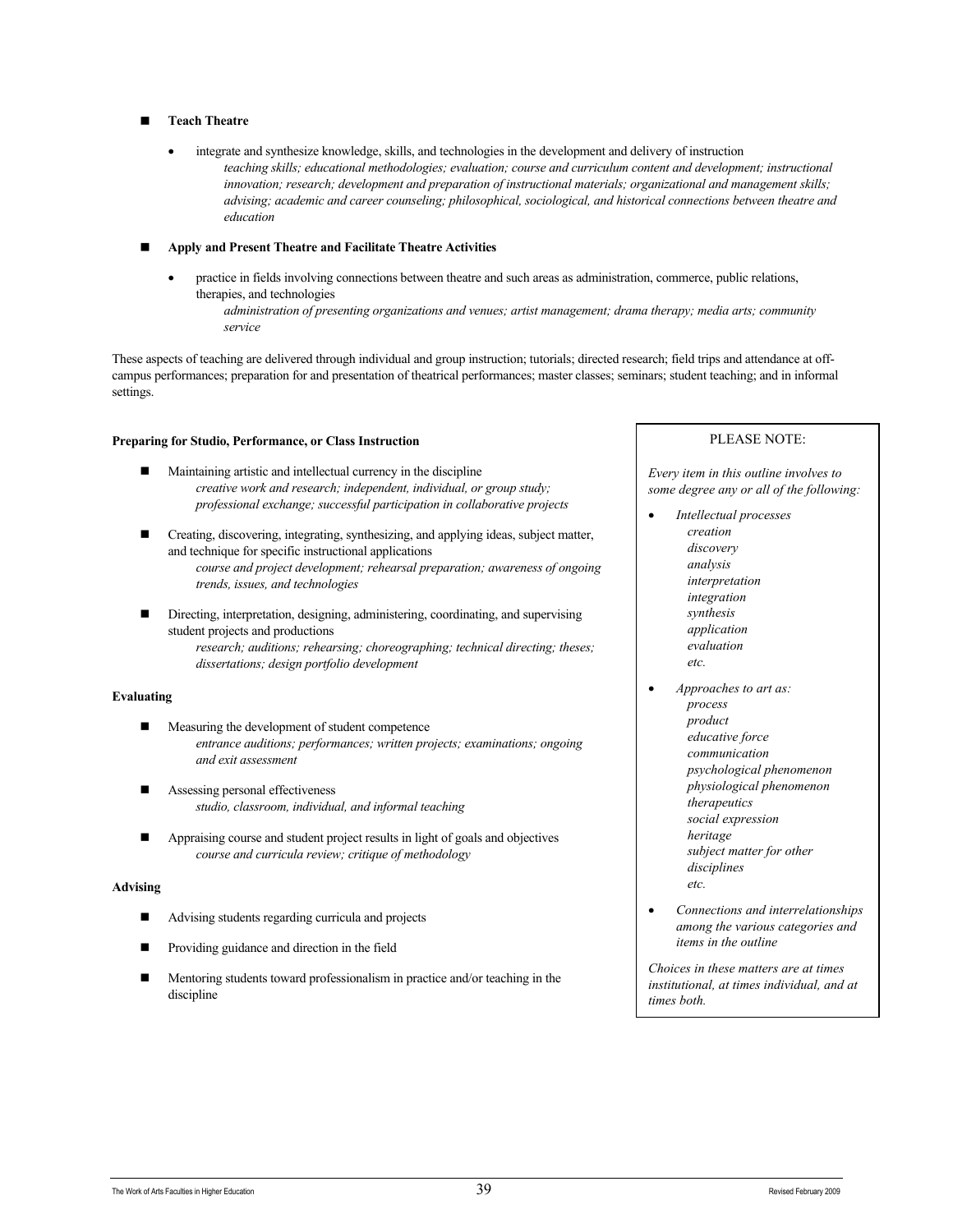#### **CREATIVE WORK AND RESEARCH**

The combination of individual work in theatre and its presentation in exhibitions, performances, productions, and publications in various formats. Each faculty member undertakes a judicious single or multiple selection among the following:

#### **Creating Theatre**

- Creating a work of theatre *study, research, and synthesis that lead to original works, translations, interpretations, and adaptations (full-length and oneact plays, screenplays, children's theatre, electronic media, interactive applications); contribution and participation as a collaborative artist in the creation of theatre*
- Performing a work of theatre *study, research, and practice that lead to live, broadcast, or computer performances, films or videos – including acting; directing; stage, costume, and lighting designing; technical directing; dramaturgy*
- Developing new technologies, techniques, and approaches that advance creative capabilities in theatre

#### **Studying Theatre and Its Influences**

- Analyzing how works of theatre function *dramatic theory, criticism, interpretation*
- Investigating and understanding the history and impact of theatre *repertory; studies and analyses from historical, geographical, cultural, religious, and other perspectives; history of ideas in theatre; performance practices; bibliography; textual criticism and editing*
- Researching the physiological and psychological impact of theatre *perception of theatrical phenomena; relationship of theatre to various specialized audiences; therapeutic applications; theatre as a laboratory for research in human psychophysiology; the biology of performance*
- Exploring the sociological impact of theatre *theatre and the human condition; theatre and society; ethnographic and demographic studies; marketing*
- Creating and assessing ideas and values about theatre *aesthetics, criticism, and philosophy of theatre*
- Investigating and understanding issues and developments in theatre design, technology, and engineering
- Considering the multiple influences on theatre from various sources *conditions, events, ideas, and technologies*
- Integrating and synthesizing some or all of the above

#### **Advancing the Pedagogy of Theatre**

- Developing instructional materials, curricula, and technologies that have broad impact on the field
- Determining causes and effects in educational settings
- Integrating and applying theoretical and practical knowledge in educational policy settings
- Exploring philosophical, sociological, and historical connections between theatre and education

#### PLEASE NOTE:

*Every item in this outline involves to some degree any or all of the following:* 

- *Intellectual processes creation discovery analysis interpretation integration synthesis application evaluation etc.*
- *Approaches to art as: process product educative force communication psychological phenomenon physiological phenomenon therapeutics social expression heritage subject matter for other disciplines etc.*
- *Connections and interrelationships among the various categories and items in the outline*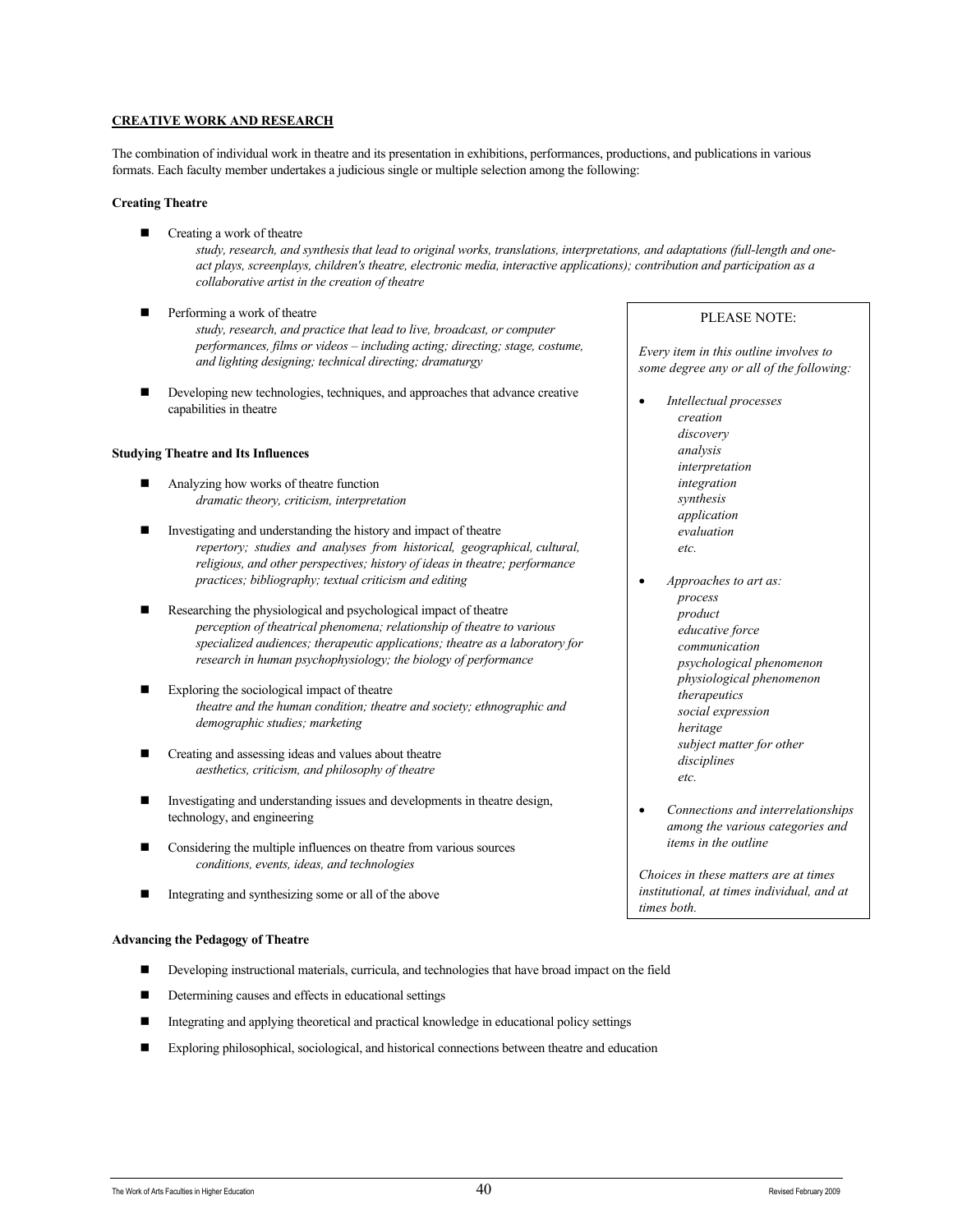#### **Applying Theatre and Facilitating Theatre Activities**

- Programming works of theatre *designing or serving as artistic director of festivals; summer programs; theatre series; workshops; master classes; seminars*
- Exploring and developing connections between theatre and such areas as administration, commerce, public relations, therapies, and technologies

*administration of presenting organizations and venues; artist and repertory management; theatre-related industries; copyright; media arts*

- Developing and practicing drama therapy
- Exhibiting, programming, and publishing explanations, studies, and critiques; research and scholarly findings; translations and compilations

*books and chapters in books; articles, monographs; delivering or publishing conference papers, panel discussions, proceedings; lectures; reviews of books, performances, productions, or new works of theatre; appointments as artist-inresidence; performances as part of professional meetings; workshops; master classes; interviews; seminars; computer applications; program notes; exhibitions of stage and historical costume, stage designs, etc.*

### **SERVICE**

The utilization of disciplinary and other expertise to support and advance the institution, the theatre profession, and the community. Each faculty member undertakes a judicious single or multiple selection among the following:

#### **Assisting the Institution**

- Organizing, coordinating, administering, or maintaining curricular programs, academic departments, campus organizations, technical facilities, or institutional events
- Serving on committees
- $\blacksquare$  Identifying and writing grant proposals; fund raising
- Recruiting students and faculty
- **EXECUTE:** Appraising institutional and departmental results in light of mission, goals, and objectives
- Providing expertise that assists the work of other institutional units, including libraries, special collections, academic and administrative departments, development offices, and support agencies

#### **Advancing the Profession Beyond the Institution**

- Organizing, coordinating, or administering exhibitions, performances, projects, organizations, or events
- Professional writing
- Editing journals, newsletters, etc.
- Serving on committees, task forces, review and advisory boards, councils
- Adjudicating and reviewing, peer evaluations
- Consulting

#### **Contributing to the Community**

- Participating in working groups, boards, arts councils, performance organizations, and community events
- Consulting, clinical work, and practice in the community
- Contributing to public education through teaching, performances, and presentations

#### PLEASE NOTE:

*Every item in this outline involves to some degree any or all of the following:* 

- *Intellectual processes creation discovery analysis interpretation integration synthesis application evaluation etc.*
- *Approaches to art as: process product educative force communication psychological phenomenon physiological phenomenon therapeutics social expression heritage subject matter for other disciplines etc.*
- *Connections and interrelationships among the various categories and items in the outline*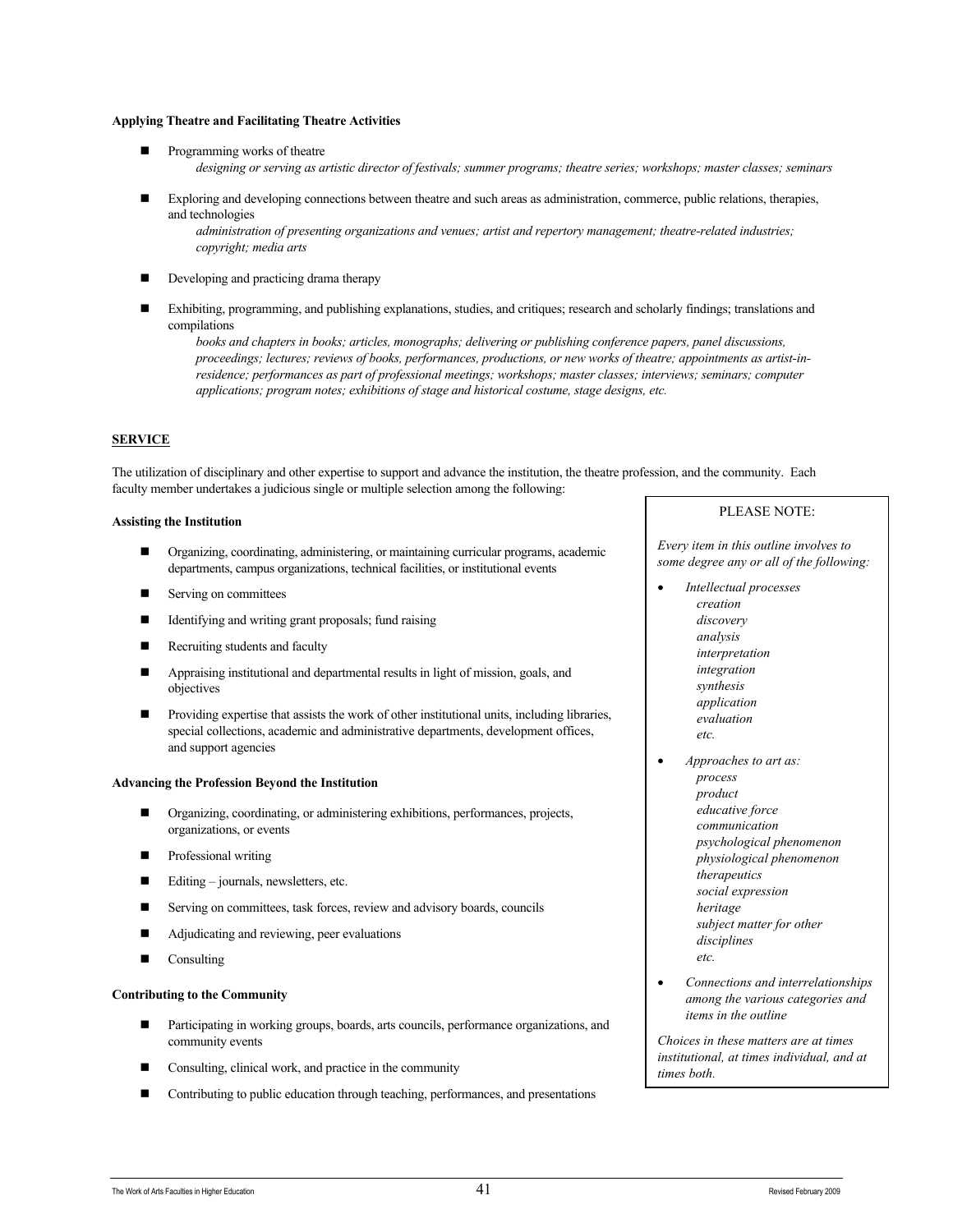### **VI. CONCLUSION**

As the work of the arts faculty continues to evolve, new combinations of elements, approaches, and perspectives will be formed. The ability to distinguish between fads and trends and to place analyses and decisions in the contexts of mission, goals, objectives, and priorities is critical to the future of each arts unit, to the overall productivity of each institution of higher education, and to the progress of cultural development within and beyond the institution. As this document has shown, the arts disciplines represent a large field filled with various needs, responsibilities, issues, and opportunities. Each institution with arts-related goals will choose to focus its work on one or more aspects of the field. When such choices are made, many parameters of faculty work and faculty evaluation begin to arrange themselves and to establish certain internal goals, objectives, and priorities. However, each institution is responsible for going beyond this natural progression. Each must determine how it will develop and employ personnel resources to fulfill aspirations on many levels.

The arts in American higher education are one of the glories of our nation's cultural life. A premise underlying the integration of the arts throughout our higher education system is that work in the arts and work about the arts are interdependent, that both gain from strong interrelationships, that scholarship and artistry support each other on many levels, including the scholarly and artistic work of specific individuals. The successes of the past challenge us to continue our efforts, and thus to ensure the productive continuation of these important linkages. The work of the faculty can only be regarded as a central element in higher education. Therefore, it is important that arts faculty and administrators take first responsibility to clarify and present their values and positions as the basis for developing a greater understanding of the work of arts faculties in specific institutions and throughout higher education as a whole. This document marks the beginning of a new level of effort in this regard. The real effect, however, will come from the aggregate impact of reconsideration and possible revision of institutional approaches throughout the nation.

### **VII. ACKNOWLEDGEMENTS**

The cooperation and support of all institutions and individuals holding memberships in the sponsoring and consultant organizations were essential to the development of this project.

Special appreciation is extended to Syracuse University, and Assistant Vice Chancellor Robert Diamond, for convening the national project to expand definitions of scholarship in American higher education. Syracuse was the first among equals in a consortium of seven institutions, each of which contributed to a project on the importance of undergraduate teaching. This present project emerged from these efforts.

The Interdisciplinary Task Force that developed the initial draft and reviewed subsequent drafts made the project credible in content and pleasurable in its development. Members of the Task Force are identified on the following page.

Meetings of the Task Force were funded by sponsoring and consultant organizations — Landscape Architectural Accreditation Board, National Architectural Accrediting Board, National Association of Schools of Art and Design, National Association of Schools of Dance, National Association of Schools of Music, National Association of Schools of Theatre, and University Film and Video Association; and the following institutions in the parent project consortium — Carnegie Mellon University, The Ohio State University, Syracuse University, University of Massachusetts, and University of Michigan. The Lilly Endowment and the Fund for the Improvement of Secondary Education also provided partial support for Task Force activity.

Special appreciation is expressed to the staff members of the sponsoring organizations. Willa Shaffer of the National Office for Arts Accreditation in Higher Education prepared various drafts and the final text for publication. Samuel Hope and Catherine Sentman were the principal compilers of the general text.

A final word of appreciation is forwarded to the hundreds of individual administrators and faculty members who participated at various stages of text development. Without their dedicated efforts, neither this document nor the work of arts faculties in higher education would be possible.

The Work of Arts Faculties in Higher Education  $42\,$